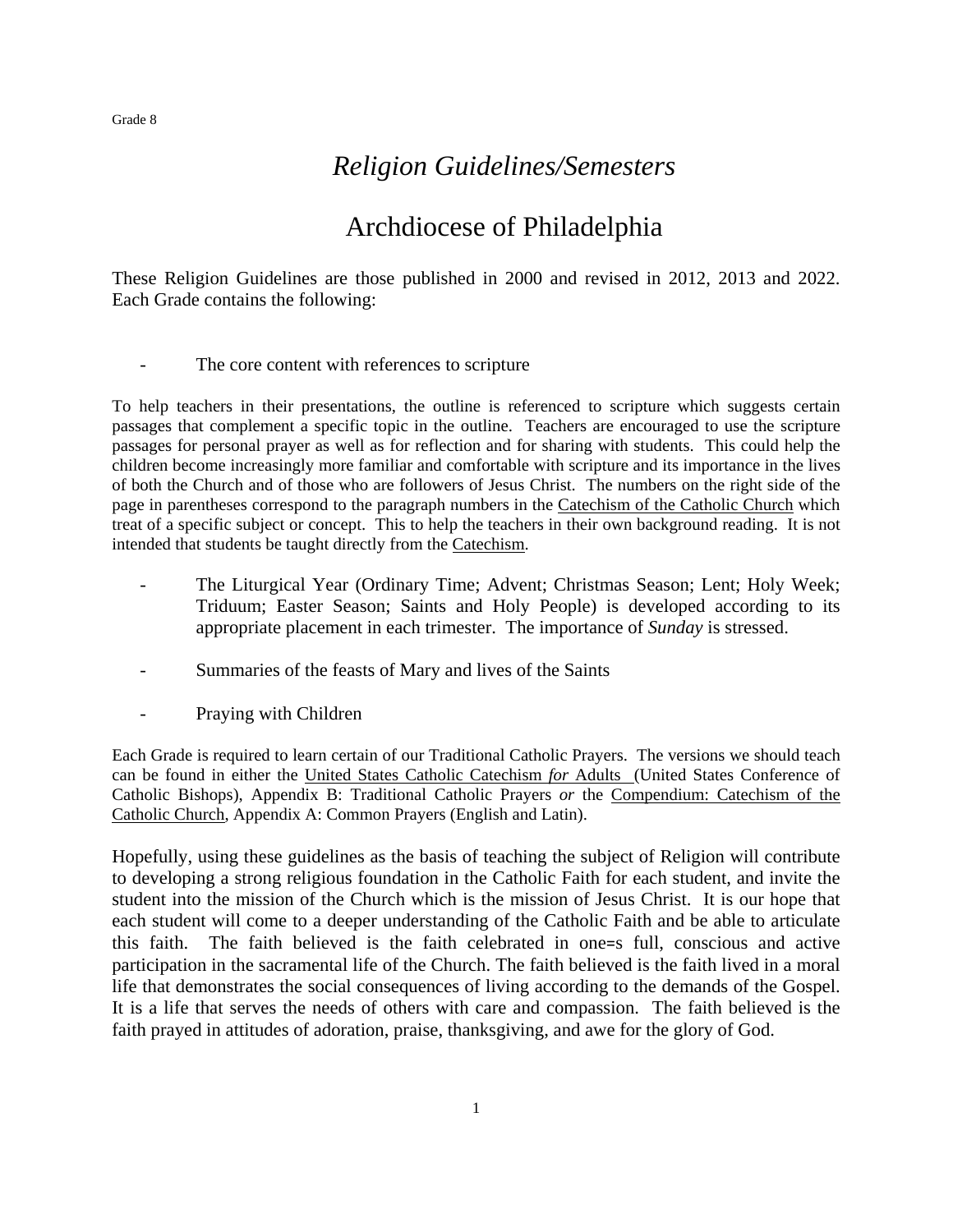# First Semester

# **I. WE BELIEVE IN THE HOLY CATHOLIC CHURCH** (748-50) A. THE CHURCH IN GOD'S PLAN 1. Meanings of the word "church" (751) a. Greek: *Ekklesia* - the assembly Used in the Greek Old Testament Ex. 19 for the assembly of the Chosen People before God b. *Ekklesia* translated into Latin *ecclesia*  means a convocation or an assembly c. English and German: *Kirche* Awhat belongs to the Lord@ d. The word Achurch@ in Christian usage designates 1) an assembly of people gathered together (752) for liturgy, especially Eucharist; 2) a liturgical assembly gathered in a  $1 \text{ Cor. } 11:18$ ; 14:19, 28,34 particular locale; 3) the whole universal community of 1 Cor. 15:9; Gal. 1:13 believers world-wide, living and dead. 2. The Church's Origin, Foundation and Mission (758) a. God the Father prepared humanity for the (762)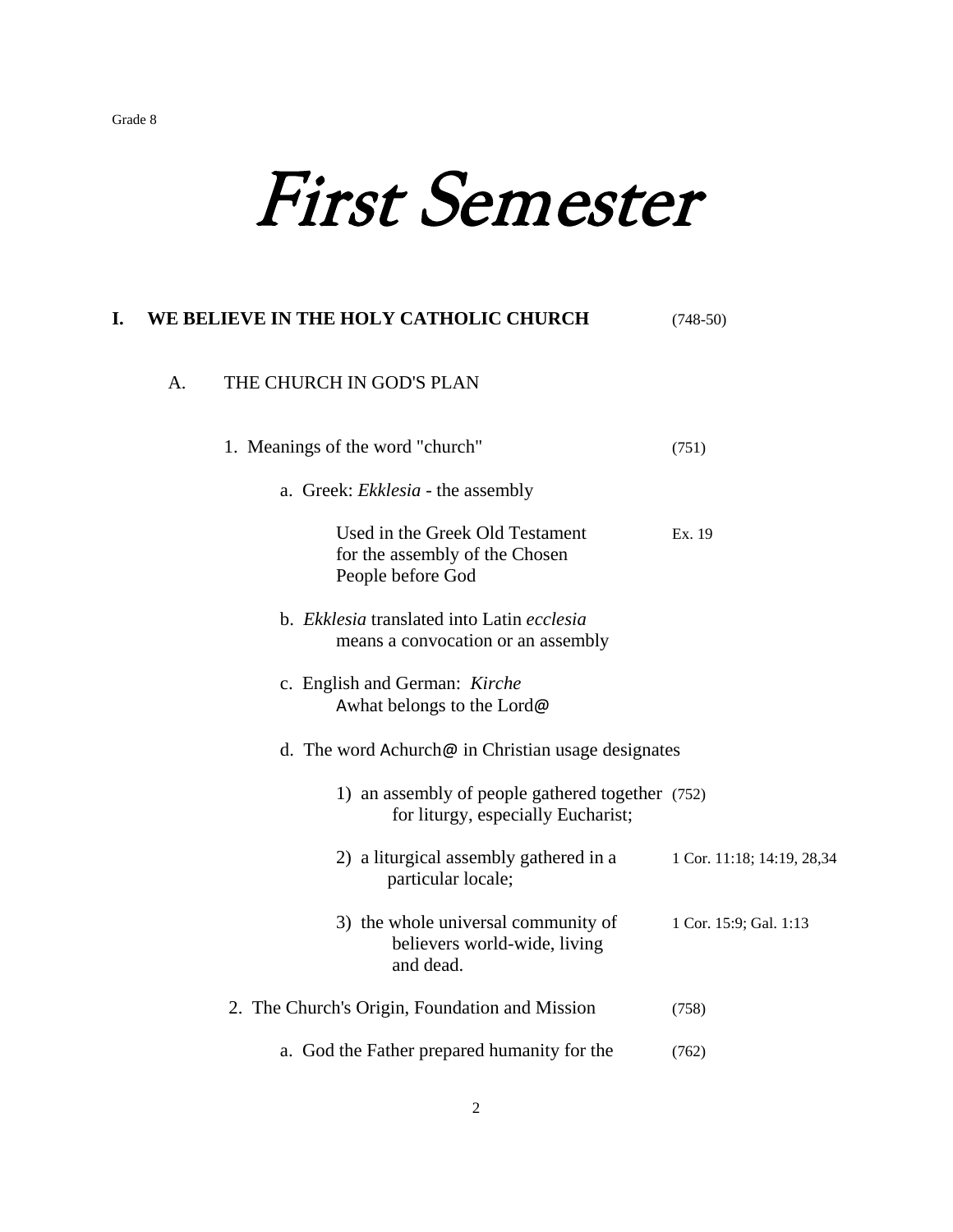| Church through Abraham's call;<br>Israel's election as the People of God;<br>the prophets announcing a new and<br>eternal covenant.          |       |
|----------------------------------------------------------------------------------------------------------------------------------------------|-------|
| b. God the Son structured the Church<br>by choosing twelve apostles,<br>representing the twelve tribes of Israel.                            | (765) |
| AThe origin and growth of the Church<br>are symbolized by the blood and water<br>which flowed from the open side<br>of the crucified Jesus.@ | (766) |
| c. God the Holy Spirit was sent on Pentecost<br>to sanctify the Church. This initiated<br>the spread of the Gospel.                          | (767) |

# B. CONCEPTS OF CHURCH

| 1. People of God                                                                                                                                  | (781)      |
|---------------------------------------------------------------------------------------------------------------------------------------------------|------------|
| A priestly, prophetic and royal people.<br>These three offices of Christ (priest,<br>prophet and king) are shared by all<br>of the people of God. | $(784-86)$ |
| 2. Body of Christ                                                                                                                                 |            |
| The bond between Christ and his Church                                                                                                            | (787)      |
| We are AOne Body. $\omega$ Christ is the head<br>and we are the members embracing both<br>unity and diversity in our members.                     | $(790-91)$ |
| 3. Temple of the Holy Spirit, Dwelling of the Living God                                                                                          |            |
| The Holy Spirit is the invisible principle.                                                                                                       | (797)      |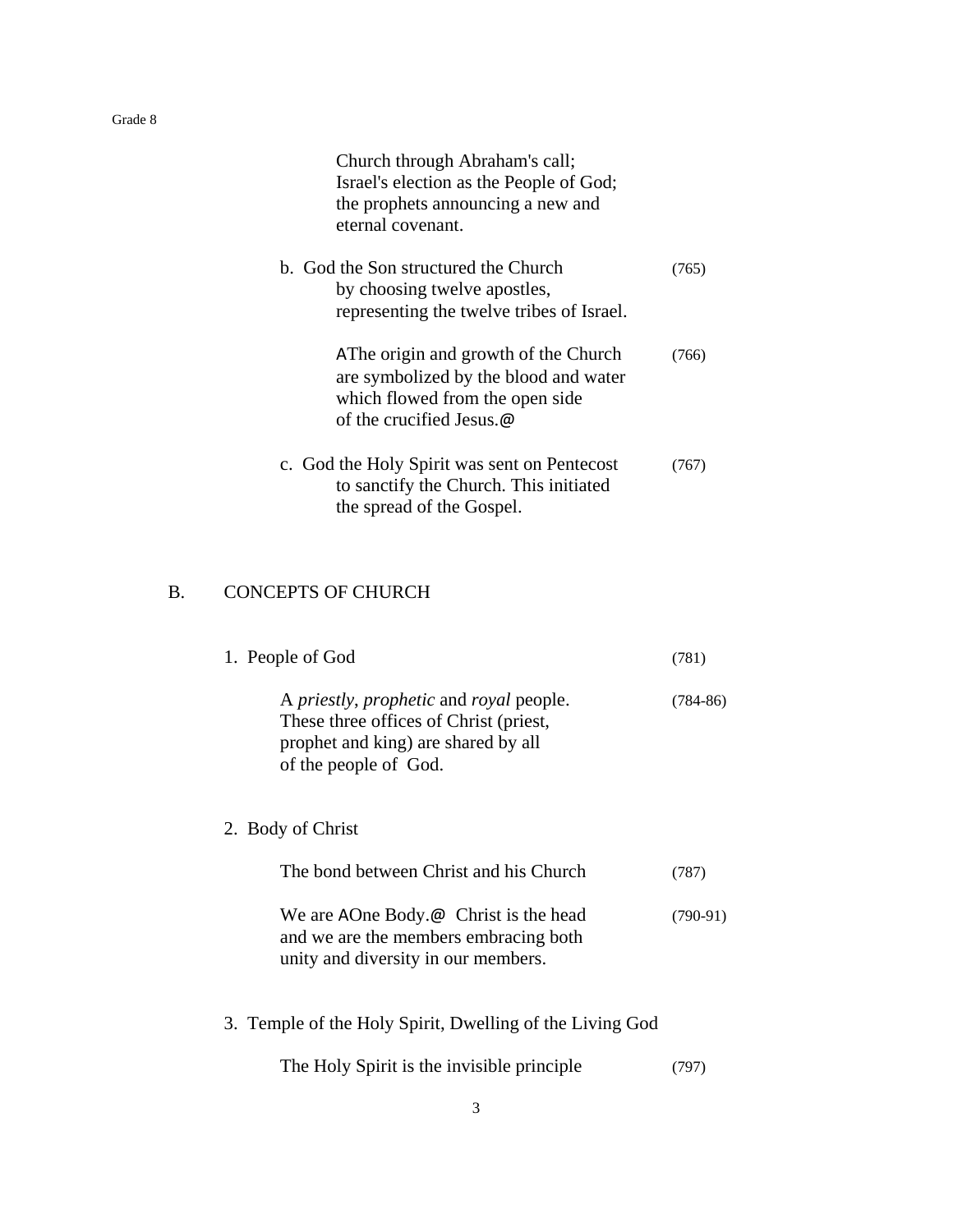through which all of the parts of the body are joined with each other and with the exalted head.

# C. MARKS OF THE CHURCH

| It is Christ, through the Holy Spirit,<br>who makes the Church<br>one, holy, catholic, and apostolic.        | (811)      |
|--------------------------------------------------------------------------------------------------------------|------------|
| 1. The Church is <i>One</i>                                                                                  | (813, 866) |
| a. Acknowledges one Lord                                                                                     |            |
| b. Confesses one faith                                                                                       |            |
| c. Born of one Baptism                                                                                       |            |
| d. Given life by one Spirit                                                                                  | Eph. 4:3-5 |
| 2. The Church is <i>Holy</i>                                                                                 | (823)      |
| a. The Most Holy God the Father is her author.                                                               | (867)      |
| b. Jesus Christ, the Son, gave himself up<br>to make her holy.                                               |            |
| c. The Spirit of holiness is with the Church<br>and gives her life.                                          |            |
| d. In her members perfect holiness is something<br>yet to be acquired.                                       | (825)      |
| 1) All members of the Church,<br>including her ministers,<br>acknowledge that they are sinners.              | (827)      |
| 2) By canonizing some of the faithful,<br>i.e., by solemnly proclaiming<br>that they practiced heroic virtue | (828)      |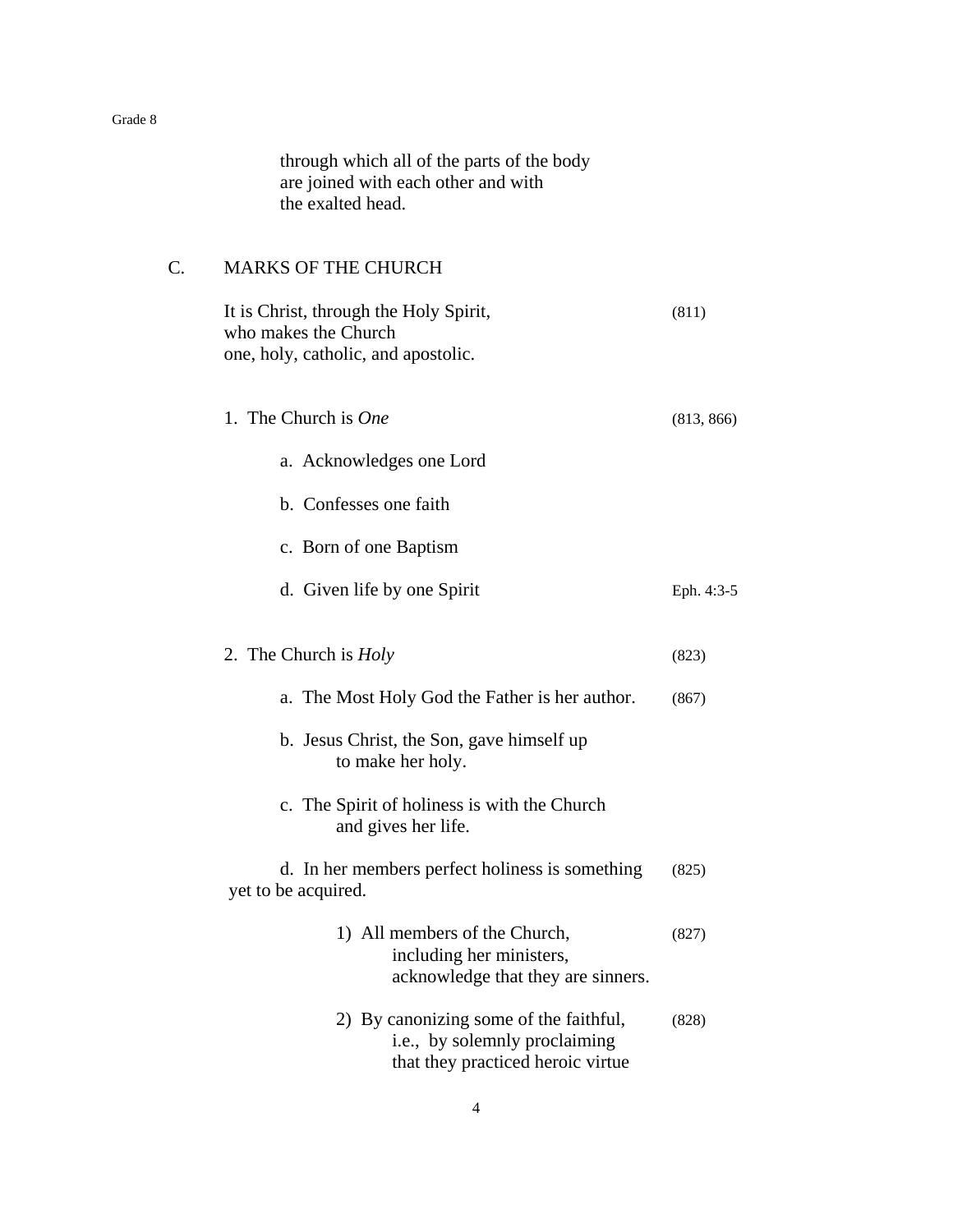and lived in fidelity to God's grace, the Church recognizes the power of the Spirit of holiness within her.

# 3. The Church is *Catholic*

| a. "Catholic" means "universal"                                                                                                                                                     | (830)     |
|-------------------------------------------------------------------------------------------------------------------------------------------------------------------------------------|-----------|
| b. She is sent out to all peoples.                                                                                                                                                  | (868)     |
| c. She speaks to all people.                                                                                                                                                        |           |
| d. She encompasses all times.                                                                                                                                                       |           |
| e. She is missionary in her very nature.                                                                                                                                            |           |
| 4. The Church is <i>Apostolic</i>                                                                                                                                                   |           |
| a. The Church was and remains built on the<br>foundation of the Apostles                                                                                                            | (857)     |
| b. The Church continues to be taught, sanctified<br>and guided by the apostles through their<br>successors, the college of bishops,<br>assisted by priests, in union with the Pope. | Acts 2:42 |
| c. All members of the Church share<br>in the vocation of spreading the<br>Kingdom of Christ in the world.                                                                           | (863)     |

# **II. THE DEVELOPMENT OF THE CHURCH IN HISTORY**

A. THE APOSTOLIC PERIOD (29 to 100 AD)

1. This time generally extends from the death of Jesus around 29 A.D. to the death of the last apostle,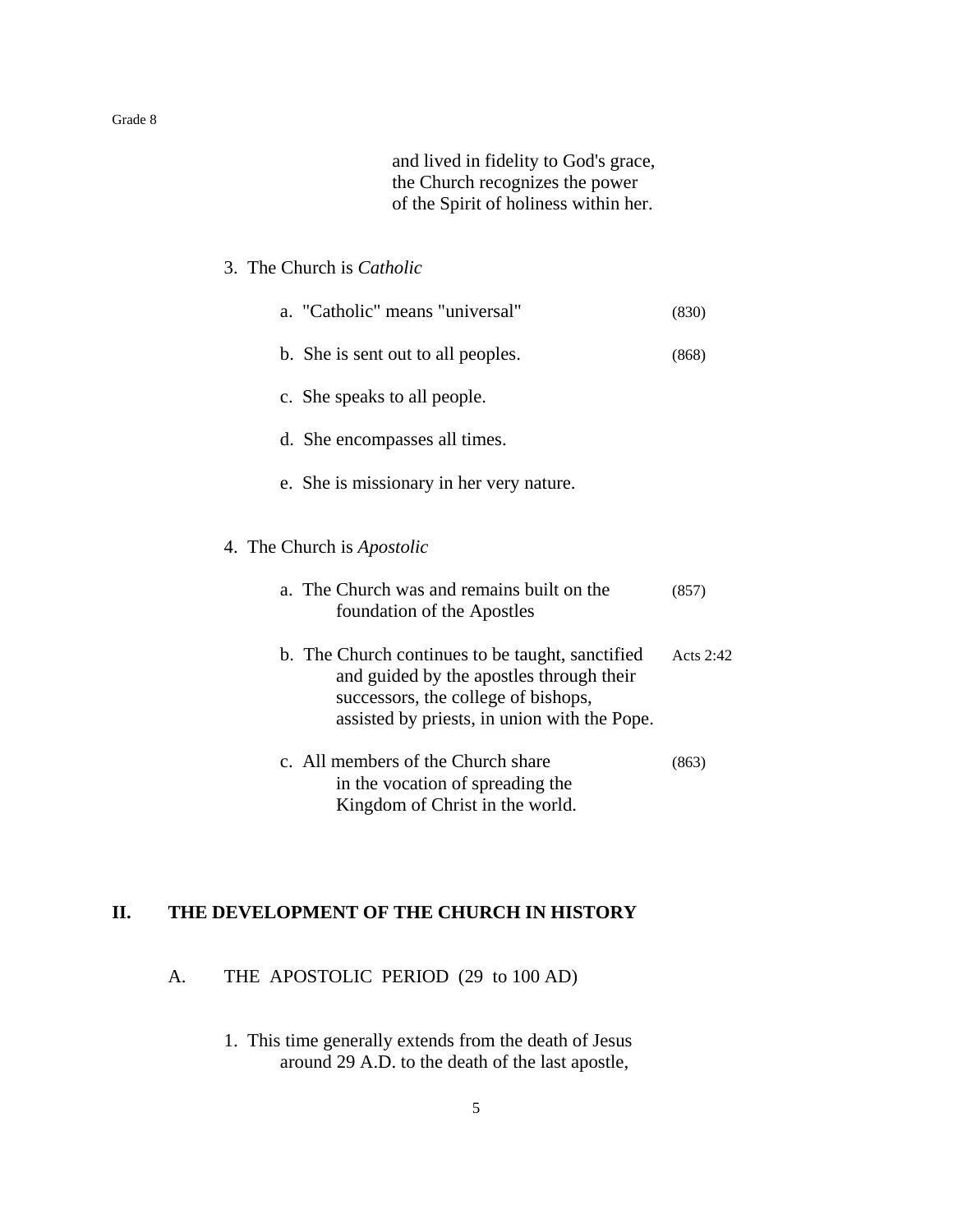John, at Ephesus between 90 and 100 A.D. It was called Apostolic because the apostles were still alive at this time.

#### B. THE PATRISTIC PERIOD (100 to 500 A.D.)

- 1. This time generally extends from the time of the death of the last apostle to about the time of the collapse of the Roman Empire. It was called "patristic" because of the Latin word "pater,@ which means "father." This is the time in the church when the leaders were thinkers, mostly theologians, who wrote, lectured and explained the faith.
- 2. Important events of this period
	- a. 196 AD The Didache This is one of the oldest known Christian writings, AThe Teaching of the Twelve Apostles.@
	- b. 292 AD Diocletian divided the Roman Empire into East and West. Persecutions begin to eliminate all Christians.
	- c. 313 AD Emperor Constantine issues the "Edict of Milan" making the practice of Christianity legal in the Roman Empire
	- d. 325 AD First Council of Nicea settled the Arian heresy which defended the truth that Jesus is both true God and true Man, and formalized the Nicene Creed
	- e. 381 AD Council of Constantinople settled the question of the divinity of the Holy Spirit
	- f. 431 AD Council of Ephesus declared Jesus one divine person and Mary, the Mother of God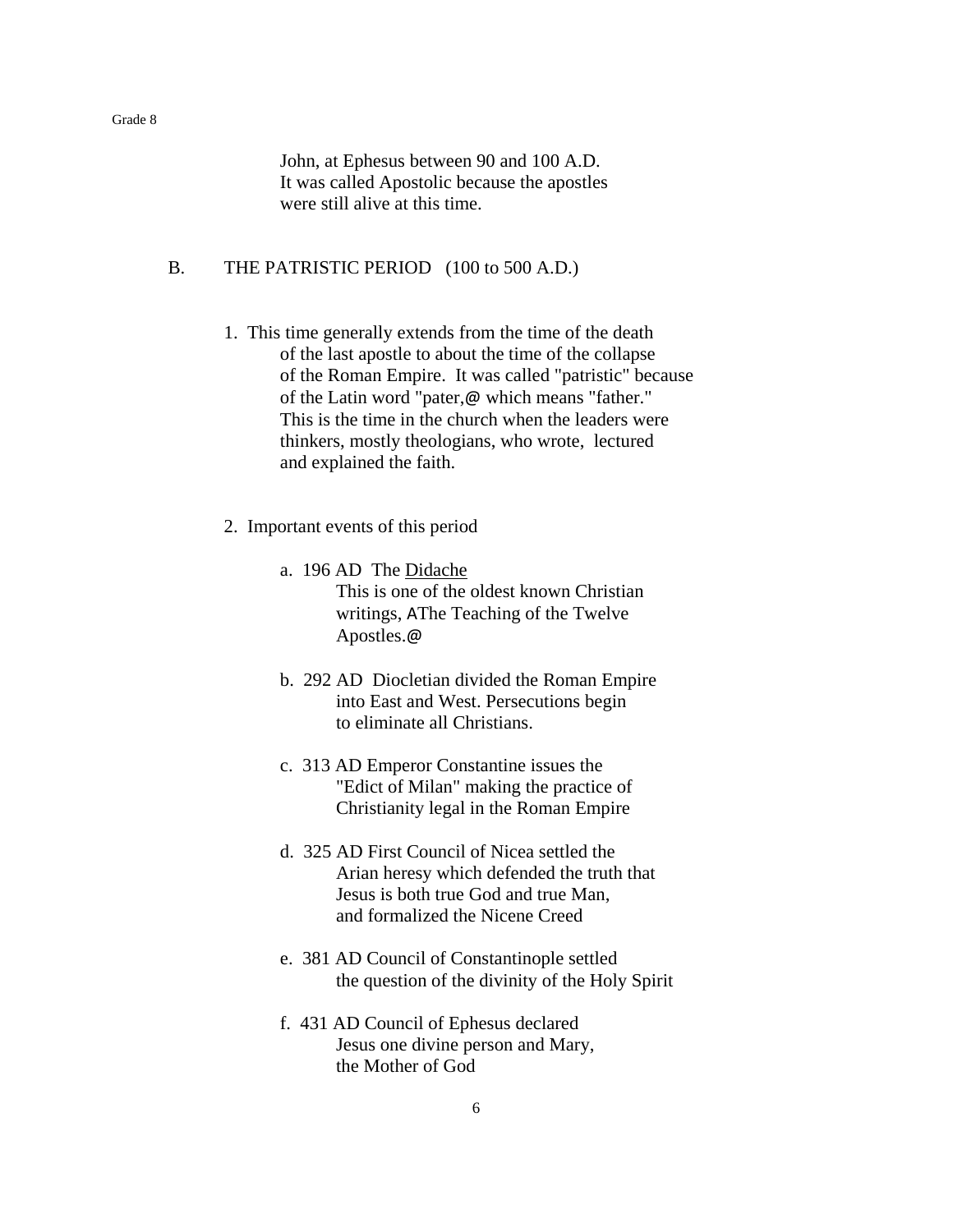| 3. Particular characteristics/trends/developments                                                                                                                                   |            |
|-------------------------------------------------------------------------------------------------------------------------------------------------------------------------------------|------------|
| a. During the persecutions,<br>Christians died as martyrs.                                                                                                                          |            |
| b. When the persecutions ended,<br>Christians adopted new life styles:<br>becoming hermits and monks who<br>built up the Church through prayer,<br>penance and service to the poor. |            |
| c. As the faith was being clarified, there arose<br>many here sies (a teaching that opposes or<br>denies any divinely revealed truth of the<br>Catholic Church).                    |            |
| 1) Rifts, dissensions, heresy, apostasy,<br>and schism wound the unity of<br>Christ=s body.                                                                                         | (817, 820) |
| 2) Some of the heresies were                                                                                                                                                        |            |
| a) Gnosticism<br>This said that a secret knowledge<br>deeper than faith and revelation<br>was required for salvation.                                                               |            |
| b) Arians denied Jesus' divinity.                                                                                                                                                   |            |

- c) Nestorians questioned the role of Mary.
- d. The challenge of the heresies helped the Church
	- 1) clarify her beliefs (her creed),
	- 2) establish the canon of the scripture, and
	- 3) establish the rituals of her sacraments.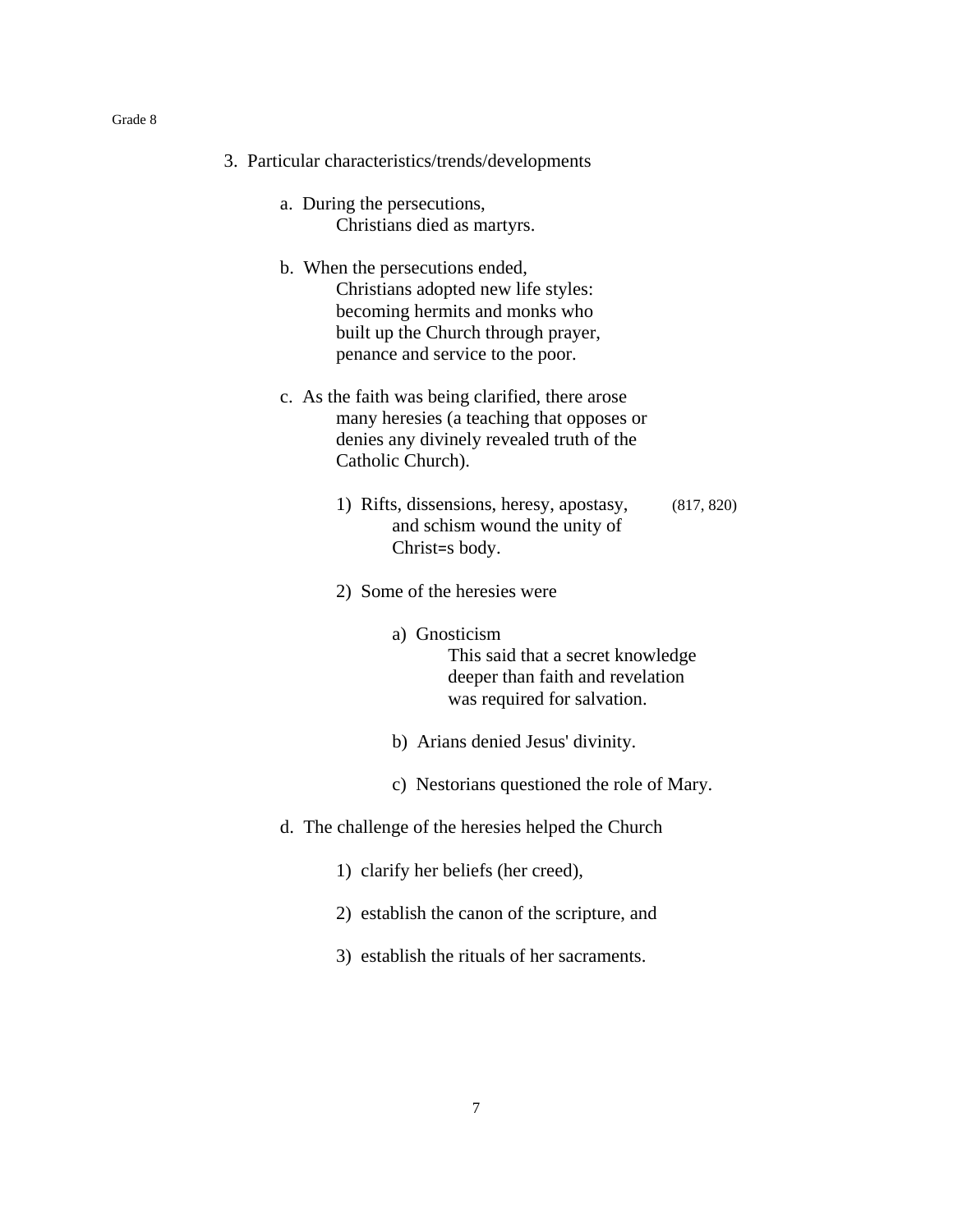#### C. THE PETRINE PERIOD (500 to 1400 A.D.)

- 1. This time generally covers the fall of Rome to the Age of Exploration and Discovery. It was called "petrine" in reference to Peter, the first Pope, since this was the time of the rise and dominance of the papacy.
- 2. Important events of this period
	- a. 590 AD Pope St. Gregory the Great reformed the liturgy, compiled Church music, and sent monks to evangelize the barbarians.
	- b. 800 AD Charlemagne established the Holy Roman Empire, defended the papacy, linked all of Europe to the Roman Church.
	- c. 1054 AD The Great Schism between the Churches of the East (Eastern Orthodox Catholic) and the West (Roman Catholic) This schism still exists today.
	- d. 1095 AD The First Crusade
	- e. 1291 AD The Last Crusade
	- f. 1378 AD The Western Schism This schism ended in 1417.
- 3. Particular characteristics/trends/developments
	- a. Heresy was considered worse than treason. In some countries, heretics were put on trial by religious authorities in hopes they would change their minds. Those who didn't were punished; some even put to death.

These trials were known as the Inquisition.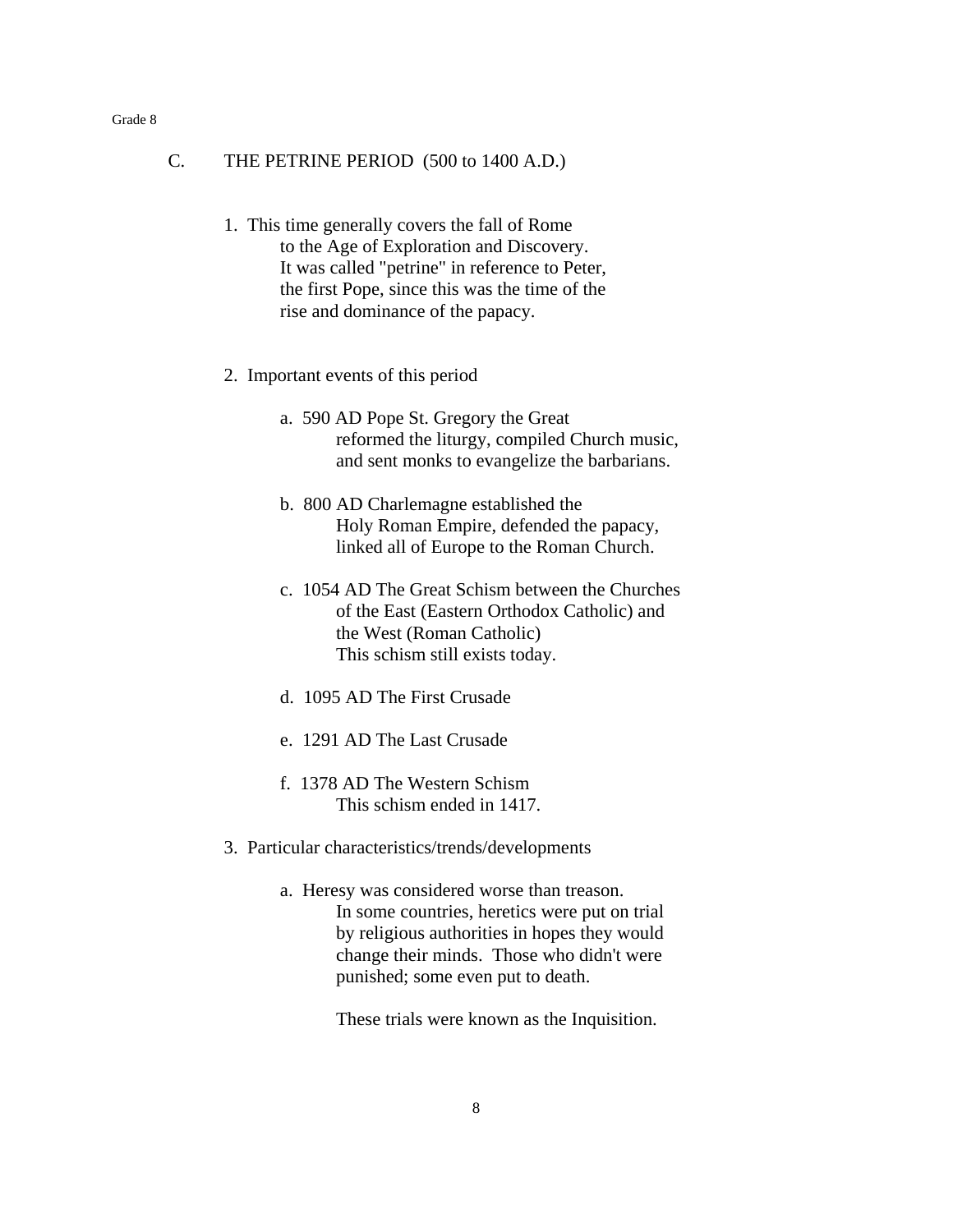- b. Lay people encouraged each other on pilgrimages which led to devotional practices: *Stations of the Cross* and the *Rosary*.
- c. Few people considered themselves worthy to receive communion more than once a year. *Benediction*, begun in this time, was used as a way of making the Eucharistic Lord more present to the people.

#### D. CHALLENGE AND REFORMATION (1400 to 1600 A.D.)

- 1. This was a time of great change. Many extremely powerful forces came together challenging previously held ideas and beliefs.
- 2. The Church under attack / The Protestant Reformation
	- a. Martin Luther, a young monk, published his 95 objections about serious abuses and questionable practices in the Church.

Luther was excommunicated and protested by forming the Lutheran Church.

- b. John Calvin established The Presbyterian Church in Switzerland.
- c. Henry VIII, King of England, once named Defender of the Faith, wanted a divorce of convenience and was refused by the Pope. Henry VIII established the Church of England. The Anglican Church stayed essentially the same as the Roman Catholic Church, except it was now headed by the Archbishop of Canterbury in England, and not the Pope in Rome.

In the United States, the Anglican Church is known as the Episcopal Church.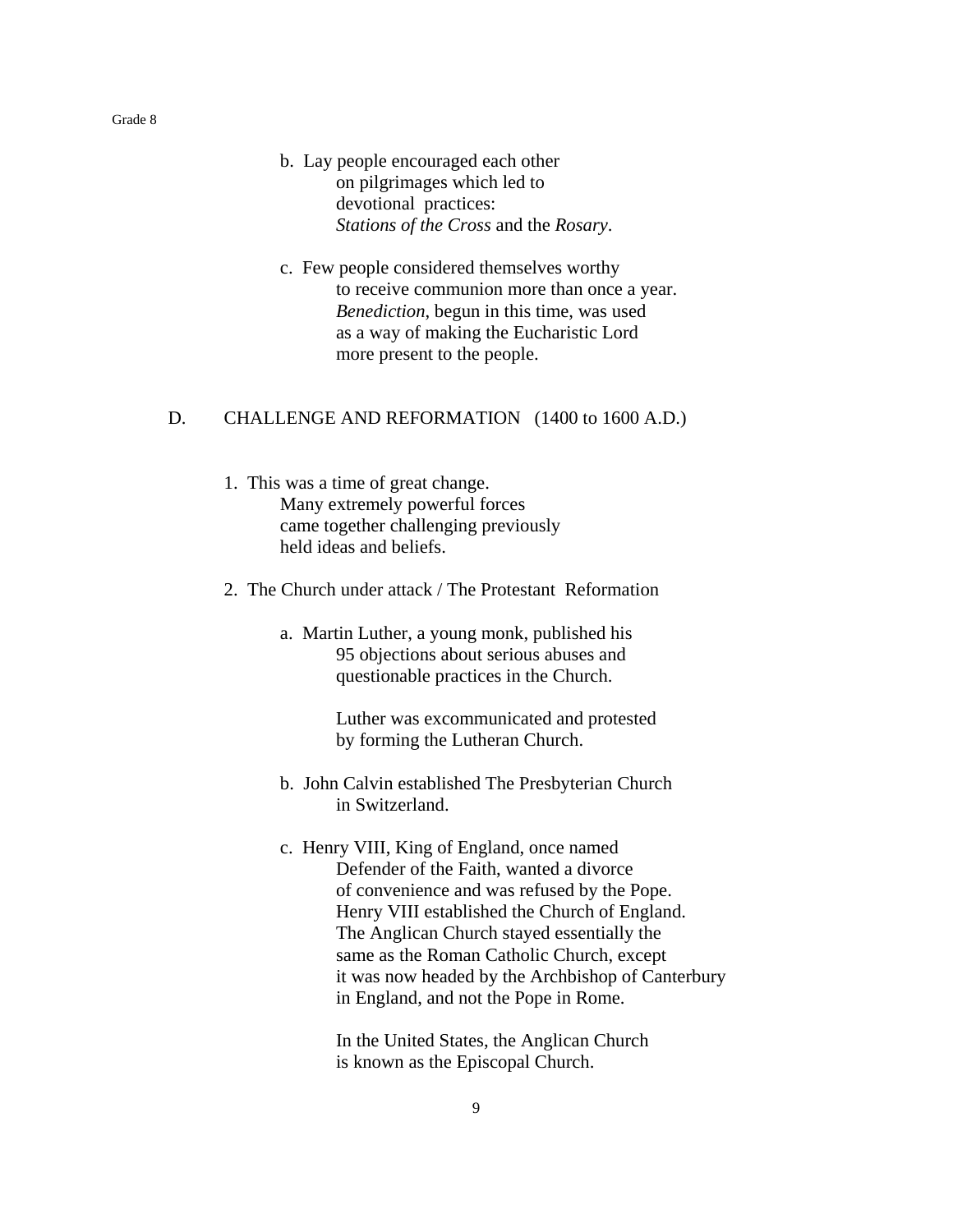- 3. The Church responds
	- a. The Council of Trent (December 13, 1545 to December 4, 1563 in 25 sessions.)
		- 1) Formalized Catholic teaching: the Roman Catechism
		- 2) Clarified and standardized formulas and rubrics for liturgy
		- 3) Increased respect for clergy by establishing educational requirements for priests
	- b. Laity and consecrated religious life gave rise to new charisms in the Church.

# E. THE TRIDENTINE PERIOD (1545 to 1963 A.D.)

1. This period extended generally from the start of the Council of Trent to the start of the Council of Vatican II. "Tridentine" is pronounced (trent' un teen).

#### 2. Important events

 a. 1808 Establishment of four new dioceses in the United States: Boston, Philadelphia, New York, Bardstown (later Louisville), Kentucky

- b. 1808-09 Elizabeth Ann Seton established the first Catholic parish school in America for girls; establishes the first American religious community: Sisters of Charity
- c. 1810 Michael Egan consecrated first bishop of Philadelphia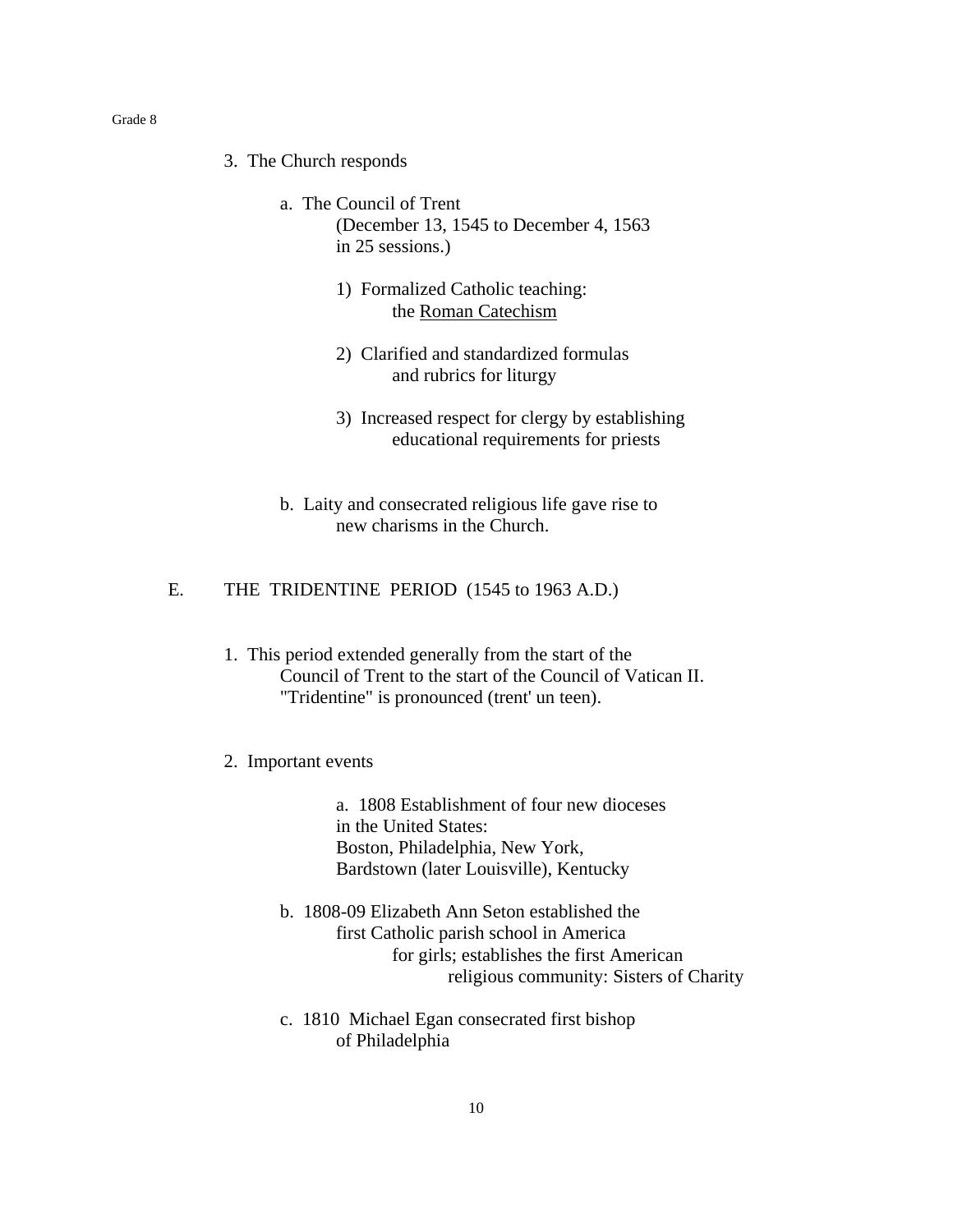| d. 1830 Henry Conwell, second bishop of<br>Philadelphia                                                                                                      |
|--------------------------------------------------------------------------------------------------------------------------------------------------------------|
| e. 1839 Establishment of St. Charles Borromeo<br>Seminary, Overbrook, PA                                                                                     |
| f. 1842 Francis P. Kenrick third bishop of<br>Philadelphia: established free parochial schools                                                               |
| g. 1852 John Neumann fourth bishop of<br>Philadelphia; established Forty Hours<br>devotion; great promotion of Catholic schools                              |
| h. 1860 James Wood fifth bishop of<br>Philadelphia                                                                                                           |
| i. 1866 The Catholic Standard,<br>First diocesan newspaper established<br>in Philadelphia, later called the Standard and Times                               |
| j. 1875 Philadelphia became an Archdiocese                                                                                                                   |
| k. 1883 John Patrick Ryan the sixth bishop<br>of Philadelphia: doubled the number of<br>Catholic schools                                                     |
| 1. 1884 The U.S. bishops commissioned the<br>Baltimore Catechism to be written, a book<br>that would become the religion text for<br>all Catholic children   |
| m. 1903 Pius X established the Confraternity of<br>Christian Doctrine (CCD) and the age of<br>reception of Holy Communion to be the age<br>of reason (seven) |
| n. 1911 Catholic Girls' High founded,<br>later called Hallahan<br>Edmond G. Prendergast the seventh bishop<br>of Philadelphia: founded many new parishes     |

and three Contemplative Orders of Sisters in the Archdiocese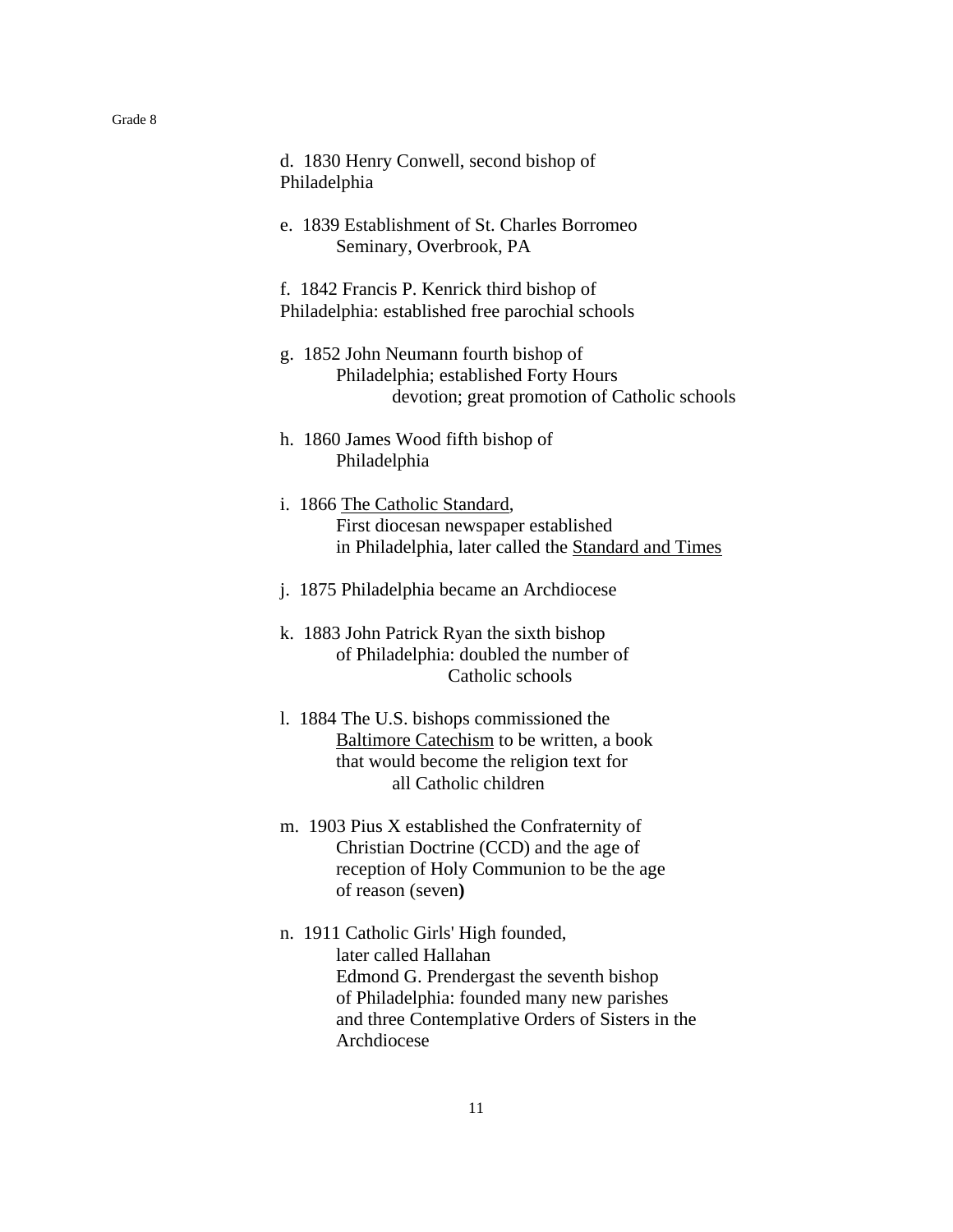- o. 1918 Dennis Cardinal Dougherty eighth bishop of Philadelphia: opened many new schools, high schools, hospitals, homes for the aged and catholic colleges
- p. 1952 John Cardinal O'Hara ninth bishop of Philadelphia, a former president of Notre Dame University, built many new elementary schools and 18 new high schools
- q. 1959 Dedication of the National Shrine of the Immaculate Conception, Washington, D.C. Patroness of the United States
- r. 1961 John Cardinal Krol tenth bishop of Philadelphia
- s. 1962 October 2, Opening Session of Vatican II Ecumenical Council

#### F. THE MODERN PERIOD (1963 to 2000 A.D.)

# 1. Vatican Council II

- a. Pope John XXIII called the Ecumenical Council because he recognized that the life and mission of the church needed renewal.
- b. Pope Paul VI continued the Council with his vision of Christ calling the Church to the duty of self-awareness and reform, to union with other Christians and to a dialogue with the modern world.
- c. Themes of the Second Vatican Council

Council produced 16 new documents without in any way changing past doctrines or beliefs.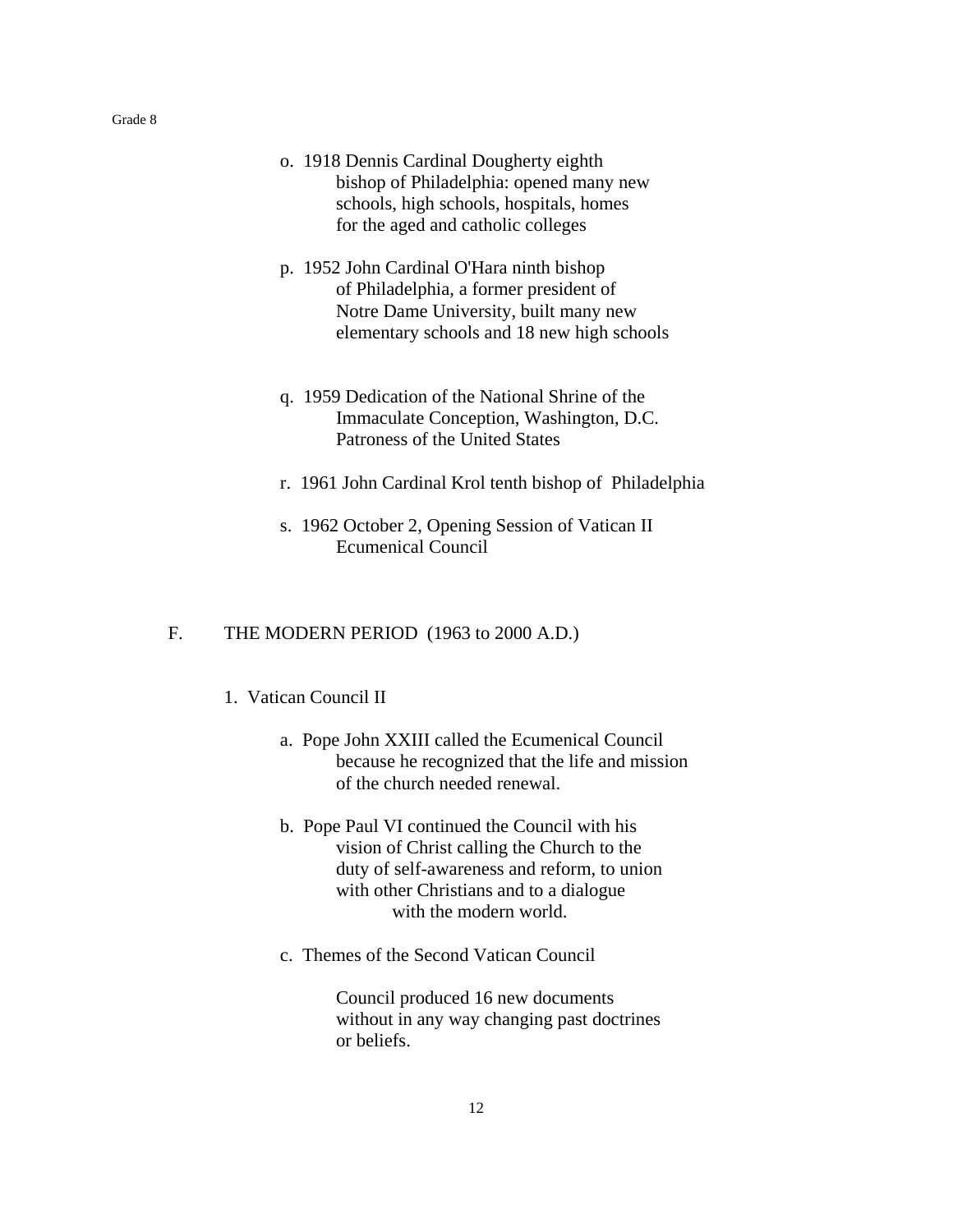- Vatican Council II *The Conciliar and Post Conciliar Documents*, Austin Flannery, O.P., General Editor, Costello Publishing Company, New York, 1975.
- 1) Dogmatic Constitution on the Church (*Lumen Gentium*)

Identified the people of God, gave Mary the title of Mother of the Church

2) Dogmatic Constitution on Divine Revelation (*Dei verbum*)

> The fathers go back to the sources of faith in Sacred Scripture and Sacred Tradition.

- 3) The Constitution on the Sacred Liturgy (*Sacrosanctum concilium*)
	- a) Use of vernacular languages

b) Adaptation of rites to differing non-Western cultures

- c) Simplification of liturgy
- d) Reception of communion under both species
- 4) Pastoral Constitution on The Church in the Modern World (*Gaudium et spes*)

Spoke to the problems of discrimination, atheism, Communism, nuclear warfare and stockpiling

5) Decree on the Means of Social Communication (*Inter mirifica*)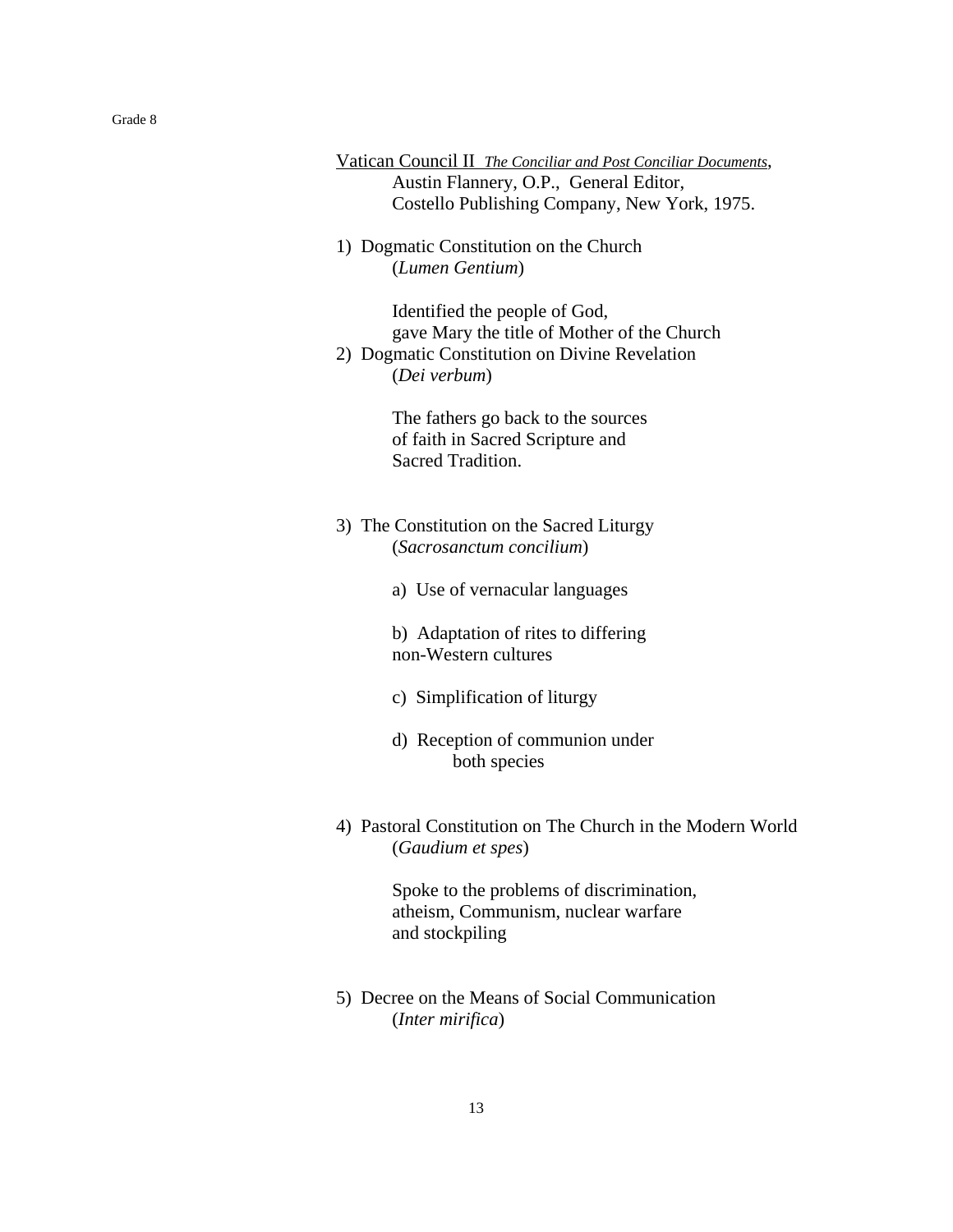At the beginning of the second session, Pope Paul VI publicly asked pardon from God for all faults leading to separation that could be laid at Catholicism's door.

7) Decree on the Catholic Eastern Churches (*Orientalium Ecclesiarum*)

> Eastern Catholic Churches had their autonomy confirmed and increased authority of their patriarchs.

8) Decree on the Pastoral Office of Bishops in the Church (*Christus Dominus*)

> Creation of synod of bishops to assist the pope in Church affairs

9) Decree on the Training of Priests (*Optatum totius*)

> Called for updating in seminary education to include the study of secular subjects

10) Decree on the Up-to-Date Renewal of Religious Life (*Perfectae caritatis*)

> Called for a renewal in religious life

11) Decree on the Apostolate of Lay People (*Apostolicam actuositatem*)

> Called for full and active participation in the mission of the Church as "people of God"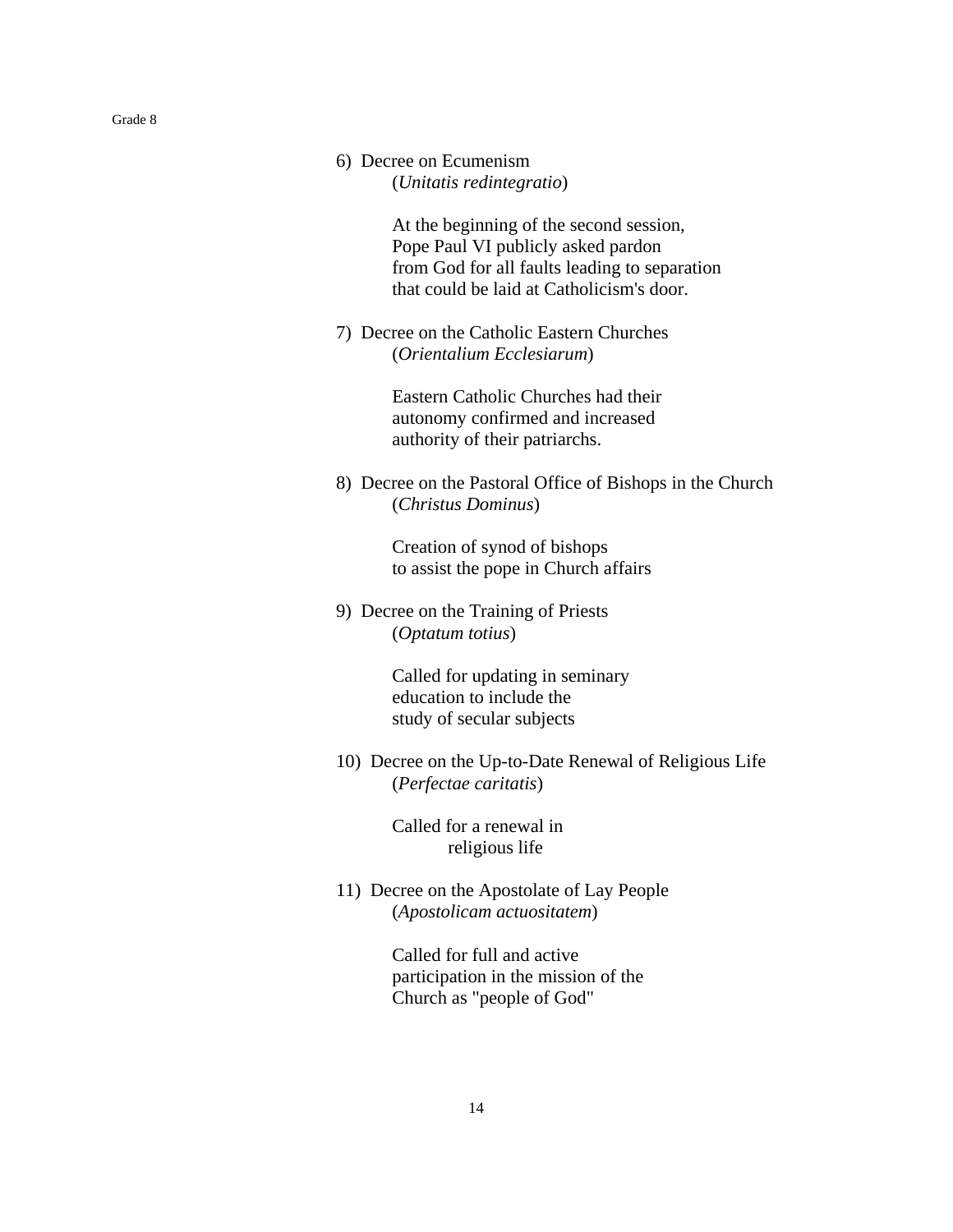12) Decree on the Ministry and Life of Priests (*Presbyterorum ordinis*)

> Concerned with life and ministry of priests

13) Decree on the Church=s Missionary Activity (*Ad gentes divinitus*)

> Mission preparation should lead to respect for the religious and cultural values of differing peoples.

14) Declaration on Christian Education (*Gravissimum educationis*)

> Called for updating. The Council favored Catholic schools, but opened the way for other solutions.

- 15) Declaration on the Relationship of the Church to Non-Christian Religions (*Nostra aetate*)
	- a) Church rejected anti-Semitism

b) Avowed positive values of Hinduism, Buddhism and Islam

16) Declaration on Religious Liberty (*Dignitatis humanae*)

> People may not be forced by any human power to act against their own consciences.

d. The clarity of the vision of the Council is still being worked into the daily life of the Church on every level.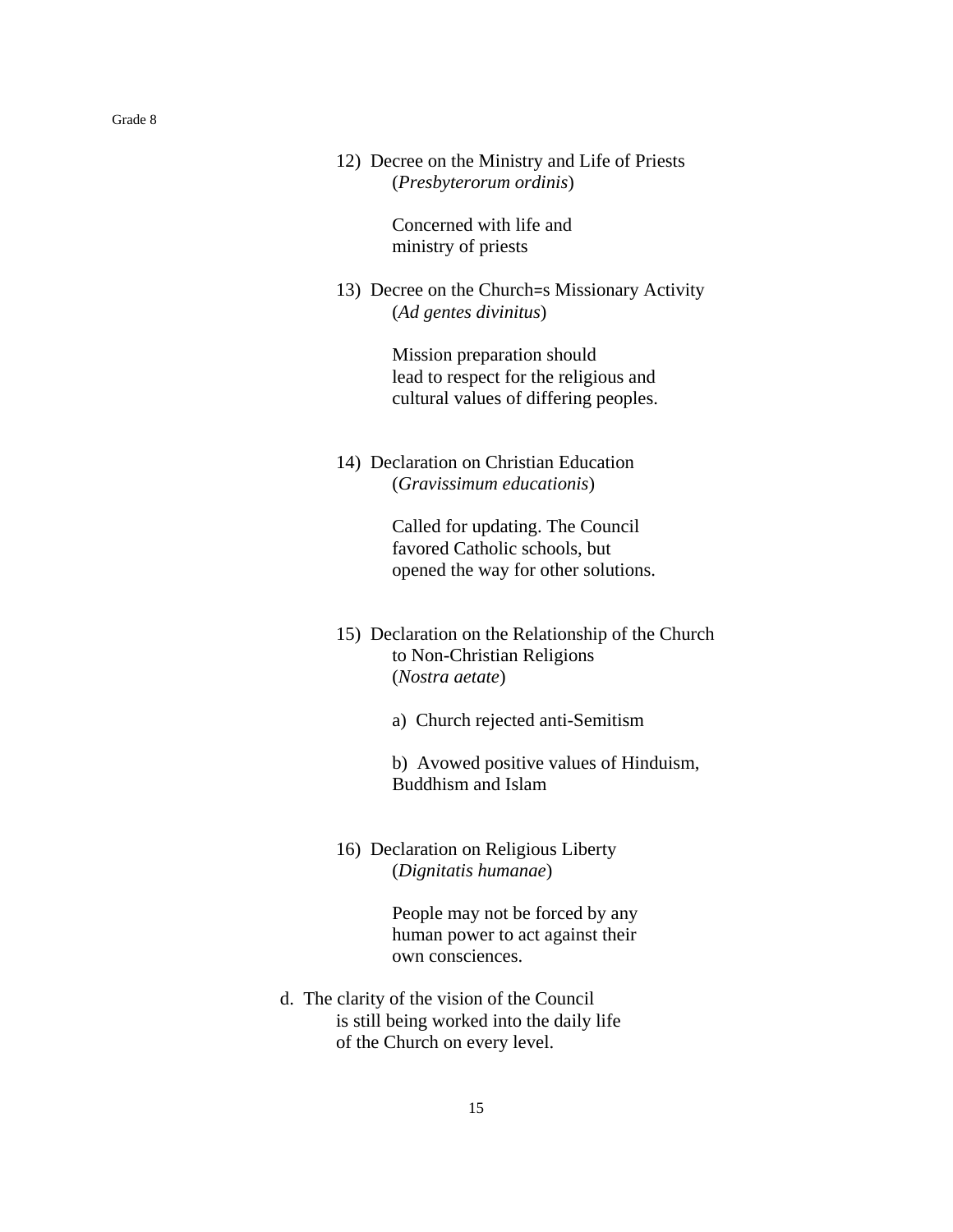| 2. The People of God: Christ=s Faithful                                                                                                                                                      |                  |
|----------------------------------------------------------------------------------------------------------------------------------------------------------------------------------------------|------------------|
| Among the members of the Body of Christ<br>there is diversity of ministry but unity<br>of mission.                                                                                           | (873)            |
| a. The hierarchy<br>Apostles and their successors whose<br>Office is to <i>teach</i> , to <i>sanctify</i> , and<br>to <i>govern</i> in the name of Jesus Christ.                             | (873, 935, 2032) |
| 1) The Pope, the bishop of the Church<br>of Rome, successor to St. Peter,<br>"head of the college of bishops, $\omega$<br>the Vicar of Christ and Pastor<br>of the universal Church on earth | (936)            |
| He has the charism of <i>infallibility</i> .                                                                                                                                                 | $(936-37)$       |
| 2) The Bishops are the successors<br>to the apostles.                                                                                                                                        | (938)            |
| 3) The priests and deacons help<br>the bishops.                                                                                                                                              | (939)            |
| b. The laity                                                                                                                                                                                 | (873)            |
| 1) Share in Christ's priestly office                                                                                                                                                         | (901)            |
| 2) Share in Christ's prophetic office                                                                                                                                                        | $(904-06)$       |
| 3) Share in Christ's kingly office                                                                                                                                                           | $(910-11, 943)$  |
| c. The Consecrated Life                                                                                                                                                                      |                  |
| 1) Lived by members from both<br>groups (hierarchy and laity)                                                                                                                                | (873, 914)       |
| 2) Characterized by the public profession<br>of the evangelical counsels of poverty,<br>chastity and obedience, in a state of life<br>recognized by the Church                               |                  |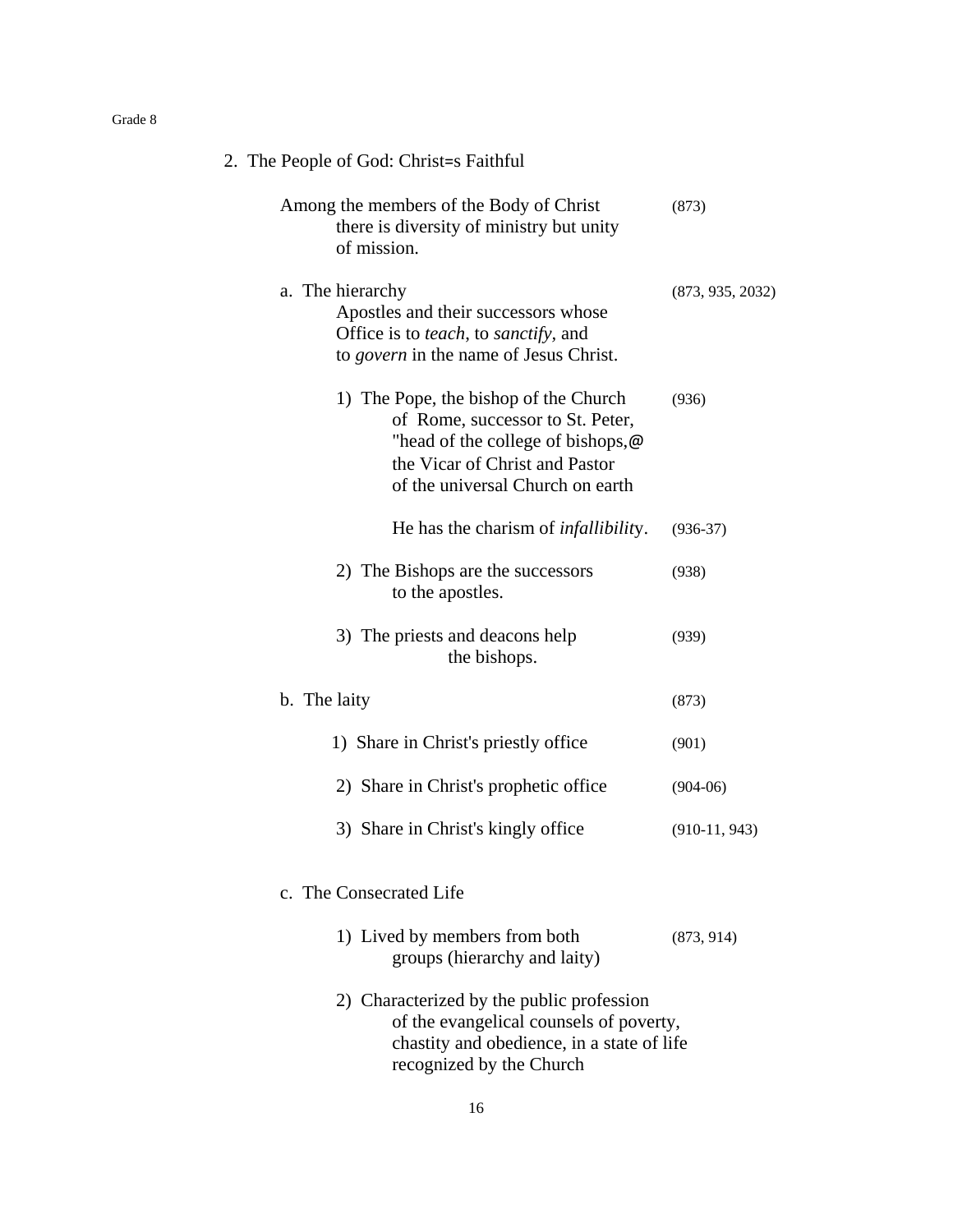| d. Hermits                                                                                                                                                                                                          | (920)      |
|---------------------------------------------------------------------------------------------------------------------------------------------------------------------------------------------------------------------|------------|
| 1) Devote their lives to the praise of God<br>and the salvation of the world<br>2) Live a life of silence, solitude,<br>prayer, and penance in a<br>stricter separation from the world                              |            |
| e. Consecrated virgins                                                                                                                                                                                              | (924)      |
| 1) Live in the world in prayer, penance,<br>and apostolic activity, according<br>to the state of life and spiritual gifts<br>given to them                                                                          |            |
| 2) Can form themselves into associations<br>to observe their commitment<br>more faithfully                                                                                                                          |            |
| f. Religious life                                                                                                                                                                                                   | (925, 927) |
| 1) Lived within institutes canonically<br>established by the Church                                                                                                                                                 |            |
| 2) Distinguished from other forms of<br>consecrated life by its liturgical character,<br>public profession of the evangelical counsels,<br>common life, and witness given to the<br>union of Christ with the Church |            |
| g. Secular institutes                                                                                                                                                                                               | $(928-29)$ |
| h. Societies of apostolic life                                                                                                                                                                                      | (930)      |
| 3. The Communion of Saints                                                                                                                                                                                          | (949, 957) |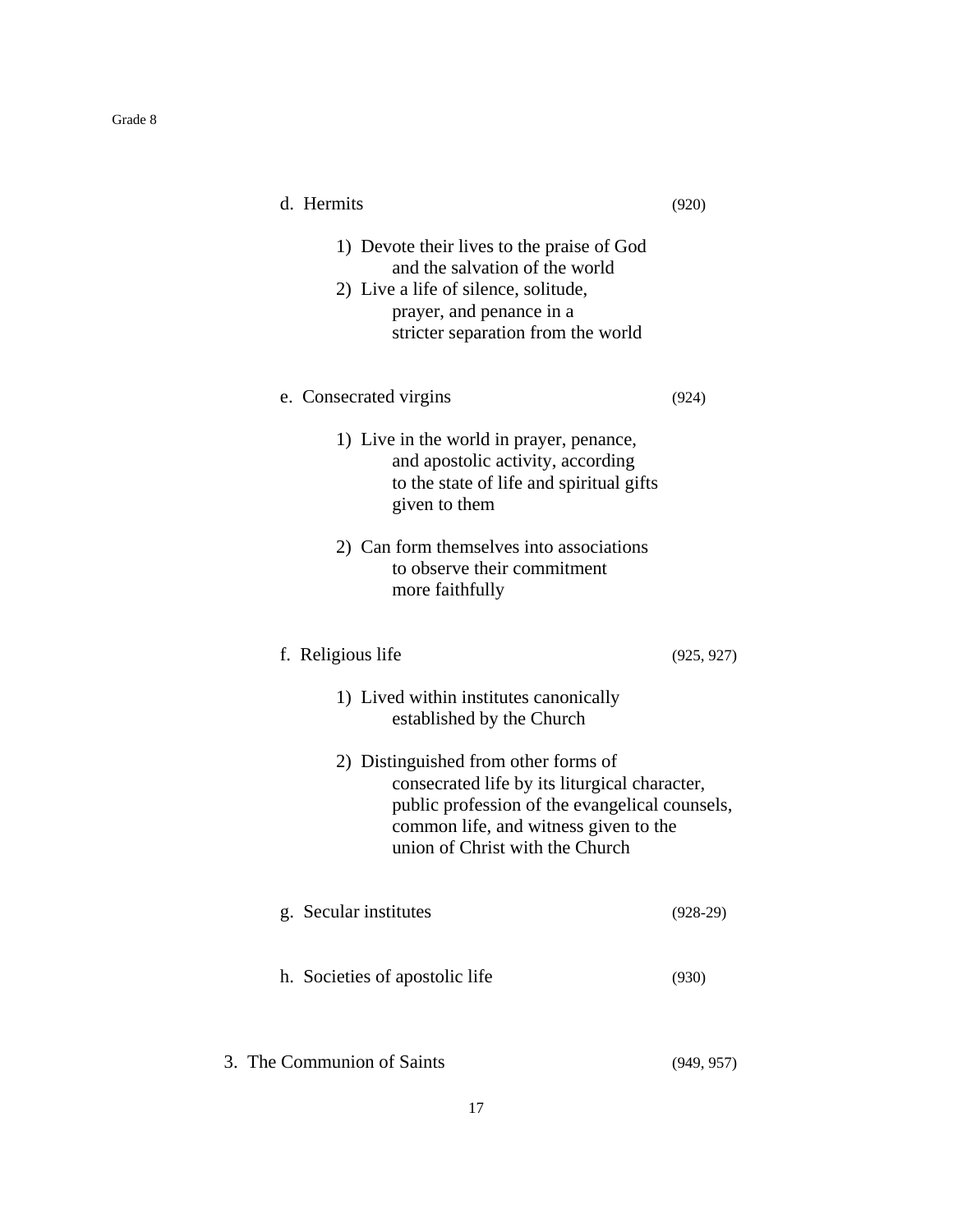|    | a. We are in communion with those who<br>are the pilgrims on earth.                                                                                                                                                                            |                   |
|----|------------------------------------------------------------------------------------------------------------------------------------------------------------------------------------------------------------------------------------------------|-------------------|
|    | b. We are in communion with those who<br>have died and are being purified.<br>1) It is a holy and a wholesome thought<br>to pray for the dead that they<br>may be loosed from their sins.                                                      | 2 Mc 12:45, (958) |
|    | 2) Our prayer for them is capable of<br>helping them                                                                                                                                                                                           |                   |
|    | c. We are in communion with those who have died<br>and are in glory contemplating God<br>in heaven.                                                                                                                                            |                   |
|    | 1) We pray for the intercession of the Saints.                                                                                                                                                                                                 |                   |
|    | 2) By their concern our weakness is<br>greatly helped.                                                                                                                                                                                         | (956)             |
| Ш. | WE CELEBRATE THE CHRISTIAN MYSTERY:<br><b>LITURGY</b>                                                                                                                                                                                          |                   |
|    | The sacred liturgy must be preceded by evangelization,<br>faith and conversion. It can then produce its fruits in the<br>lives of the faithful: new life in the Spirit, involvement in<br>the mission of the Church, and service to her unity. | (1072)            |
|    | THE LITURGY: WORK OF THE PEOPLE<br>A.                                                                                                                                                                                                          |                   |
|    | 1. "Liturgy" originally meant a "public work"<br>or a "service in the name of / on behalf<br>of the people."                                                                                                                                   | (1069)            |
|    | 2. In Christian tradition it means the participation<br>of the People of God in "the work of God."                                                                                                                                             |                   |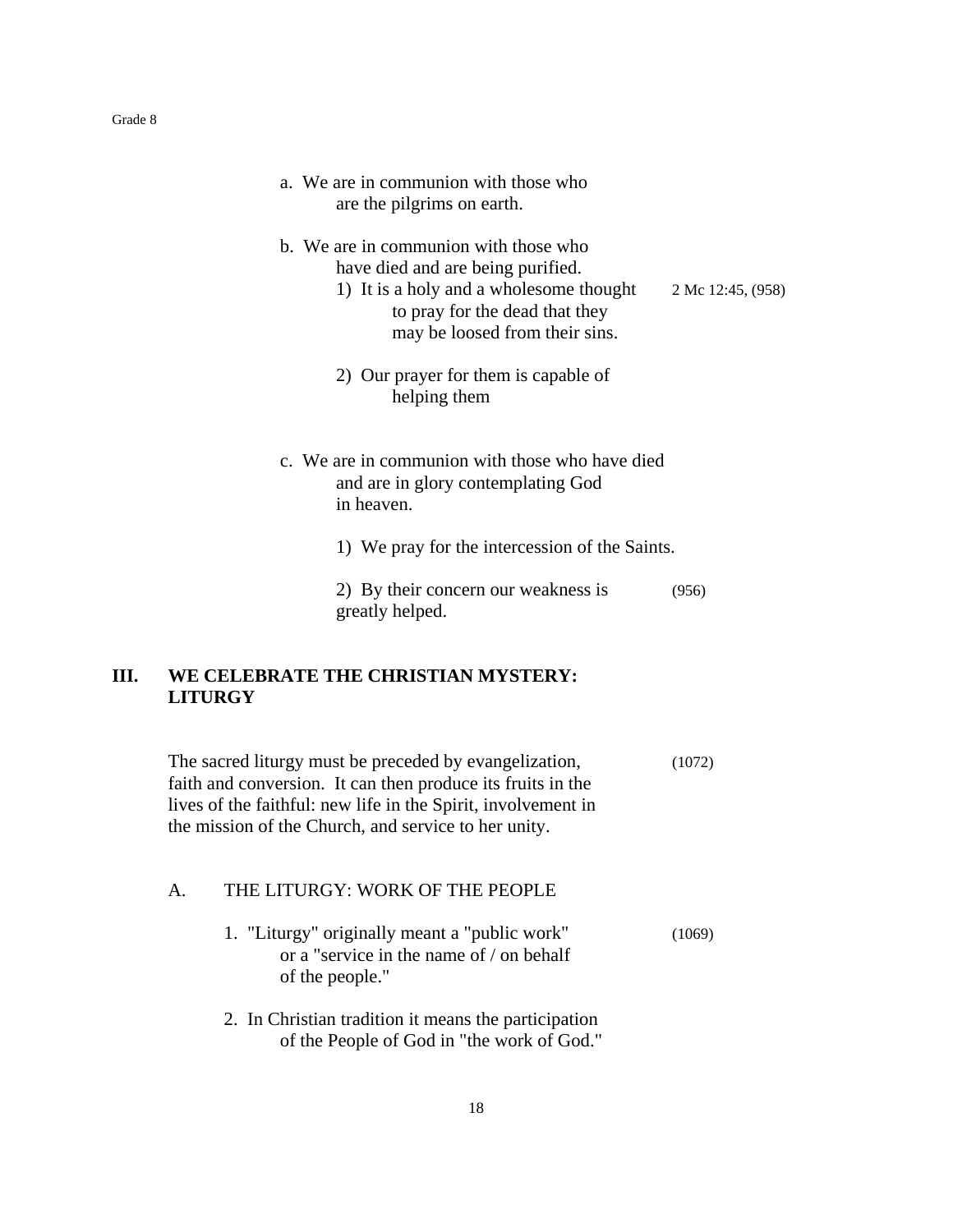|    | 3. In the New Testament the word "liturgy" refers<br>not only to the celebration of divine worship,<br>but also to the proclamation of the Gospel<br>and to active charity.                                 | (1070)           |
|----|-------------------------------------------------------------------------------------------------------------------------------------------------------------------------------------------------------------|------------------|
|    | 4. It is through the liturgy especially that the<br>faithful are enabled to express in their lives<br>and manifest to others the mystery of Christ<br>and the real nature of the true Church.               | $SC$ 2, $(1068)$ |
| В. | THE LITURGY: WORK OF THE HOLY TRINITY                                                                                                                                                                       |                  |
|    | 1. In the liturgy of the Church, God the Father<br>is blessed and adored as the source of all<br>the blessings of creation and salvation,<br>with which he has blessed us in his Son.                       | (1110)           |
|    | 2. Christ's work in the liturgy is sacramental                                                                                                                                                              |                  |
|    | a. His mystery of salvation is made<br>present by the power of<br>his Holy Spirit.<br>b. Through liturgical actions the<br>pilgrim Church already participates,<br>as a foretaste, in the heavenly liturgy. | (1111)           |
|    | 3. The Holy Spirit in the liturgy of the Church                                                                                                                                                             | (1112)           |
|    | a. Prepares the assembly to encounter Christ                                                                                                                                                                |                  |
|    | b. Makes the saving work of Christ present<br>and makes the gift of communion<br>bear fruit in the Church                                                                                                   |                  |
| C. | CELEBRATING THE CHURCH'S LITURGY                                                                                                                                                                            |                  |
|    | 1. Who celebrates?                                                                                                                                                                                          |                  |
|    | a. The whole community, the community<br>of the baptized, the Body of Christ<br>united with its head, celebrates.                                                                                           | $(1140-41)$      |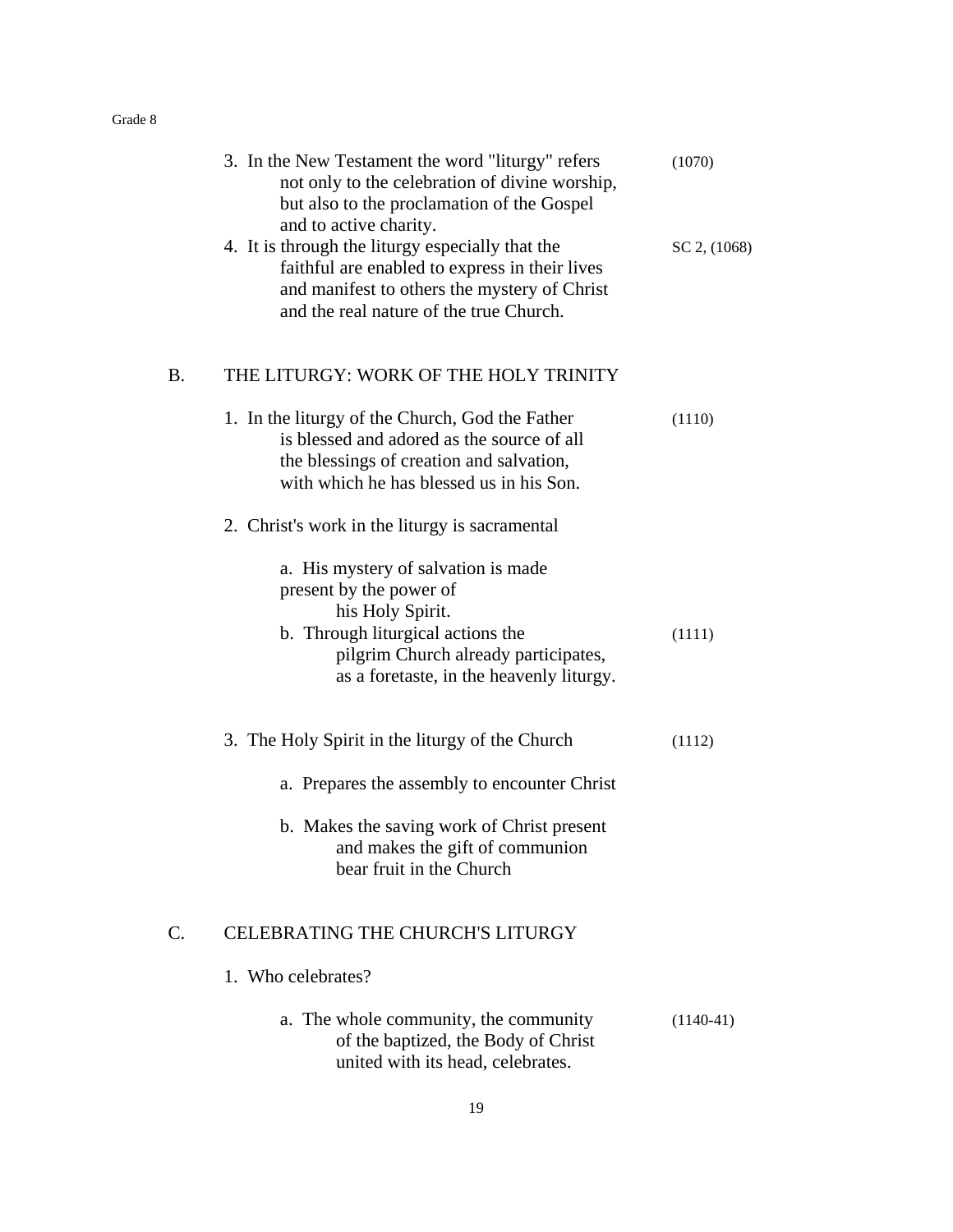|  | b. The members do not all have the same function. (1142)<br>Certain members are called by God,<br>chosen and consecrated by the sacrament<br>of Holy Orders to act in the person of Christ. |                   |
|--|---------------------------------------------------------------------------------------------------------------------------------------------------------------------------------------------|-------------------|
|  | c. Other particular ministries also exist.<br>These non-consecrated ministries include:<br>servers, readers, commentators and members<br>of the choir, and others.                          | (1143)            |
|  | 2. How is the Liturgy celebrated?                                                                                                                                                           |                   |
|  | a. Woven from signs and symbols                                                                                                                                                             | (1145, 1189)      |
|  | b. Through words and actions                                                                                                                                                                | (1153, 1190)      |
|  | c. With singing and music                                                                                                                                                                   | (1156, 1191)      |
|  | d. With holy images                                                                                                                                                                         | (1159, 1192)      |
|  | 3. When is the Liturgy celebrated?                                                                                                                                                          |                   |
|  | a. The Liturgical Seasons                                                                                                                                                                   | $(1163-65)$       |
|  | b. The "Lord's Day"<br>The principal day for the<br>celebration of the Eucharist                                                                                                            |                   |
|  | c. The liturgical year unfolds the<br>whole mystery of Christ                                                                                                                               | $(1168-71, 1194)$ |
|  | d. The Liturgy of the Hours<br>(also called "the divine office")                                                                                                                            |                   |
|  | 1) This prayer includes hymns, psalms,<br>scripture readings, petitions,<br>the Lord's Prayer, and times of<br>reflective silence.                                                          | (1177)            |
|  | 2) Formally this prayer is said at<br>seven "hours" or times during                                                                                                                         |                   |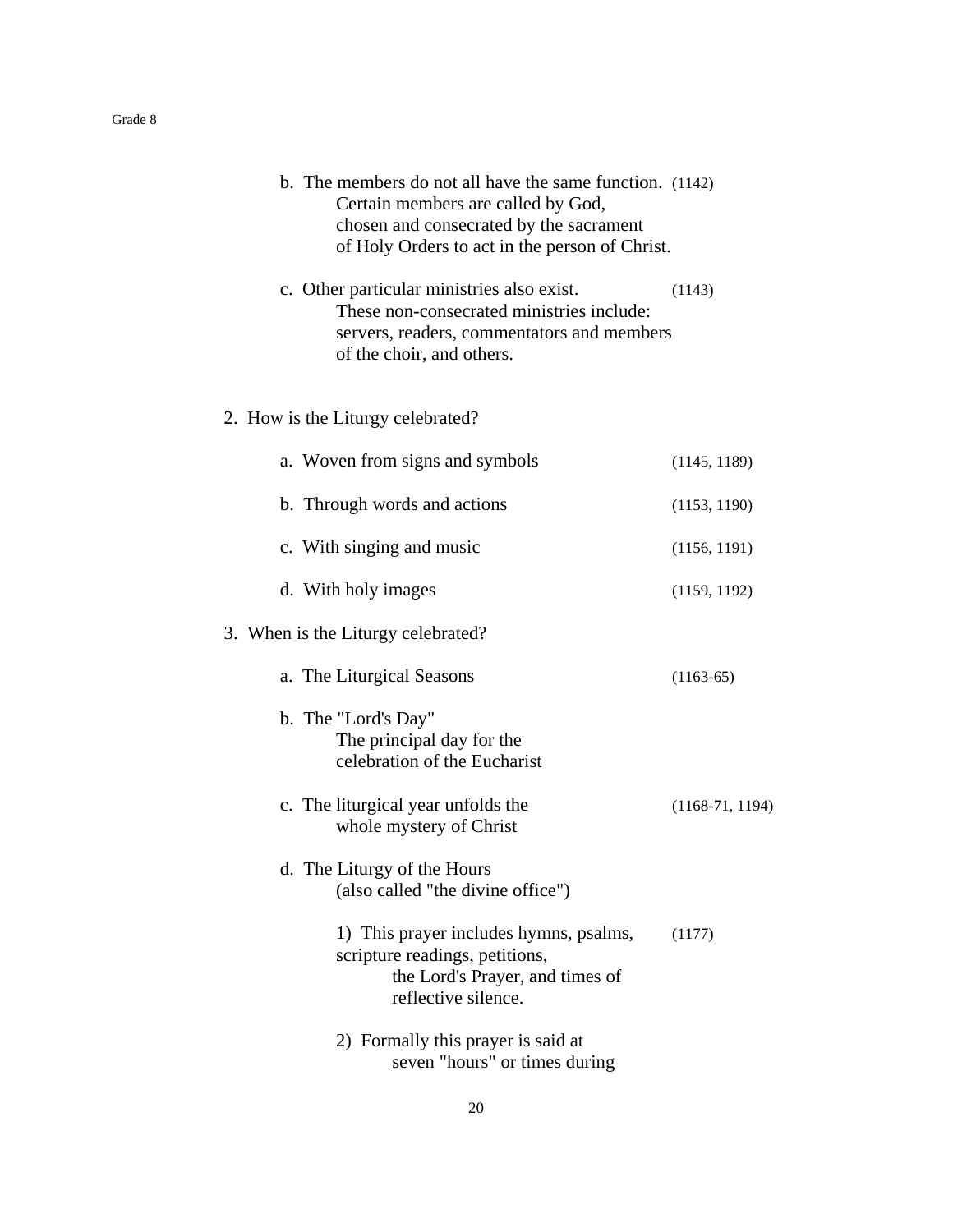the day, with Morning Prayer and Evening Prayer being the most important.

# 4. Where is the Liturgy celebrated?

| a. When the exercise of religious liberty is<br>not thwarted, Christians construct<br>buildings for divine worship.                                                                              | (1180)      |
|--------------------------------------------------------------------------------------------------------------------------------------------------------------------------------------------------|-------------|
| b. A church is "a house of prayer in which the<br>Eucharist is celebrated and reserved,<br>where the faithful assemble, and where<br>is worshiped the presence of the<br>Son of God our Savior." | $(1181-85)$ |

# **IV. WE CELEBRATE THE CHRISTIAN MYSTERY: SACRAMENTS AND SACRAMENTALS**

In this age of the Church, Christ now lives and acts in and with his Church through the sacraments in what the common Tradition of the East and West calls "the sacramental economy."

# A. THE SACRAMENTS

| 1. Christ instituted the sacraments of the new law.                                                                                                                                        | (1114, 1210) |
|--------------------------------------------------------------------------------------------------------------------------------------------------------------------------------------------|--------------|
| a. Sacraments are "powers that come forth"<br>from the Body of Christ, which is<br>ever-living and life-giving.<br>They are actions of the Holy Spirit<br>at work in his Body, the Church. | (1116)       |
| b. Celebrated worthily in faith, the sacraments                                                                                                                                            |              |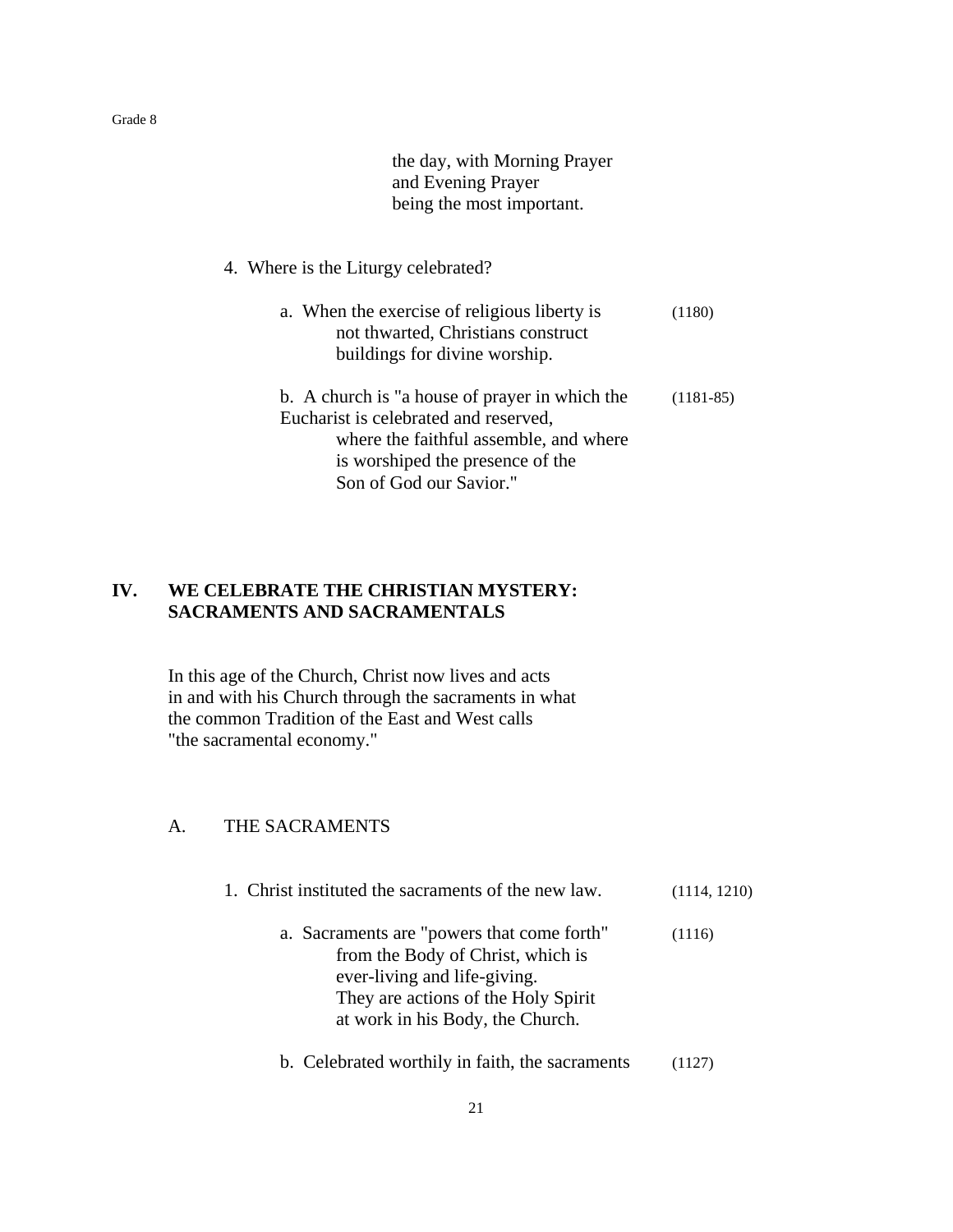confer the grace that they signify.

|    | c. From the moment that a sacrament is celebrated (1128)<br>in accordance with the intention of<br>the Church, the power of Christ and<br>his Spirit acts in and through it,<br>independently and regardless of the<br>personal holiness of the minister. |        |
|----|-----------------------------------------------------------------------------------------------------------------------------------------------------------------------------------------------------------------------------------------------------------|--------|
|    | d. The fruits of the sacraments depend on the<br>disposition of the one who receives them.                                                                                                                                                                | (1128) |
|    | 2. The purpose of the sacraments                                                                                                                                                                                                                          | (1123) |
|    | a. To sanctify humanity                                                                                                                                                                                                                                   |        |
|    | b. To build up the body of Christ                                                                                                                                                                                                                         |        |
|    | c. To give worship to God                                                                                                                                                                                                                                 |        |
|    | 3. The Seven Sacraments                                                                                                                                                                                                                                   |        |
|    | a. The Sacraments of Christian Initiation:<br>Baptism, Confirmation, and the Eucharist                                                                                                                                                                    | (1212) |
|    | b. The Sacraments of Healing<br>Penance and Reconciliation<br>and Anointing of the Sick                                                                                                                                                                   | (1421) |
|    | c. The Sacraments at the Service of Communion<br>Holy Orders and Matrimony                                                                                                                                                                                | (1535) |
| B. | <b>SACRAMENTALS</b>                                                                                                                                                                                                                                       |        |
|    | 1. The Church has instituted sacramentals,<br>sacred signs, which bear a resemblance<br>to the sacraments.                                                                                                                                                | (1667) |

2. Characteristics (1670)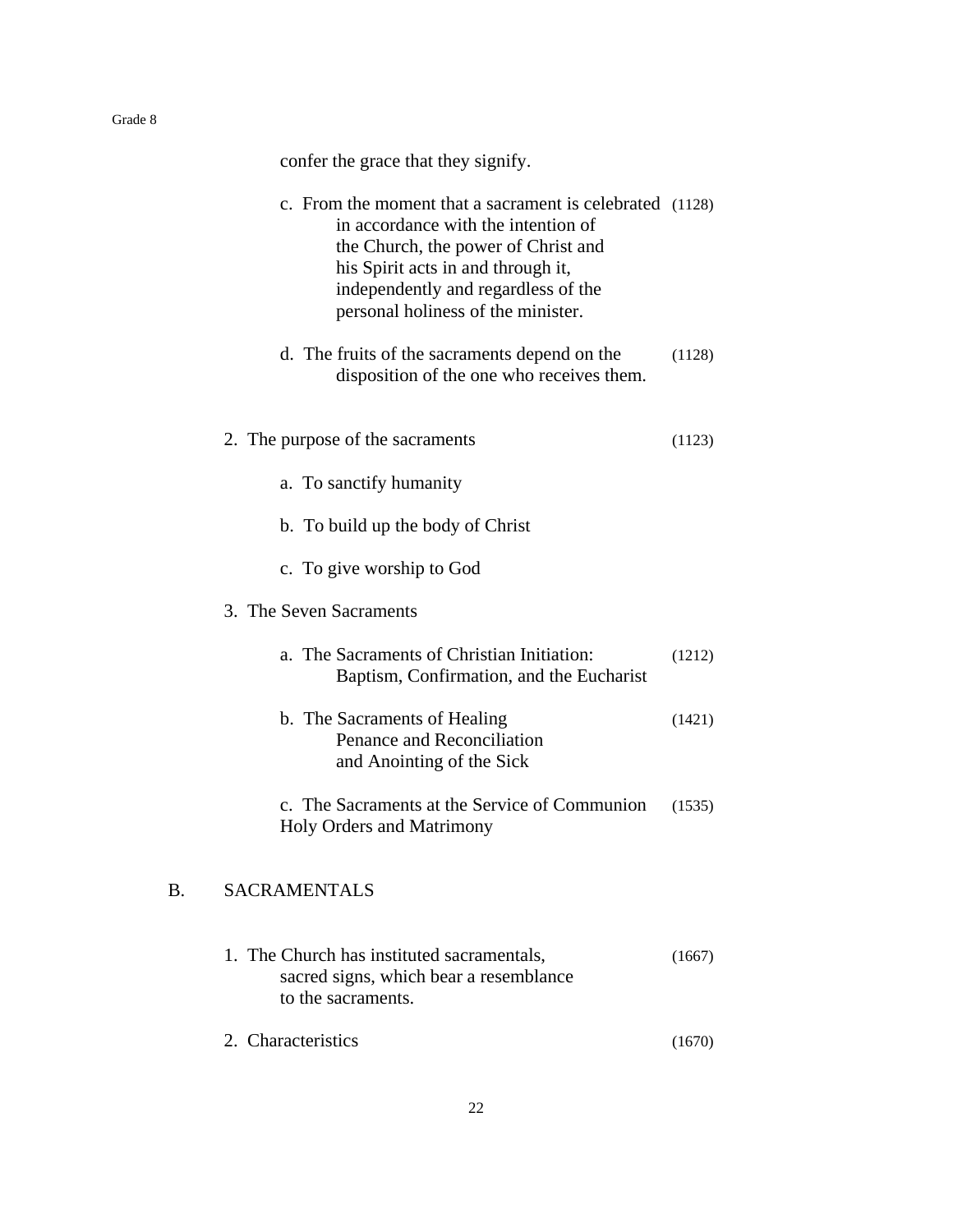|    |                  | 3. Popular piety                                                                                                      | (1674)       |
|----|------------------|-----------------------------------------------------------------------------------------------------------------------|--------------|
| V. |                  | <b>LITURGICAL YEAR</b>                                                                                                |              |
|    | A.               | <b>DEFINITION</b>                                                                                                     | (1168, 1194) |
|    |                  | The cycle of feasts and seasons celebrating the events<br>of the life of Jesus Christ and his presence in the Church. |              |
|    | <b>B.</b>        | <b>SUNDAY</b>                                                                                                         | (1167, 1193) |
|    |                  | The Lord=s day is the day on which we celebrate<br>the Resurrection of Jesus Christ.                                  |              |
|    |                  | We participate in the Mass on this most special<br>of all days to give praise and thanks to God.                      |              |
|    |                  | We are called to make it a day of joy and rest from work.                                                             |              |
|    |                  | This is the heart of the Church=s life.                                                                               |              |
|    |                  |                                                                                                                       |              |
|    | $\overline{C}$ . | <b>ORDINARY TIME</b>                                                                                                  |              |
|    |                  | 1. Time in the winter between Christmas time and Lent.                                                                |              |
|    |                  | 2. Time in the summer and fall from Pentecost to the<br>Feast of Christ the King.                                     |              |

- 3. Liturgical color is green for hope, life, growth.
- 4. Time to hear the Scriptures proclaimed inviting us to live out the mysteries of our faith remembered in the special seasons and the message of the Gospels.

D. ADVENT (524)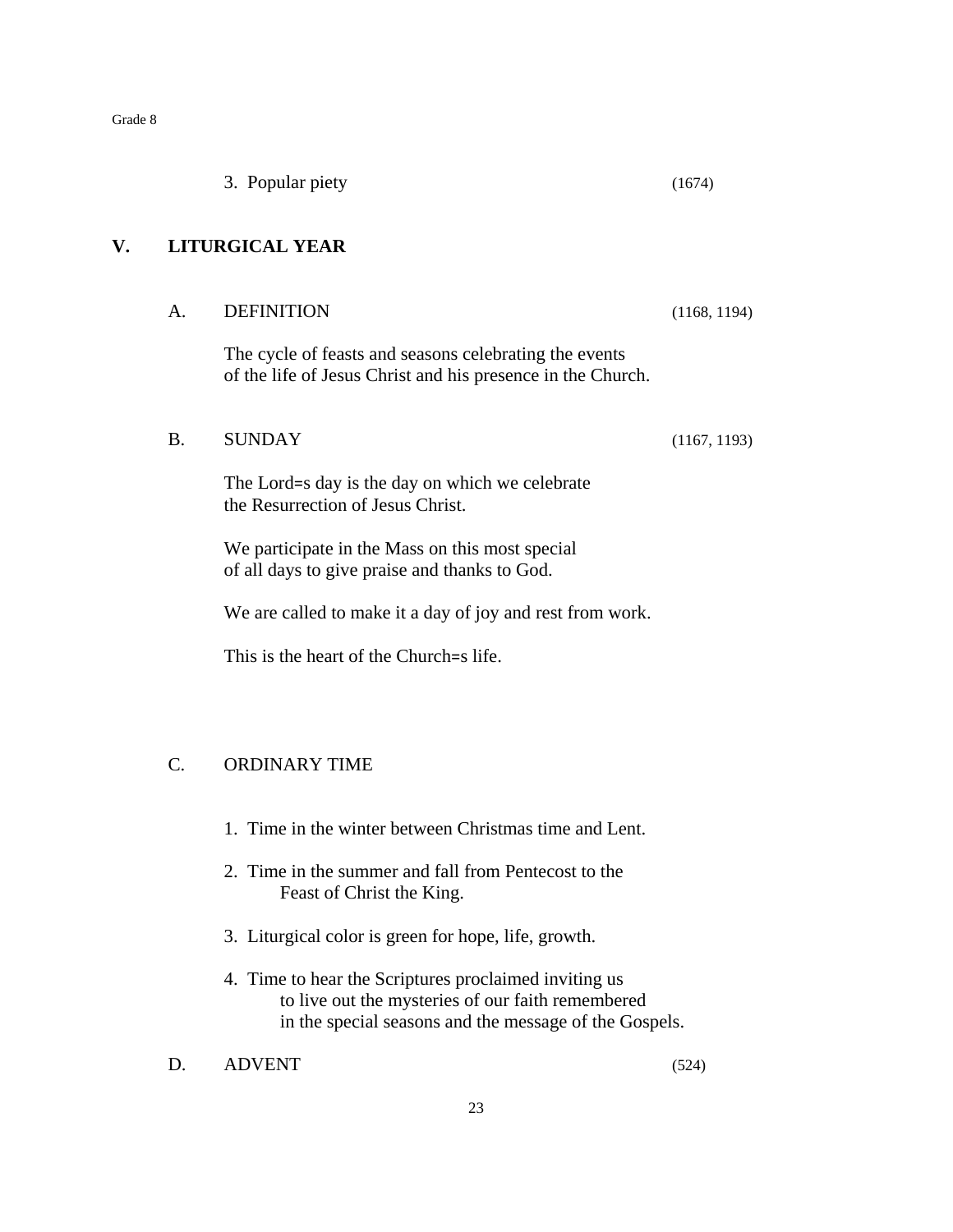- 1. Liturgical color is purple for preparation, sorrow for sin
- 2. Begins the Liturgical Year
- 3. Period of four weeks of preparation for the birth of Jesus Christ, Christmas
	- a. Prayers and readings emphasize the coming of Christ
	- b. First part of Advent focuses on Jesus= Second Coming at the end of time
	- c. Second part of Advent focuses on Jesus= coming into human history in Bethlehem
- 4. Advent symbols
	- a. Advent Wreath
	- b. Jesse Tree
	- c. AO Antiphons@

# E. CHRISTMAS

(525-30)

- 1. Liturgical color is white for joy, glory, innocence
- 2. Scripture accounts of the birth of Jesus Christ Mt. 1:18-2:23, Lk. 2:1-21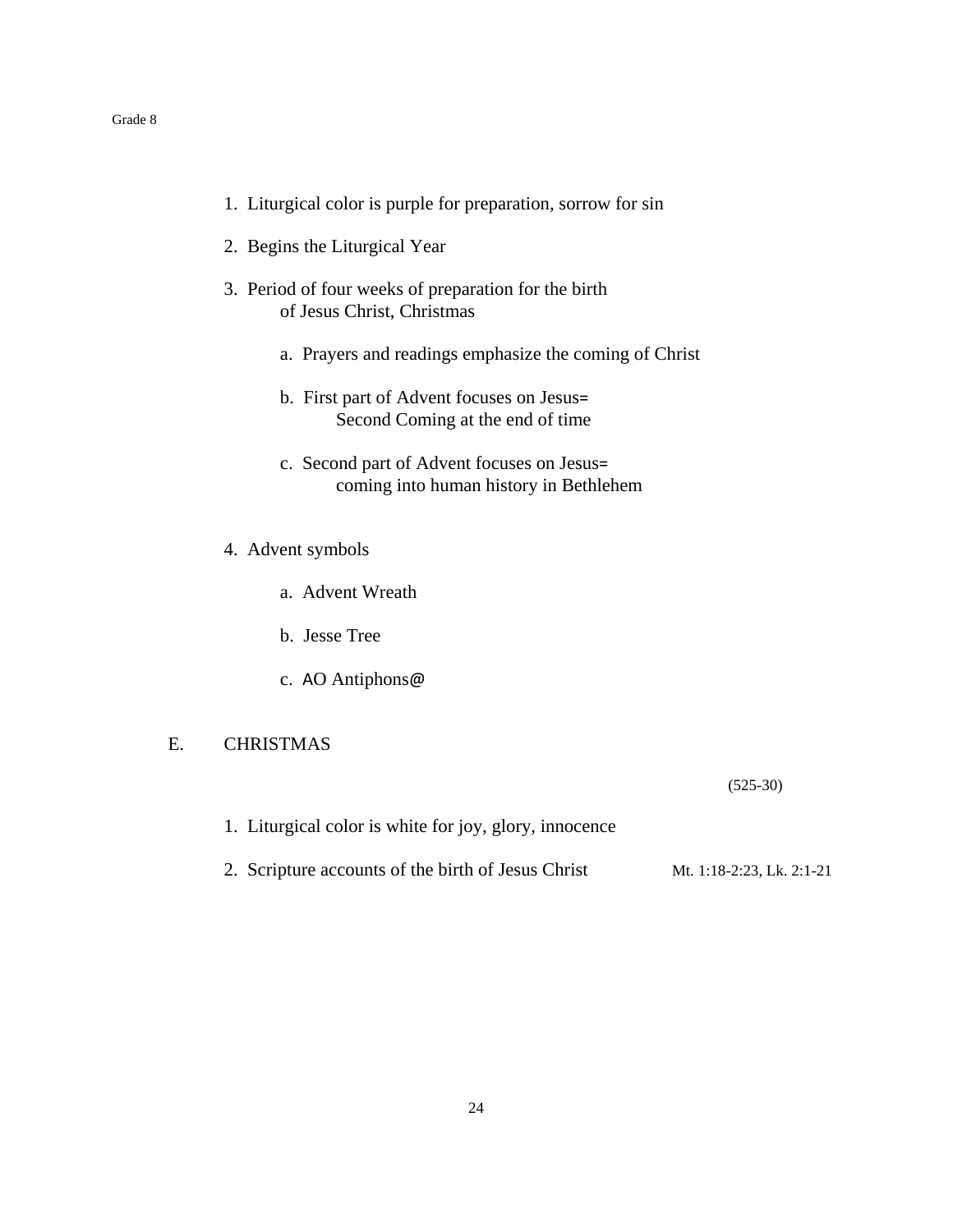#### F. SAINTS, FEASTS, AND SPECIAL PEOPLE (1172-73, 1195)

Special days to honor saints are ranked and celebrated in different degrees.

| <i>Solemnity</i> : | liturgies celebrating events, beliefs, and personages of<br>principle importance and universal significance<br>in salvation history |
|--------------------|-------------------------------------------------------------------------------------------------------------------------------------|
| Feast:             | liturgies of major importance                                                                                                       |

*Memorial*: liturgies celebrating minor events in the life of the Blessed Virgin Mary and of saints significant to a local country, church or religious community

#### **August 11: St. Clare of Assisi**

St. Clare was born in Assisi, Italy in 1194. Her family was wealthy yet devout Christians. Although they wished Clare to marry, she asked to wait until she was eighteen. Around that time, she heard St. Francis preach and chose instead to devote her life to God and poverty. She was St. Francis' first female follower. He placed her and her sister Agnes in the church he had built at San Damiano, and the order was called the Order of Poor Ladies. They lived in severe poverty shoeless, little food, and kept silent most of the time. They remained enclosed in their convent and spent their days in prayer. In 1216, St. Clare was declared abbess. Through her leadership, the nuns maintained their Franciscan way of life, refusing to accept the less austere Rule of St. Benedict. St. Clare died in 1253, a few days after the order received official confirmation from the pope. Today, her nuns are called Poor Clares.

#### **August 20: St. Bernard of Clairvaux, Doctor**

Born in France in 1090, Bernard's parents saw early on that he had a talent for writing and poetry. He was given a good education and, upon the death of his mother when he was nineteen, Bernard chose to become a Cistercian monk. This new order was expanding and Bernard was sent to found a new abbey. Known as an engaging preacher and writer, Bernard helped shift Western Christianity towards a more personal and immediate faith life. A new emphasis was placed on imitating the life of Christ, and the Virgin Mary became a more important figure. Bernard engaged in various debates with many well-known religious figures of his day, which lead him to make enemies and admirers alike. He was chosen to judge the rival popes elected during a schism and chose Pope Innocent II. St. Bernard was an important champion of the Second Crusade and gave many fiery sermons encouraging men to join the cause. As a theologian, St. Bernard promoted the adoration of Mary and helped to re-establish the practice of Lectio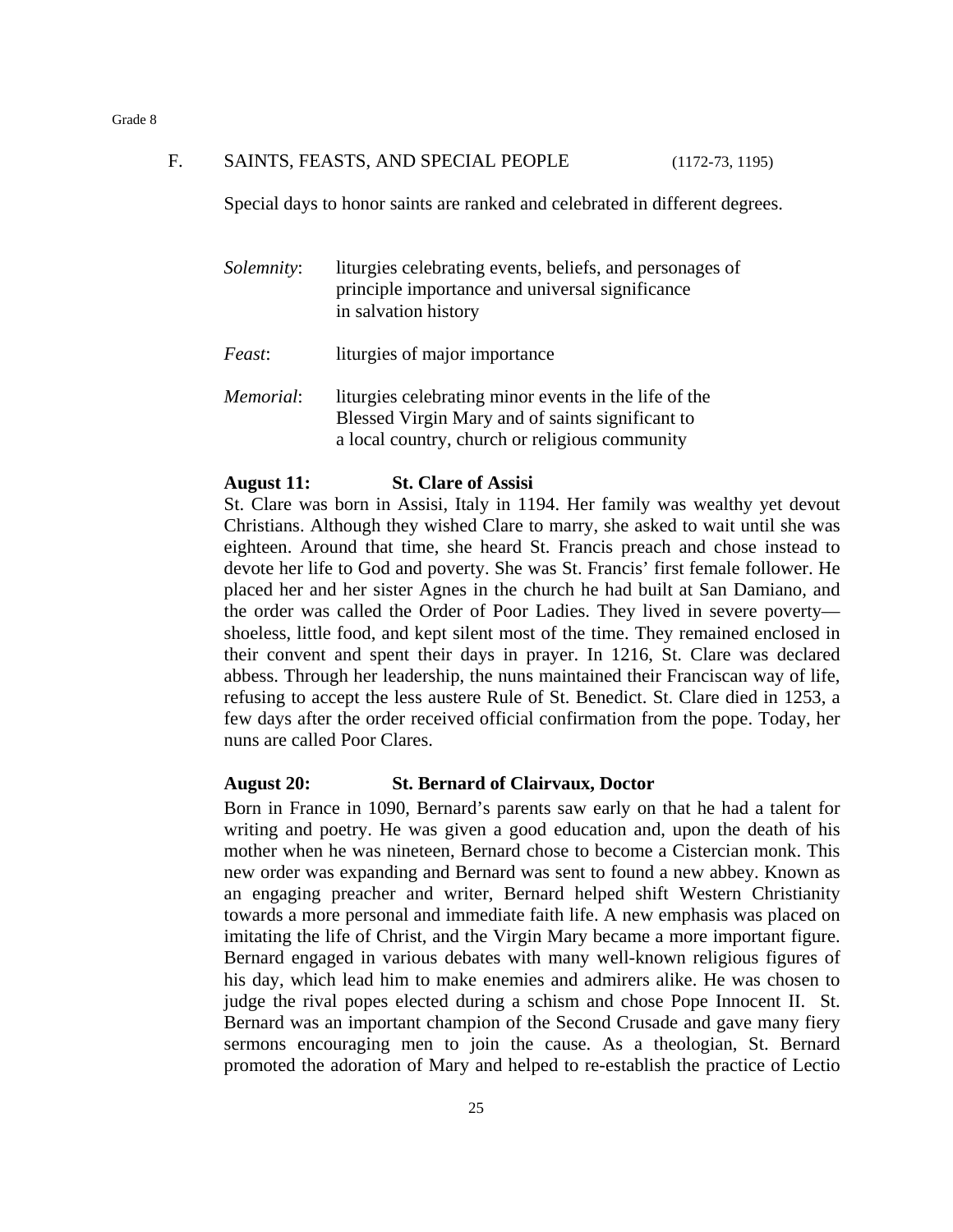Devina. He founded 163 Cistercian monasteries before his death in 1153. He was given the title Mellifluous Doctor because of his noted eloquence.

#### **August 27: St. Monica**

St. Monica was the mother of St. Augustine. She was born in 331 and married a pagan named Patritius. Their marriage was difficult, since he was against her Christian faith. St. Monica had three children, and Augustine was her oldest son. She continued to pray, to act with patience and love, and to give charity to the poor. Eventually, her husband became a Christian and died soon after. Then St. Monica turned all her prayers to Augustine so that he would reform he wayward life. She followed him in his travels, and was joyful to see Augustine baptized in Milan. She died while traveling with St. Augustine to Carthage in 387.

#### **August 28: St. Augustine, Bishop and Doctor**

St. Augustine is one of the most influential and widely read of the early Church Fathers. He was born in 354 to a pagan father and a Christian mother (St. Monica). For much of his life, he rejected Christianity and studied literature, philosophy and rhetoric. He became a teacher and taught rhetoric and grammar at various schools in Carthage and in Rome. His mother, St. Monica, repeatedly urged him to become a Christian. Eventually, he met St. Ambrose, bishop of Milan, and was finally embraced the faith. He was ordained in 391 and made Bishop of Hippo in North Africa. St. Augustine used his intelligence to become an important reformer and theologian, helping to put down some of the many heresies existing in the Christian community. Two of his books, *Confessions* and *City of God*, remain influential to this day. His theology developed ideas like original sin, just war, and humans as a union of body and soul, in addition to reaffirming the Real Presence of Christ in the Eucharist. He died in 430.

#### **September 5: Blessed Mother Teresa of Calcutta**

Agnes Gonxka Bojaxhia was born in Yugoslavia on August 27, 1910. Active in her home parish, she felt called to be a missionary. At the age of eighteen, she joined the Sisters of Loretto in Ireland and journeyed to India in 1929. For the next seventeen years, she taught at St. Mary's School for girls in Calcutta. On September  $10<sup>th</sup>$ , 1946, Mother Teresa received a "call within a call" and she felt a newfound desire to help the poor and bring souls to Jesus. She formed a new religious community, the Missionaries of Charity. They opened a home for the dying and went out into the streets to work with the poorest of the poor in the slums. They cared for them, believing, as Christians, that all people are worthy of love because they have been made in the image and likeness of God. The Missionaries of Charity grew quickly and spread their work to many other countries. Mother Teresa was awarded the Pope John XXIII Peace Prize in 1971 and the Nobel Peace Prize in 1979, as well as many other international accolades.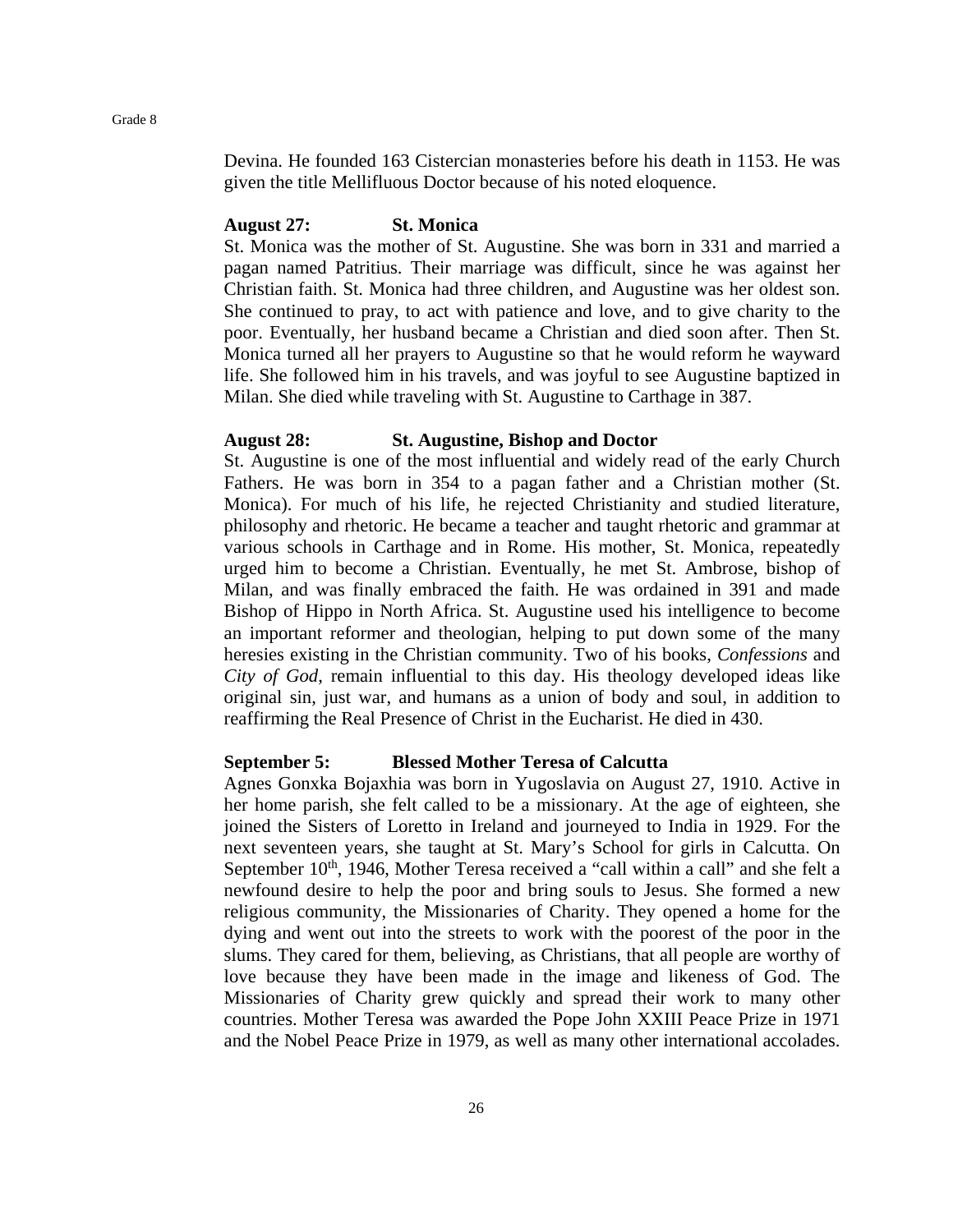She died on September 5, 1997 and was beatified by Blessed Pope John Paul II in 2003.

#### **October 15: St. Teresa of Avila, Virgin and Docto***r*

St. Teresa was born into a rich Spanish family in 1515. When she was fourteen, her mother died and her father sent her to be educated by the Augustinian Sisters. She eventually decided to enter the Carmelites. Her early years were marked by illness and migraines, and she often found it difficult to pray. Years later she received help from two deeply spiritual persons, St. Francis Borgia and St. Peter Alcantara. Through their encouragement, she made great progress in her prayer life and began to experience ecstatic visions. After this period, she led a reform of her Carmelite order because she felt the spiritual life of the order was hurting. She traveled throughout Spain and reformed many religious houses, aided by St. John of the Cross. Teresa wrote extensively, including the great work of mystical spiritualism, *Interior Castle*. She died in 1582 and was named a Doctor of the Church by Pope Paul VI in 1970.

#### **October 22: St. John Paul II, Pope**

Blessed John Paul II became pope at the age of fifty-eight in 1978. Born in Poland in 1920, his call to the priesthood came amidst the turmoil of World War II. He became known for his philosophical and theological writings, his contributions at the Second Vatican Council, and his love of working with young people. Many of these things informed his papacy. As pope, Blessed John Paul II effectively used his visibility as a world leader to draw attention to the most pressing issues of the time, especially protection for the unborn, bringing an end to communism in Eastern Europe, and interfaith dialogues. He survived an attempt made on his life in 1981. He initiated Word Youth Day, of which he is patron, in 1985, which brings together millions of young Catholics from all over the world for a week of prayer and celebration. After a long and painful struggle with Parkinson's disease, Blessed Pope John Paul II died on April 2, 2005.

#### **November 4: St. Charles Borromeo**

St. Charles Borromeo, who lived in Italy from 1538-1584, is remembered as a great reformer of the Church during the  $16<sup>th</sup>$  century. A member of the powerful Medici family, his uncle was Pope Pius IV. He became a priest at the age of 25 and, because of his family connections, was immediately thrust into some important positions within the Church. He was named Secretary of State in 1559 and helped reconvene the Council of Trent in 1562. He oversaw the writing of the catechism, missal and breviary for the Council, helped establish seminaries, founded the Confraternity of Christian Doctrine for educating young children, and helped promote the Jesuit missions in England. He continued to work tirelessly to institute Church reforms until his death in 1584.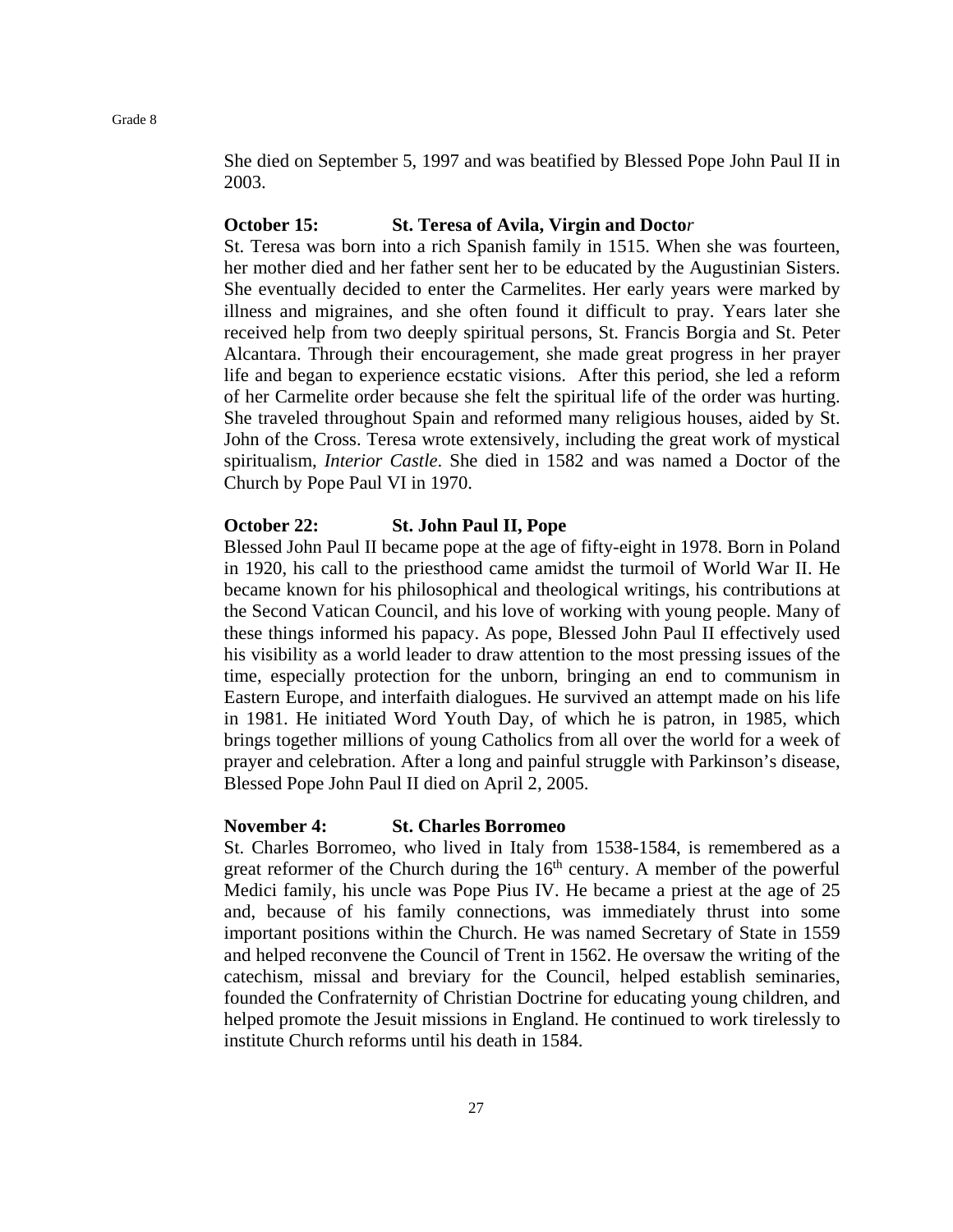#### **November 13: St. Frances Xavier Cabrini**

Frances was born in Italy in 1850. She was a school teacher in an orphanage in Italy. Frances founded the Missionary Sisters of the Sacred Heart and, with seven other women, cared for poor children in schools and hospitals. Pope Leo XIII asked her to go to New York City to work with Italian immigrants. Although dreadfully afraid of water, she traveled to New York and in the next thirty years continued to travel, founding more than fifty schools, hospitals, and orphanages in England, France, Spain, and North and South America. She was canonized in 1946 and was the first citizen of the United States so recognized.

#### **December 3: St. Francis Xavier**

St. Francis Xavier was born in Spain in 1506. A student of St. Ignatius Loyola, he and St. Ignatius co-founded the Society of Jesus, known as the Jesuits, in 1534. They desired to send out missionaries all over the world. St. Francis spent much of the rest of his life founding missions in Asia, especially in India. His work throughout India, Japan and Malaysia was very difficult since he lived amongst the poor and ministered to the sick. He died on an island near Hong Kong in 1552.

#### **January 28: St. Thomas Aquinas, Priest and Doctor**

Born the son of the wealthy Count of Aquino in 1226, St. Thomas was expected to become a Benedictine monk by his family. Although educated by the Benedictines, he joined the Dominicans after graduating from university. His family was so upset that they kidnapped and imprisoned him for two years. His mother helped him escape in 1244 and Thomas went to Paris to study with the Dominican scholar St. Albert the Great. Thomas proved to be a brilliant scholar and spent the rest of his life teaching and writing in Paris. His most famous work, *Summa Theologiae*, is still widely taught in theological and philosophical studies. It is because of St. Thomas that we better understand the important relationship between faith and reason. He died in 1274.

#### **VI. MARY** (1195)

#### A. MARIAN CHURCHES AND SHRINES

- 1. Local shrines
	- a. The Miraculous Medal Shrine, Germantown
	- b. Our Lady of Czestachowa, Doylestown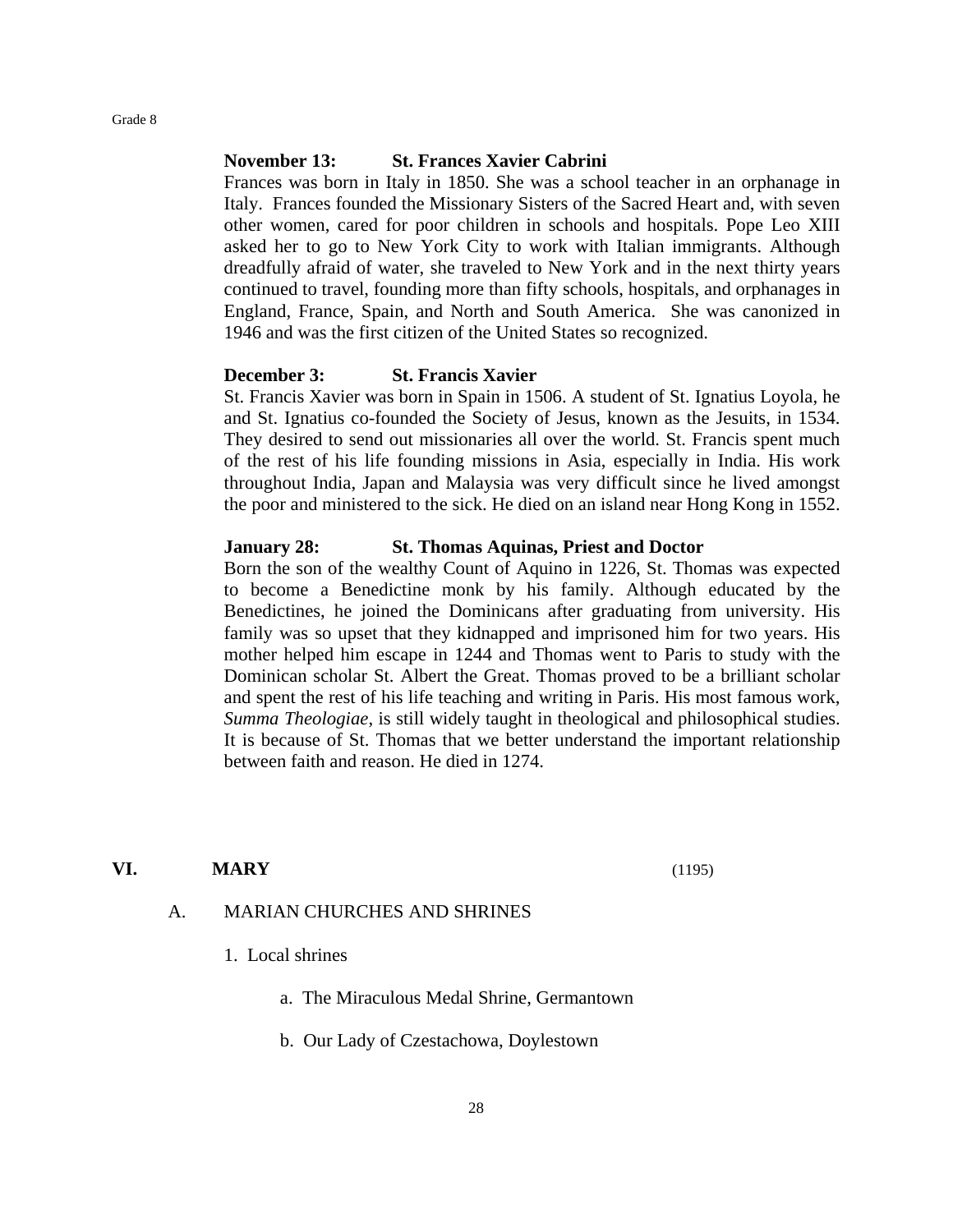- 2. National Shrine of the Immaculate Conception, Washington, D.C. - Patronal Church of the United States
- 3. Basilica of St. Mary Major, Rome Oldest Church in the Western world dedicated to the honor of Mary
- 4. Loreto, Italy one of the most famous and venerated Shrines in the world
- 5. Our Lady of the Cape, Quebec, Canada
- 6. International shrines of authenticated apparitions of Our Lady
	- a. Guadalupe, Mexico
	- b. Miraculous Medal, Lourdes, La Salette and Pontmain, France
	- c. Knock, Ireland
	- d. Fatima, Portugal
	- e. Beauraing and Banneux, Belgium
	- f. Betania, Venezuela
	- g. Akita, Japan
- 4. Shrines of apparitions in process
	- a. Garabandal, Spain
	- b. Zeitun, Egypt
	- c. Cuapa, Nicaragua
	- d. Medjugorje, Bosnia
	- e. Kibeho, Africa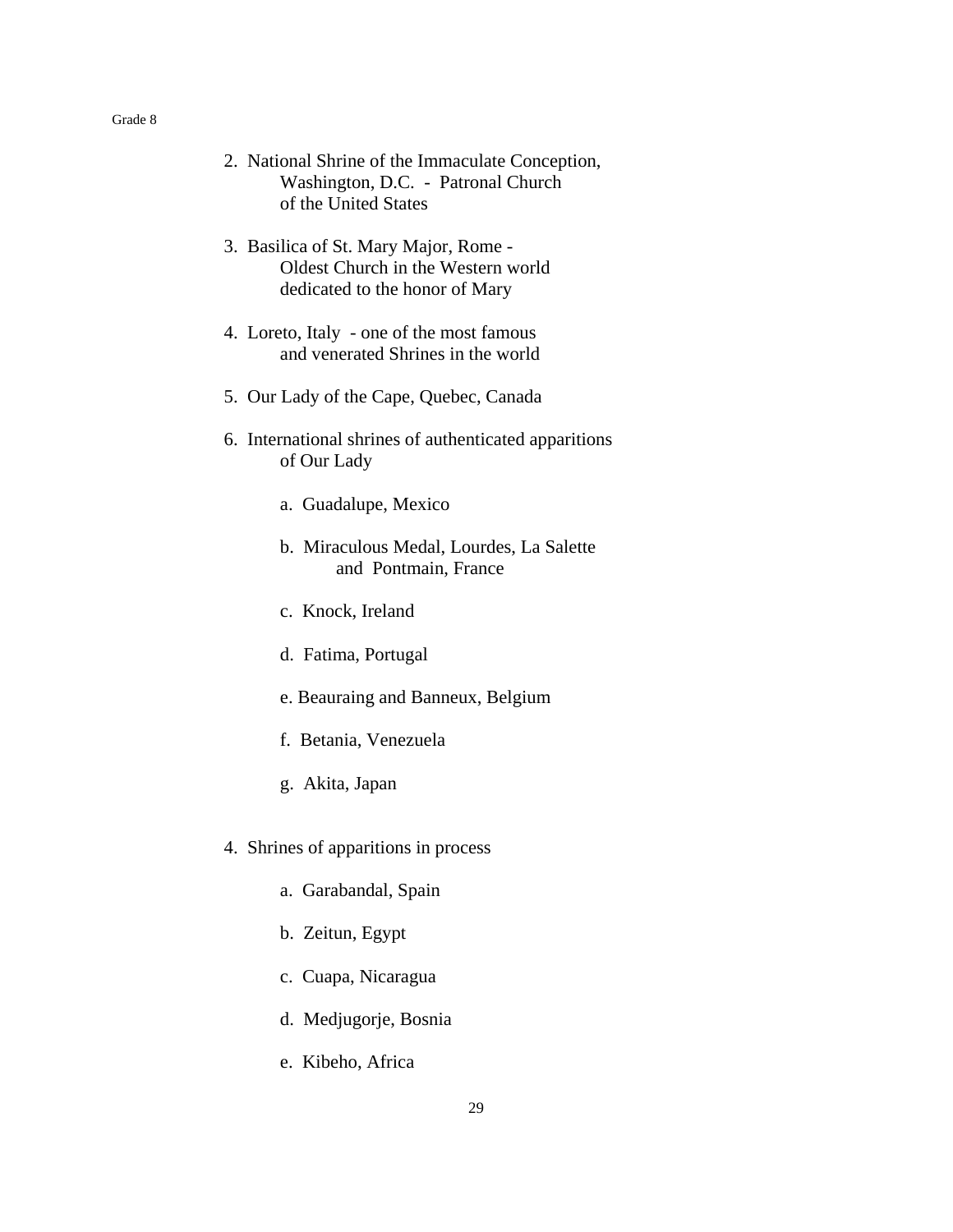- f. Damascus, Syria
- g. San Nicolas, Argentina
- h. Oliveto Citra, Italy
- i. Naju, Korea
- j. Scottsdale, Arizona

# B. MARY IN ART

- 1. Symbols
	- a. *Fleur-de-lys* a stylized lily
	- b. Heart pierced by a sword
	- c. As the virgin with long flowing hair
	- d. As Queen of heaven and earth with a crown of twelve stars, robed and surrounded by angels, crescent moon under her foot
	- e. As Mother of God with snake under her foot

# 2. Pictures

- a. Cloak of Blessed Juan Diego with image of Our Lady of Guadalupe
- b. Miraculous picture, icon style of Our Mother of Perpetual Help (picture of Madonna and Child)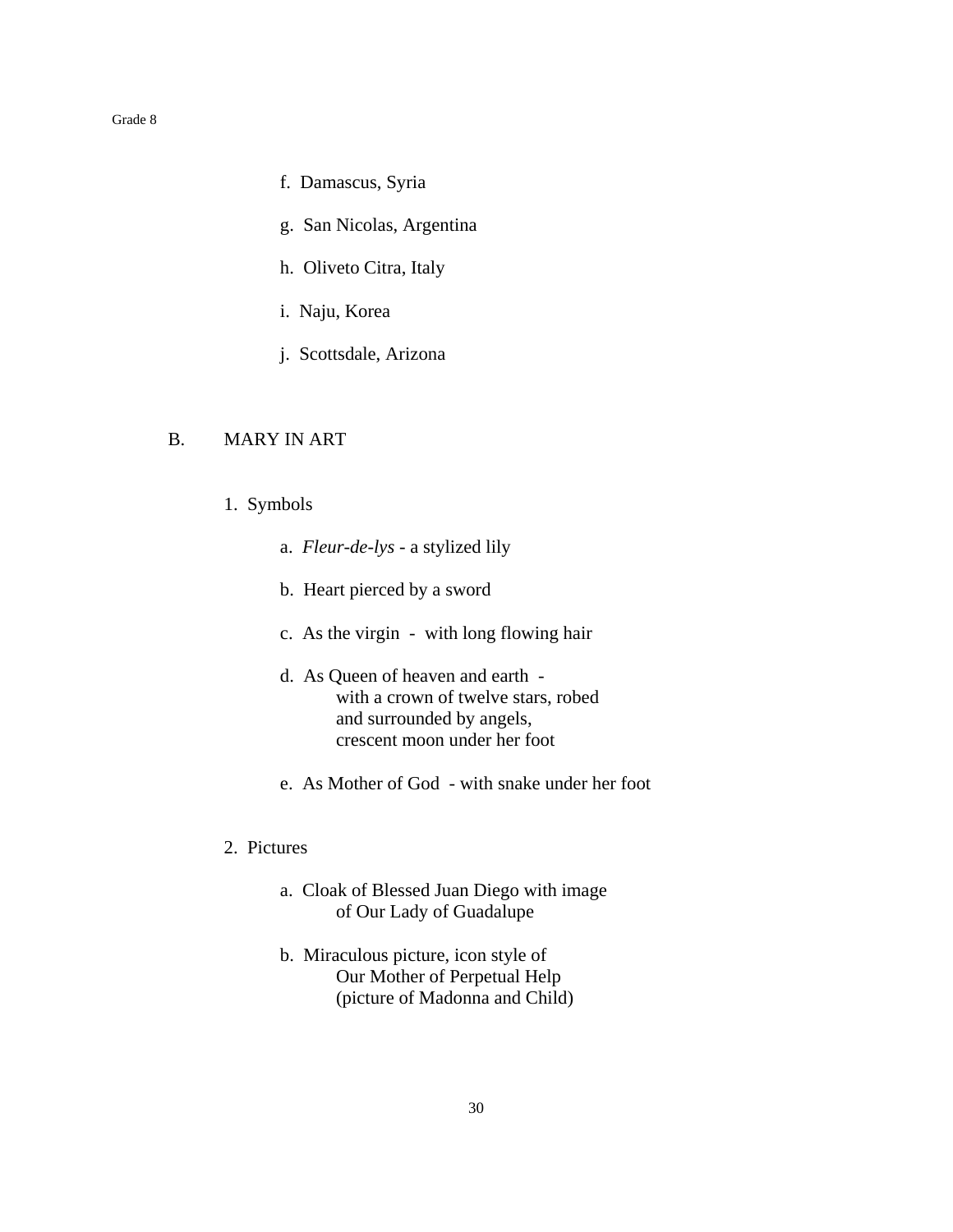#### C. TITLES OF MARY

- 1. Mother of God, Mother of the Church
- 2. Our Lady (French Notre Dame)
- 3. The Immaculate Conception

#### D. DAYS IN HONOR OF MARY

#### **August 5 Dedication of Saint Mary Major**

After the Council of Ephesus (431 A.D.), this basilica was built in Rome in honor of the holy Mother of God. It is the oldest church in the West dedicated to the Blessed Virgin Mary.

#### **August 15 Solemnity of the Assumption**

Pope Pius XII, on November 1, 1950, infallibly defined what Catholics always believed: Mary was assumed body and soul into heaven. (CCC #966)

#### **August 22 Memorial of the Queenship of Mary**

In 1954, Pope Pius XII established this feast which honors Mary who was crowned Queen of Heaven and Earth by Jesus when she on the day of her Assumption.

#### **September 8 Feast of the Birth of Mary**

Mary was the daughter of Saints Ann and Joachim. They prayed that God would bless them with a child, and He rewarded their faithfulness with a daughter set apart to be the mother of the Son of God. Because of this, she was conceived and born immaculate and full of grace. We do not know from the Gospels the exact date of Mary's birth. However, Christians have celebrated it on September 8<sup>th</sup> since the  $7<sup>th</sup>$  century. Mary's birth is one of only three celebrated on the liturgical calendar.

#### **September 15 Memorial of Our Lady of Sorrows**

Today, we remember how Mary, as the mother of Jesus, suffered greatly. There are seven events in particular that we recognize, called the Seven Sorrows. The Sorrows, which are all found in the Gospels, are the prophecy of Simeon (Lk. 2:34-35), the flight into Egypt to escape Herod (Mt. 2:13-21), the loss of Jesus for three days in the Temple (Lk. 2:41-50), meeting Jesus on the road Calvary (Jn. 19:17), the crucifixion and death of Jesus (Jn. 19:18-30), holding Jesus when He was taken down from the cross (Jn. 19:39-40), and Jesus laid in the tomb (Jn.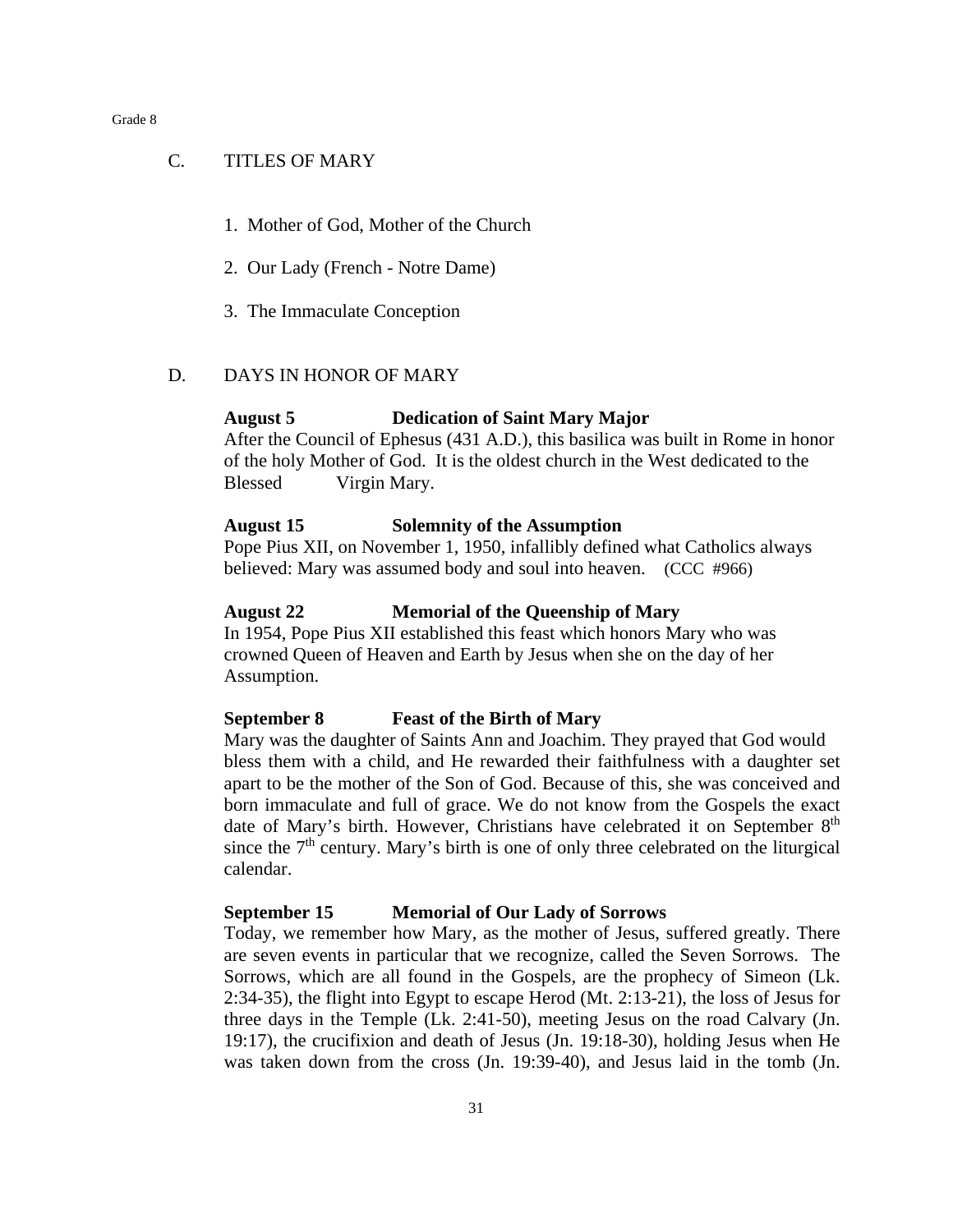19:40-42). St. Bernard wrote, "Truly, O Blessed Mother, a sword has pierced your heart...He died in body through a love greater than anyone had known. She died in spirit through a love unlike any other since His." Our Lady of Sorrows, pray for us.

#### **October 7 Memorial of Our Lady of the Rosary**

This feast was established by Saint Pius V. Pope Gregory XIII later named this the Feast of the Holy Rosary. This feast invites everyone to meditate upon the mysteries of Christ, following the example of the Blessed Virgin Mary who was so singularly associated with the incarnation, passion and glorious resurrection of the Son of God. (Christian Prayer, 1976, p. 1285)

#### **November 19 Our Lady of Divine Providence**

On November 19, 1969 Pope Paul VI declared Our Lady Mother of Divine Providence principal patroness of the island of Puerto Rico, since November 19 was the date that the island was discovered. The image of Our Lady that is so special to the people of Puerto Rico shows the Divine Child sleeping peacefully in the Virgin Mary=s arms. However, the name and worship of Our Lady of the Divine Providence originated in Italy in the  $12<sup>th</sup>$  century, then spread to Spain and then to Puerto Rico.

#### **November 21 Memorial of the Presentation of Mary**

The Presentation of Mary is a unique feast day. Although the event is not in the Bible, we learn from other sources that Mary's parents, Ann and Joachim, offered Mary to God in the Temple when she was only three years old. We celebrate this event because it helps us to understand Mary's unique holiness, which was nurtured from the very beginning of her life.

#### **November 27 Our Lady of the Miraculous Medal**

On November 27, 1830 Our Lady appeared to St. Catherine Laboure and asked that a medal be struck in her honor. On it were to be inscribed the words: AO Mary conceived without sin, pray for us who have recourse to thee!@

#### **December 8 Solemnity of the Immaculate Conception**

Under the title of the Immaculate Conception, Mary is revered as the patroness of the United States and of the Archdiocese of Philadelphia. In 1854, Pope Pius IX declared: AFrom the first moment of her conception, the Most Blessed Virgin Mary, by a unique grace and privilege of God and in view of the merits of Jesus Christ, the Savior of the human race, was preserved from all stain of Original Sin.@ (CCC #490-91)

#### **December 12 Feast of Our Lady of Guadalupe**

Our Lady appeared to Juan Diego, a poor Mexican Indian, on December 9, 1531.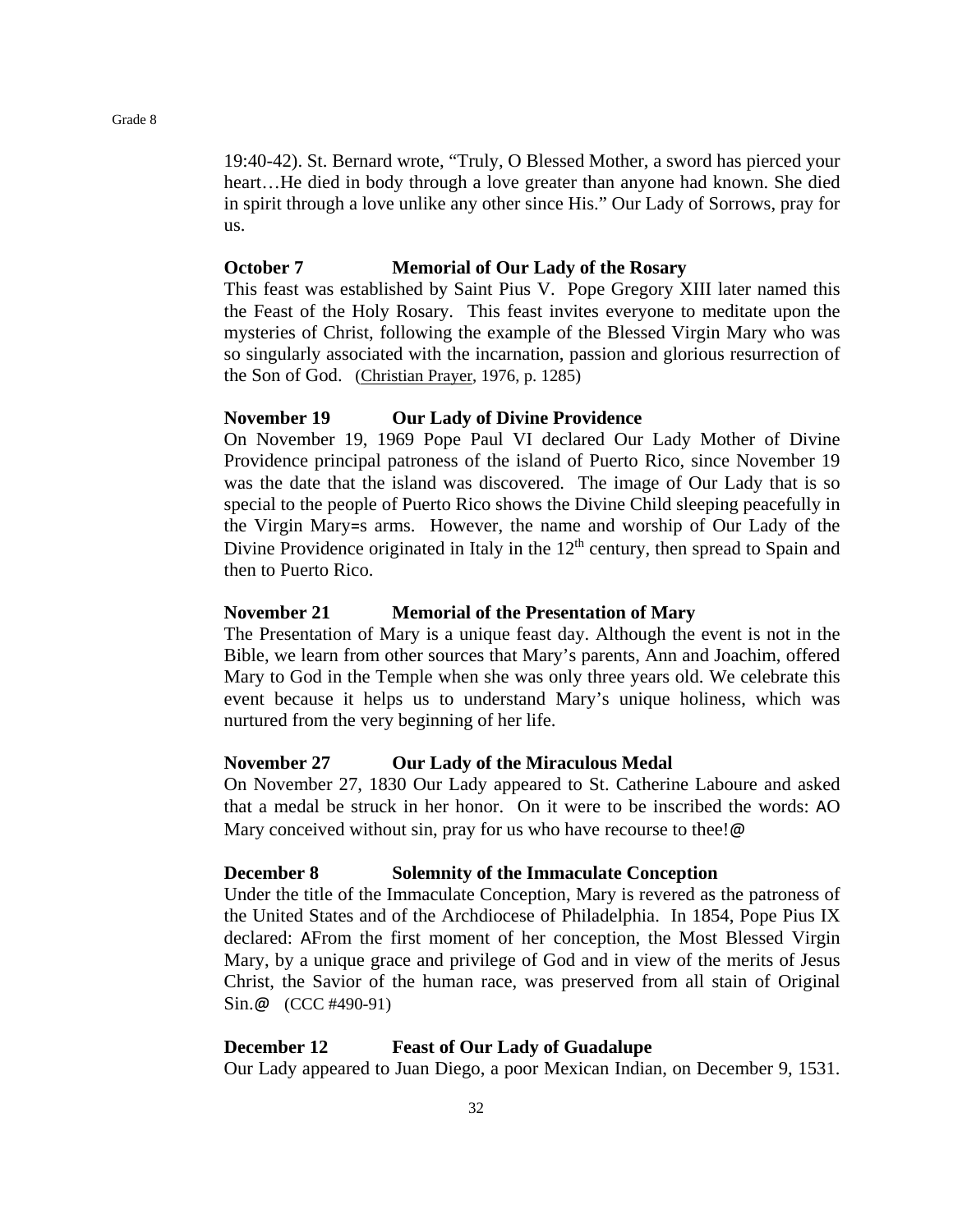Mary told Juan to build a Church. Juan went to the Bishop to tell him the Lady=s request. The bishop did not believe him. Three days later, when Juan again went to the bishop and opened his cloak to give to the Bishop roses which the Lady had arranged in Juan=s cloak, there was a picture of Mary on his cloak. The Bishop believed and built a church in honor of Mary. We honor Our Lady of Guadalupe because we recognize her concern for all people especially the suffering and the poor. December 9 is the feast of Saint Juan Diego. She is the patroness of the Americas.

### **January 1 Solemnity of Mary, Mother of God**

This feast of Mary is considered to be one of the oldest and most important feasts of Our Lady. In 431, the Council of Ephesus met to correct false teachings about Christ's divinity. The Council affirmed that Jesus is true God and true man. Since Mary is the Mother of Jesus, who is the Second Person of the Blessed Trinity, she can truly be called the Mother of God. Devotion to Mary as the Mother of God continued to spread from this time to the present.

### E. PRAYERS TO MARY

- 1. The *Rosary*
- 2. The *Hail, Holy Queen*
- 3. The *Magnificat*
- 4. The *Memorare*
- 5. The *Angelus / Regina Coeli* (*Queen of Heaven*)

#### **VII. PRAYER**

| A. | <b>DEFINITION</b>  | Lk. $11:1-4$                                   |
|----|--------------------|------------------------------------------------|
| Β. | <b>KINDS</b>       | Lk. 11:5-13, (2700, 2704,<br>2709-19, 2721-24) |
| C. | PURPOSES OF PRAYER |                                                |
|    | 1. Adoration       | $(2626-28, 2639)$                              |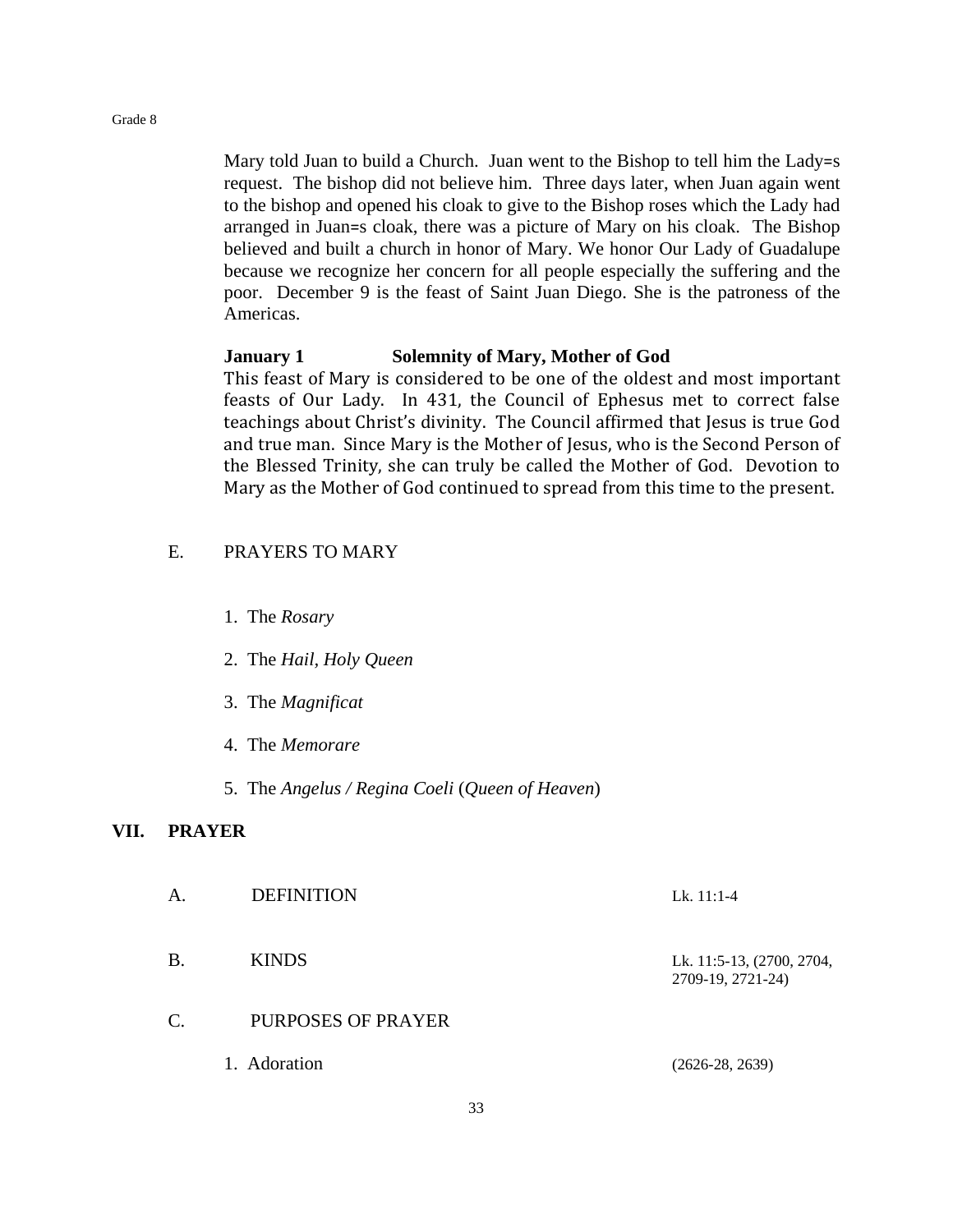| 2. Thanksgiving | $(2637-38)$       |
|-----------------|-------------------|
| 3. Petition     | $(2629-36)$       |
| 4. Contrition   | $(2631, 2850-54)$ |

# D. OTHER FORMS (See Prayer Appendix)

- 1. The AJesus Prayer@
- 2. Praying in Common (Choral Speech)
- 3. Song and Gesture
- 4. Meditation
- 5. Aspirations

# **VIII. SOCIAL JUSTICE**

*AThe commitment to human life and dignity, to human rights and solidarity, is a calling all Catholic educators must share with their students. It is not a vocation for a few religion teachers, but a challenge for every Catholic educator and catechist.@*

*Sharing* Catholic Social Teaching *Challenges and Directions*, USCC, 1998, p. 7

*Major Themes*

**The Life and Dignity of the Human Person**

**Call to Family, Community and Participation**

**Rights and Responsibilities of the Human Person**

**Option for the Poor and Vulnerable**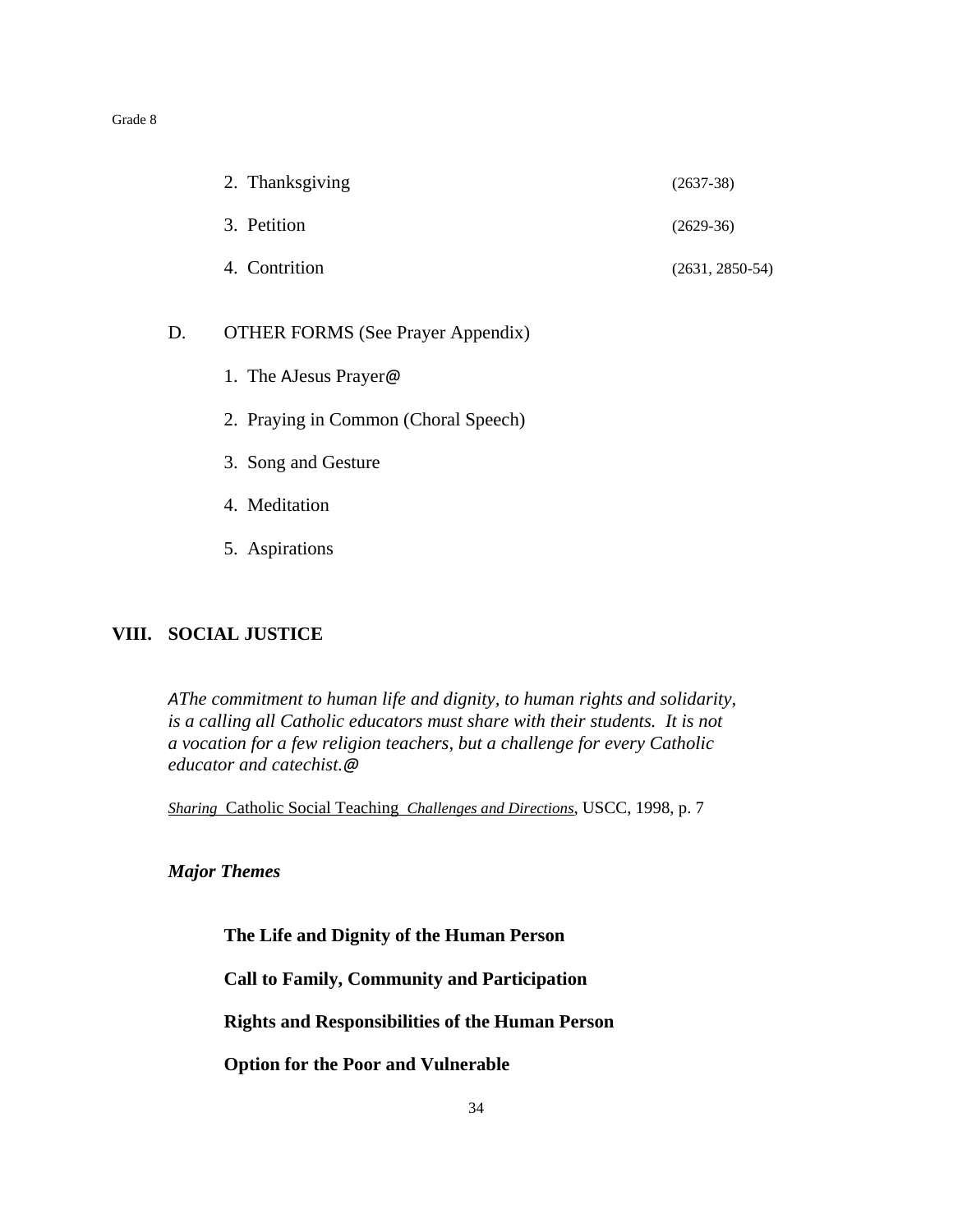| $\mathsf{A}$ . | AWARENESS OF THE BASIC DIGNITY OF EACH PERSON                                                                 |
|----------------|---------------------------------------------------------------------------------------------------------------|
|                | 1. Discuss ways to show respect for human life at every<br>stage of development.                              |
|                | 2. Have students list positive attributes for each child in class.                                            |
|                | 3. Discuss how television, movies, and videos support<br>or fail to support the basic dignity of each person. |
| $\mathbf{B}$ . | <b>RESPOND TO COMMUNITY NEEDS</b>                                                                             |
|                | 1. Participate in the parish / school=s clothing and food collections.                                        |
|                | 2. Connect with Archdiocesan Social Service Agencies.                                                         |

3. Adopt a school and provide supplies for the students.

For further ideas see From the Ground Up *Teaching Catholic Social Principles in Elementary Schools*, NCEA, 1999.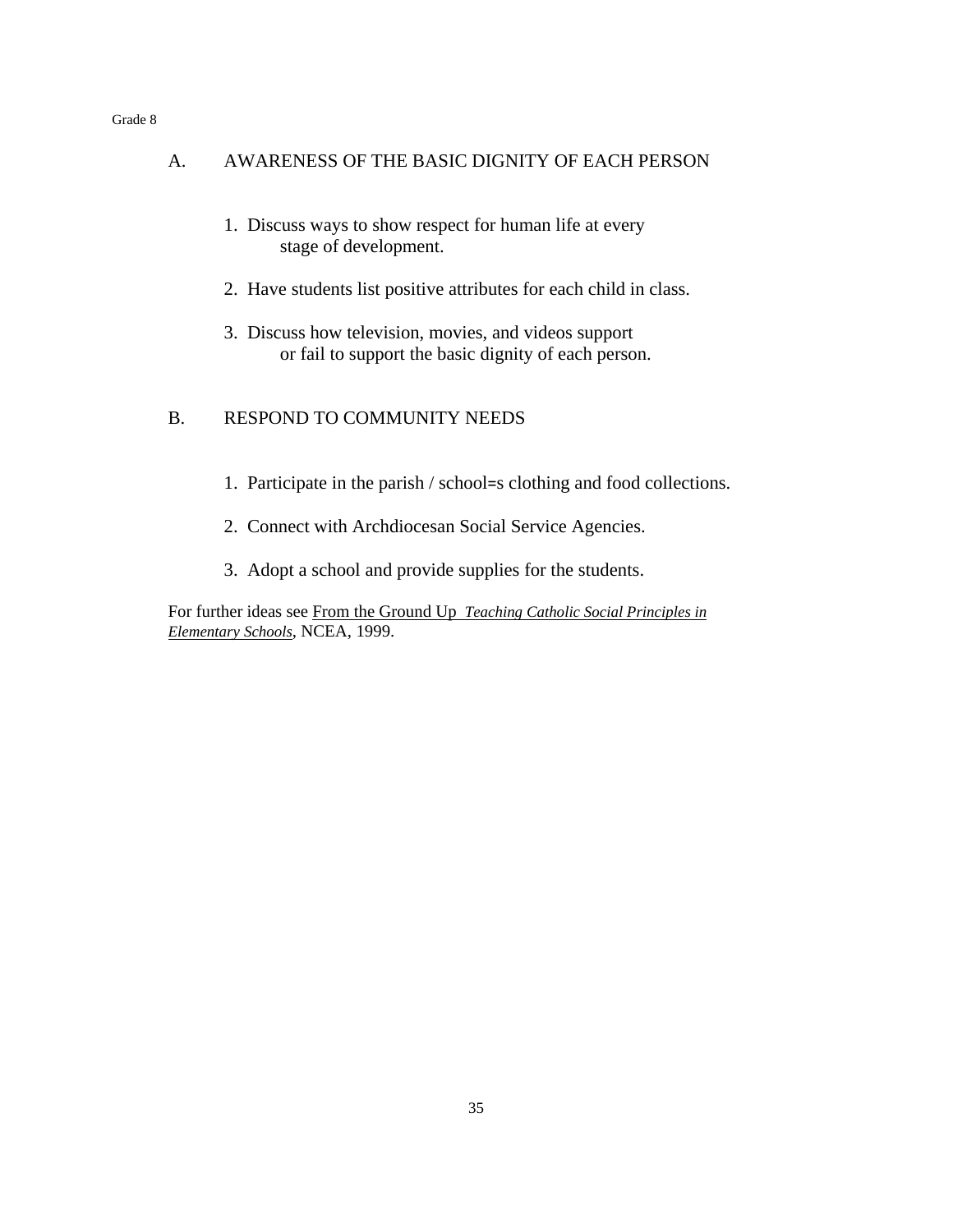# Second Semester

# **I. LIFE IN CHRIST: THE HUMAN VOCATION**

"Christian, recognize your dignity and, now that you (1691) share in God's own nature, do not return to your former base condition by sinning. Remember who is your head and of whose body you are a member. Never forget that you have been rescued from the power of darkness and brought into the light of the Kingdom of God." St. Leo the Great

# A. THE DIGNITY OF THE HUMAN PERSON

| 1. The dignity of the human person is rooted<br>in its creation in the image and likeness<br>of God. | (1700)       |
|------------------------------------------------------------------------------------------------------|--------------|
| a. The spiritual soul participates in the<br>light and power of the divine Spirit.                   | (1704, 1711) |
| b. The intellect can understand the order<br>of things established by the Creator.                   |              |
| c. The free will is capable of directing one<br>toward what is true good.                            |              |
| 2. Our dignity as human persons is fulfilled in<br>our vocation to divine beatitude/happiness.       | (1700)       |
| a. We want to be happy; God wants us to be happy.                                                    |              |
| 1) The Beatitudes respond to our natural<br>desire for happiness.                                    |              |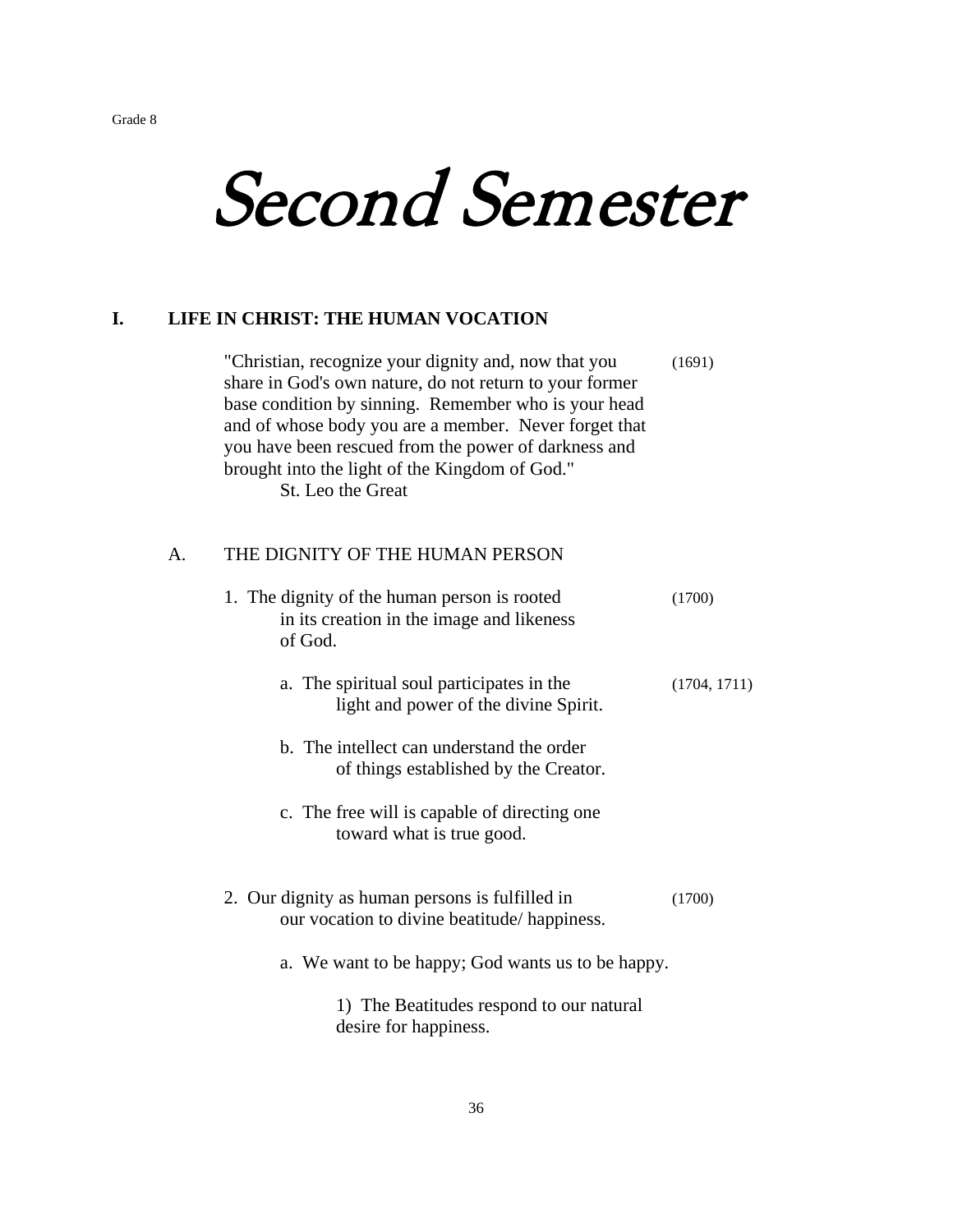| 2) God placed the desire to be happy in<br>the human heart in order to draw<br>us to himself.                                      | (1718) |
|------------------------------------------------------------------------------------------------------------------------------------|--------|
| 3) The Beatitudes reveal the goal of<br>human existence.                                                                           | (1721) |
| a) God put us in this world to know,<br>to love, and to serve him, and<br>so to come to Paradise.                                  |        |
| b) The New Testament calls this                                                                                                    |        |
| (1) The Kingdom of God                                                                                                             |        |
| (2) The joy of the Lord                                                                                                            |        |
| (3) Entering into God's rest (1720)                                                                                                |        |
| (4) The glory of Christ                                                                                                            |        |
| (5) The joy of the Trinitarian life                                                                                                |        |
| (6) Partakers of the divine nature                                                                                                 |        |
| (7) Eternal life                                                                                                                   | (1721) |
|                                                                                                                                    |        |
| b. Our vocation to divine happiness is meant<br>for each one of us as individual persons,<br>as well as for the Church as a whole. | (1719) |
| c. The Beatitudes are at the heart of Jesus'<br>preaching.                                                                         | (1716) |
| 1) They depict the face of Jesus Christ<br>and portray his charity.                                                                |        |
| 2) They express the vocation of the faithful<br>associated with the glory of his<br>Passion and Resurrection.                      |        |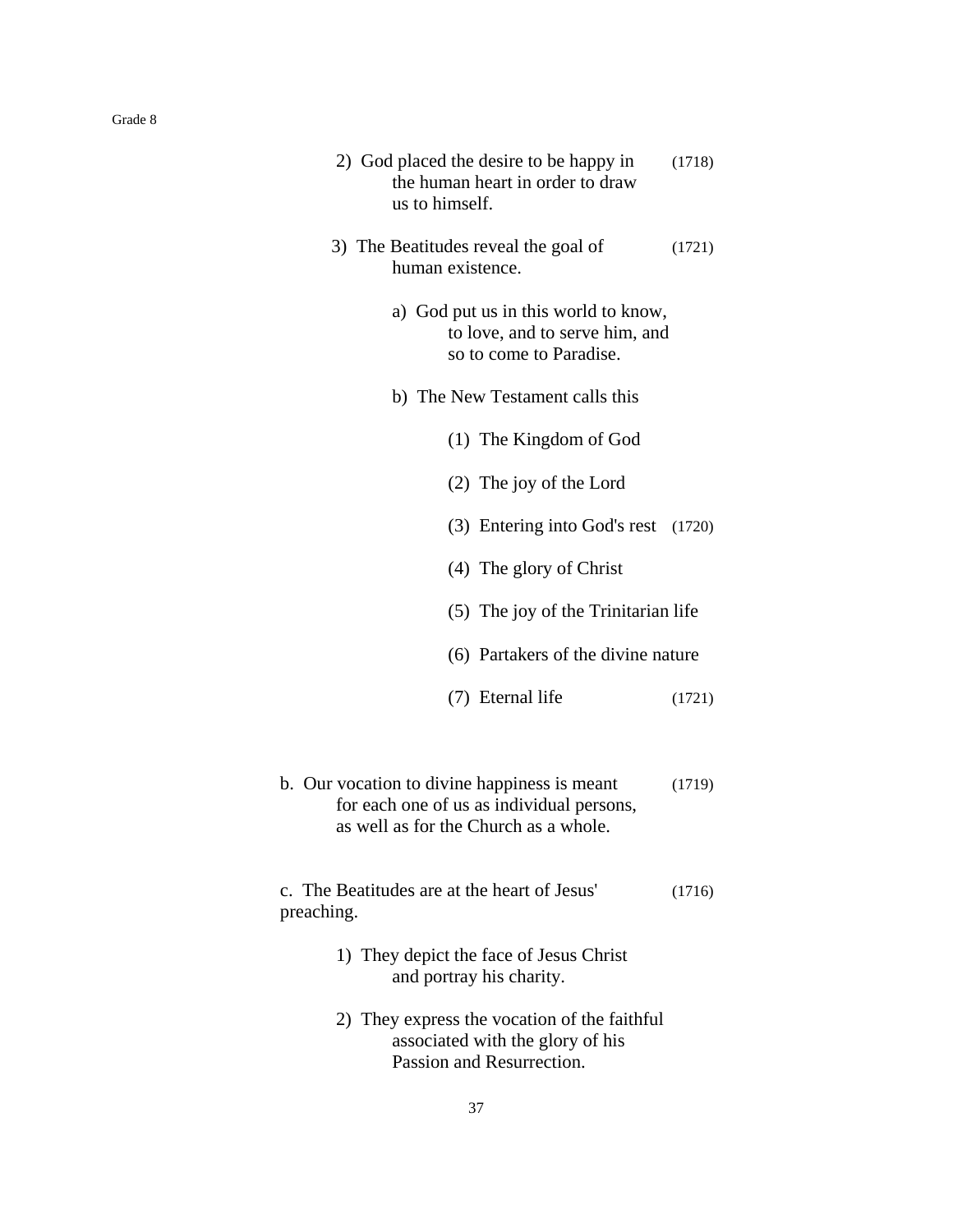| 3) They shed light on the actions and<br>attitudes characteristic of the<br>Christian life.<br>4) They proclaim the blessings and rewards                                                                                                                                                                                                                                                                                                                                                            |        |
|------------------------------------------------------------------------------------------------------------------------------------------------------------------------------------------------------------------------------------------------------------------------------------------------------------------------------------------------------------------------------------------------------------------------------------------------------------------------------------------------------|--------|
| already secured for Christ's disciples.                                                                                                                                                                                                                                                                                                                                                                                                                                                              |        |
| 5) They have begun in the lives of the<br>Virgin Mary and all the saints.                                                                                                                                                                                                                                                                                                                                                                                                                            | (1717) |
| d. Such happiness (beatitude) surpasses<br>human understanding and human power.<br>It comes from an entirely free gift of God.                                                                                                                                                                                                                                                                                                                                                                       | (1722) |
| e. The happiness we are promised confronts us<br>with decisive moral choices. AIt invites us<br>to purify our hearts of bad instincts and<br>to seek the love of God above all else.<br>It teaches us that true happiness is not found<br>in riches or well-being, in human fame or<br>power, or in any human achievement -<br>however beneficial it may be - such as science,<br>technology, and art, or indeed in any creature,<br>but in God alone, the source of every good<br>and of all love.@ | (1723) |
| 3. Human freedom: God willed that we would<br>of our own accord seek our Creator                                                                                                                                                                                                                                                                                                                                                                                                                     | (1730) |
| a. Freedom is the power to act or not to act.<br>It attains perfection in its acts when<br>directed toward God, the sovereign Good.                                                                                                                                                                                                                                                                                                                                                                  | (1744) |
| b. Freedom makes us responsible for our acts<br>to the extent that they are voluntary.<br>Progress in virtue, knowledge of the<br>good, and self discipline enhance the<br>mastery of the will over its acts.                                                                                                                                                                                                                                                                                        | (1734) |

c. Responsibility for an action can be diminished (1935)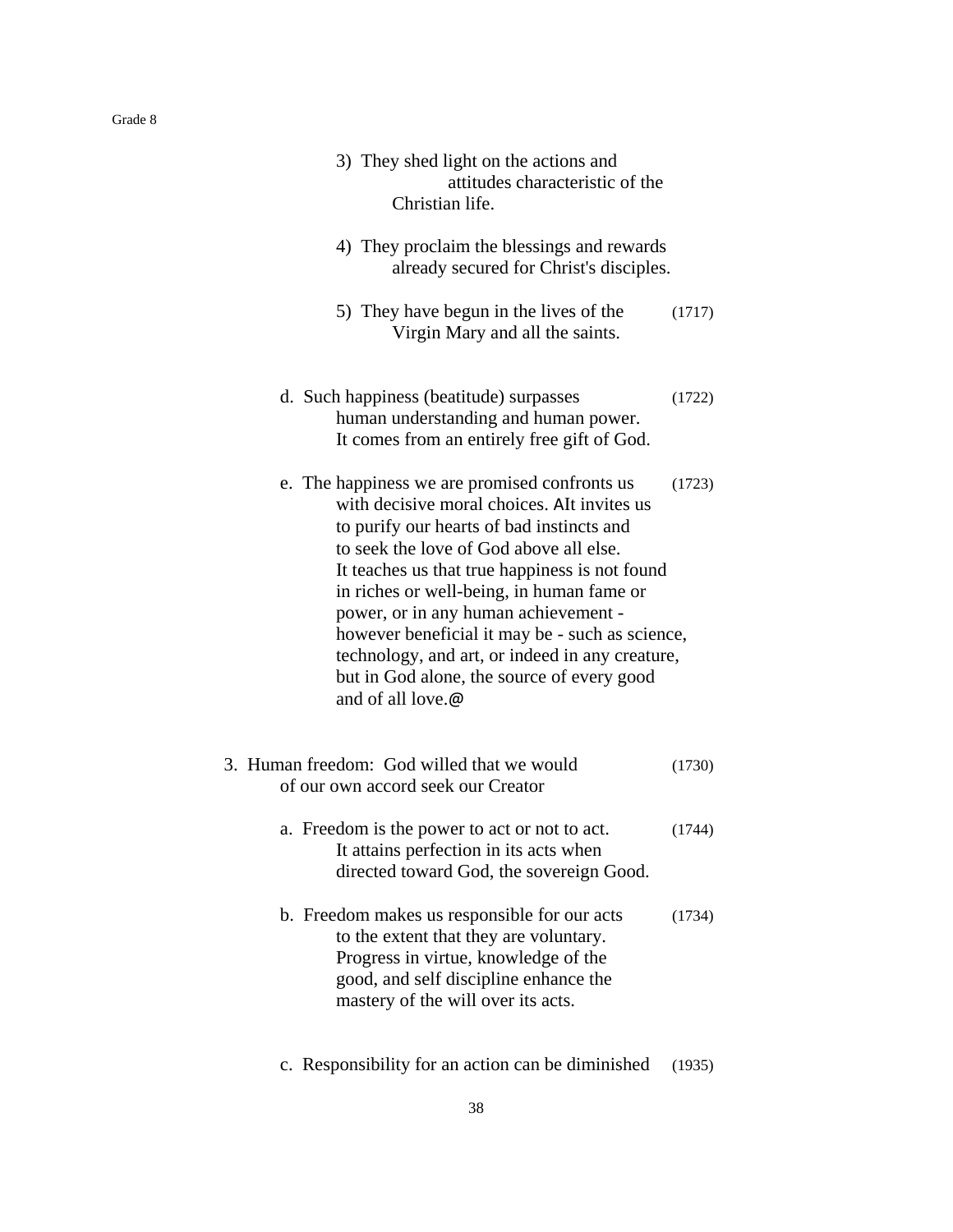| or even nullified by ignorance, force,<br>fear, habit, inordinate attachments and<br>other psychological or social factors.                                                                            |              |
|--------------------------------------------------------------------------------------------------------------------------------------------------------------------------------------------------------|--------------|
| 4. Human acts can be morally evaluated.<br>They are either good or evil.                                                                                                                               | (1749)       |
| a. The morality of human acts depends on:<br>the <i>object</i> chosen,<br>the <i>end</i> in view or the intention,<br>and the <i>circumstances</i> of the action.                                      | (1750)       |
| b. A morally good act requires the goodness<br>of the object, of the end, and of the<br>circumstances together.                                                                                        | (1755, 1960) |
| c. AThere are concrete acts that are always<br>wrong to choose, because their choice<br>entails a disorder of the will,<br>i.e. a moral evil. One may not do evil<br>so that good may result from it.@ | (1761)       |
| 5. In themselves human feelings are neither good<br>nor evil. Passions are morally good when<br>they contribute to a good action, evil in the<br>opposite case.                                        | $(1767-68)$  |
| a. The term "passions" refers to the affections<br>or the feelings.                                                                                                                                    | (1771)       |
| b. The principal passions are love, hate, desire,<br>fear, joy, sadness, and anger.                                                                                                                    | (1772)       |
| c. Strong feelings are not decisive for the<br>morality or the holiness of persons.<br>6. Human Conscience                                                                                             | (1768)       |
| a. A Conscience is a judgment of reason<br>by which the human person<br>recognizes the moral quality of a<br>concrete act.@                                                                            | (1796)       |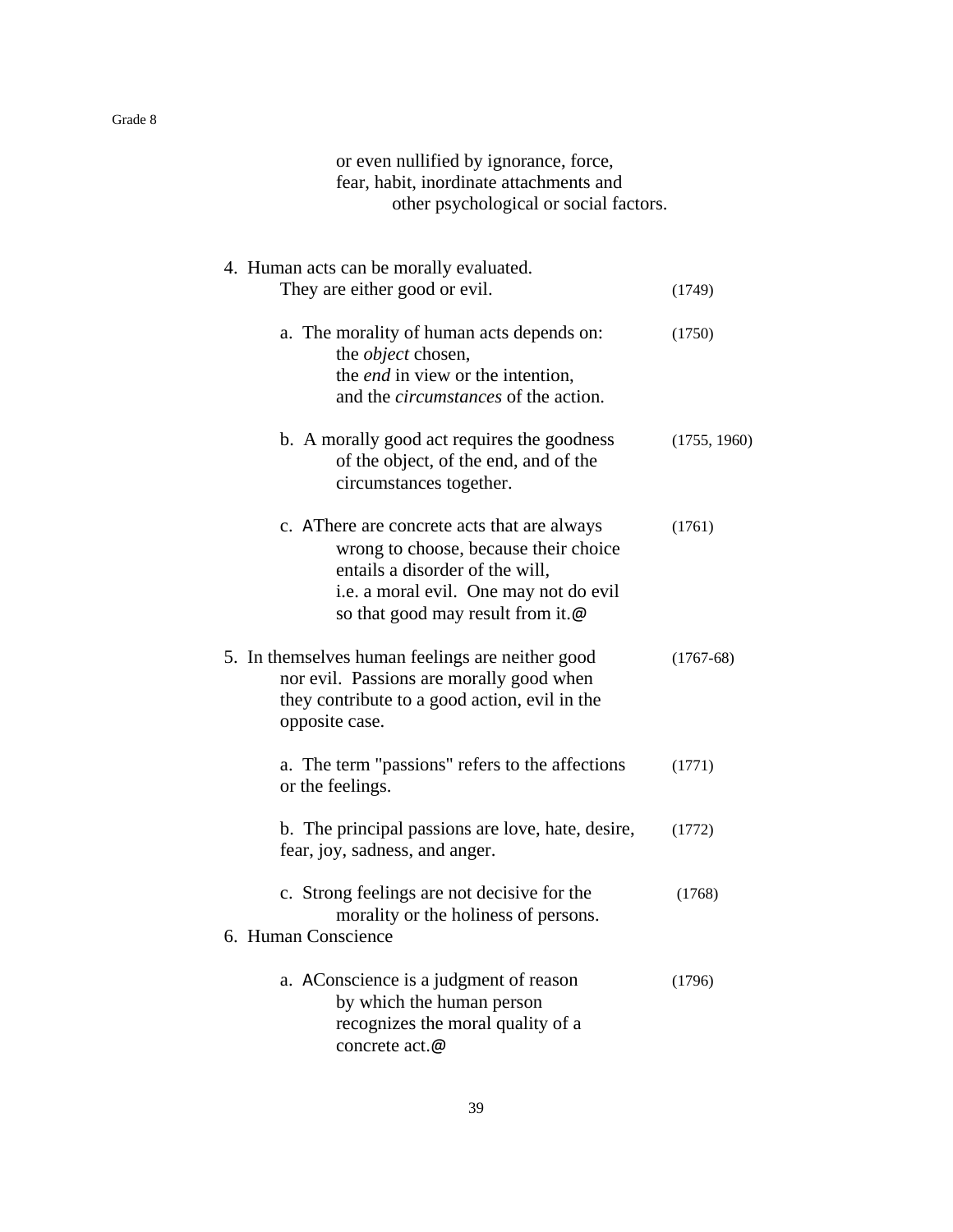| b. When we have committed an evil act,<br>the verdict of our conscience remains<br>a pledge of conversion and of hope.                                                                                                         | (1797) |
|--------------------------------------------------------------------------------------------------------------------------------------------------------------------------------------------------------------------------------|--------|
| c. AA well formed conscience is upright and<br>truthful. It formulates its judgments<br>according to reason, in conformity<br>with the true good willed by the<br>wisdom of the Creator.@                                      | (1798) |
| d. A Faced with a moral choice, conscience<br>can make either a right judgment<br>in accordance with reason and the<br>divine law or, on the contrary,<br>an <i>erroneous judgment</i> that departs<br>from them.@             | (1786) |
| 1) Whatever the situation, we must<br>always seriously seek what is<br>right and good and discern the<br>will of God.                                                                                                          | (1787) |
| 2) We must strive Ato interpret data of<br>experience and the signs of the times<br>assisted by the virtue of prudence,<br>by the advice of competent people,<br>and by the help of the Holy Spirit<br>and his gifts. $\omega$ | (1788) |
| 3) We are sometimes confronted by situations<br>that make moral judgments less assured<br>and decision difficult.                                                                                                              |        |
| 7. The Virtues                                                                                                                                                                                                                 |        |
| a. A virtue is an habitual and firm disposition<br>to do the good.                                                                                                                                                             | (1833) |
| b. The Theological Virtues                                                                                                                                                                                                     |        |
| 1) There are three theological virtues:<br>faith, hope and charity.                                                                                                                                                            |        |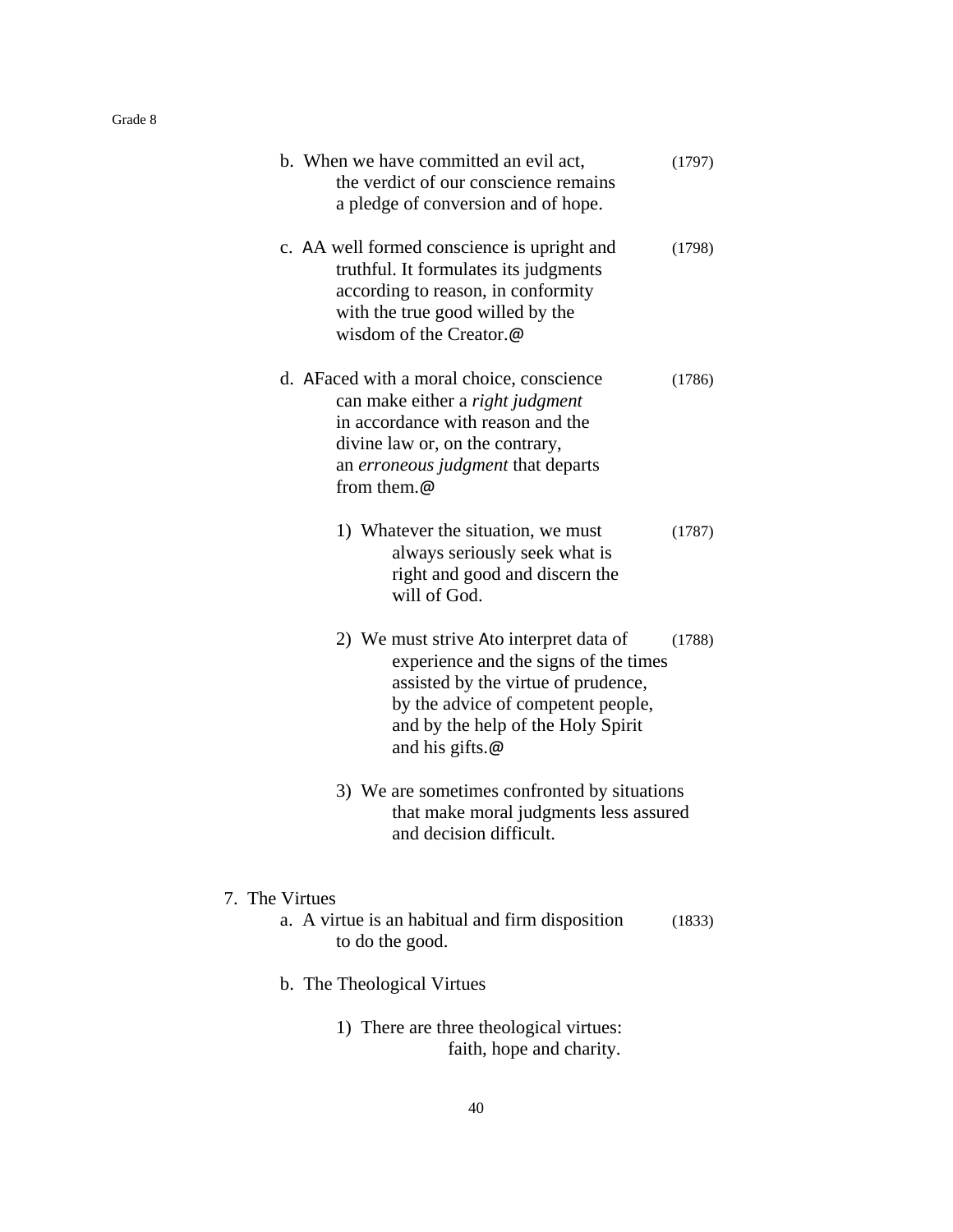|                                       | 2) These are called the theological virtues<br>because they relate directly to God.                                                                                                            |  |
|---------------------------------------|------------------------------------------------------------------------------------------------------------------------------------------------------------------------------------------------|--|
|                                       | 3) The theological virtues dispose<br>(1812)<br>Christians to live in relationship with<br>the Holy Trinity. They have the<br>One and Triune God for the origin,<br>motive and object.         |  |
| c. The human virtues                  |                                                                                                                                                                                                |  |
|                                       | 1) These are stable dispositions of the<br>intellect and the will that govern<br>our acts, order our passions, and<br>guide our conduct in accordance<br>with reason and faith.                |  |
|                                       | 2) They can be grouped around the<br>$(1804-09, 1834)$<br>four cardinal virtues:<br>prudence, justice,<br>fortitude, and temperance.                                                           |  |
| d. The seven gifts of the Holy Spirit |                                                                                                                                                                                                |  |
|                                       | 1) Complete and perfect the virtues<br>of those who receive them                                                                                                                               |  |
|                                       | 2) They are Wisdom, Understanding,<br>(1831)<br>Counsel (Right Judgment),<br>Fortitude (Courage), Knowledge,<br>Piety (Reverence), and Fear of the Lord<br>(Wonder and Awe in God=s Presence). |  |
| e. The fruits of the Holy Spirit      |                                                                                                                                                                                                |  |
| glory.                                | 1) These are perfections that the<br>Holy Spirit forms in us<br>as the first fruits of eternal                                                                                                 |  |
|                                       | 2) The tradition of the Church lists<br>(1832)<br>twelve of them.                                                                                                                              |  |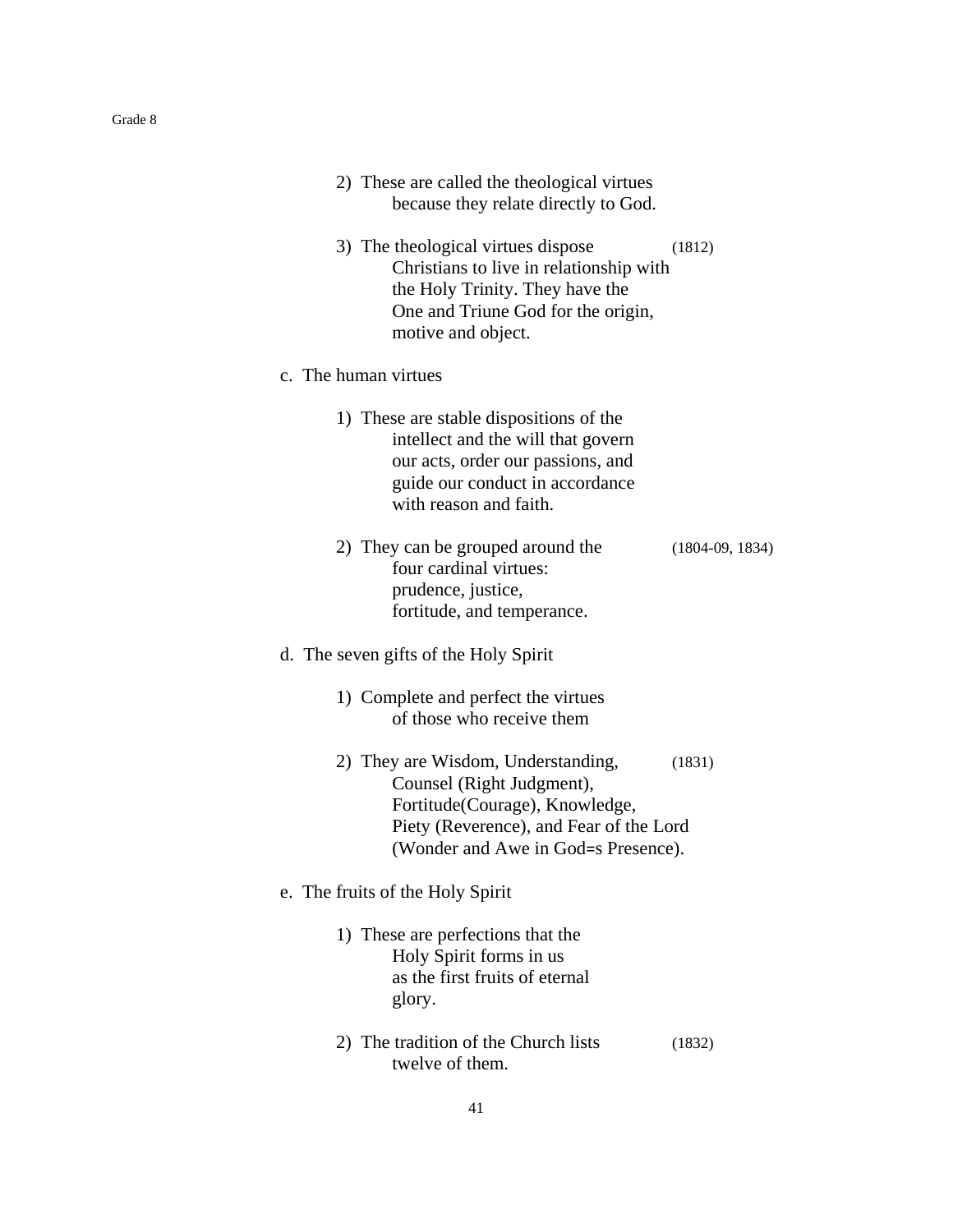| Charity, Joy, Peace, Patience,<br>Kindness, Goodness, Generosity,<br>Gentleness, Faithfulness, Modesty,<br>Self-control, and Chastity. |             |
|----------------------------------------------------------------------------------------------------------------------------------------|-------------|
| 3) Other translations list nine                                                                                                        | (736)       |
| Love, Joy, Peace, Patience,<br>Kindness, Goodness, Faithfulness,<br>Gentleness, and Self-control                                       |             |
| 8. Sin                                                                                                                                 |             |
| a. Definition of sin                                                                                                                   |             |
| 1) Sin is an offense against reason,<br>truth and right conscience;<br>it is failure in genuine love for<br>God and neighbor.          | (1849)      |
| 2) Sin is an offense against God.<br>Sin sets itself against God's<br>love for us and turns our hearts<br>away from it.                | (1850)      |
| b. Sins are evaluated according to their<br>seriousness.                                                                               | $(1854-55)$ |
| 1) For a sin to be mortal, three conditions<br>must together be met:                                                                   | (1857)      |
| Mortal sin is sin whose object is<br>grave matter and which is also<br>committed with full knowledge<br>and deliberate consent.        |             |
| 2) The repetition of sins- even venial ones- (1866, 1876)<br>angondors vices among which                                               |             |

 engenders vices, among which are the capital sins: pride, avarice, envy, wrath, lust, gluttony, and sloth.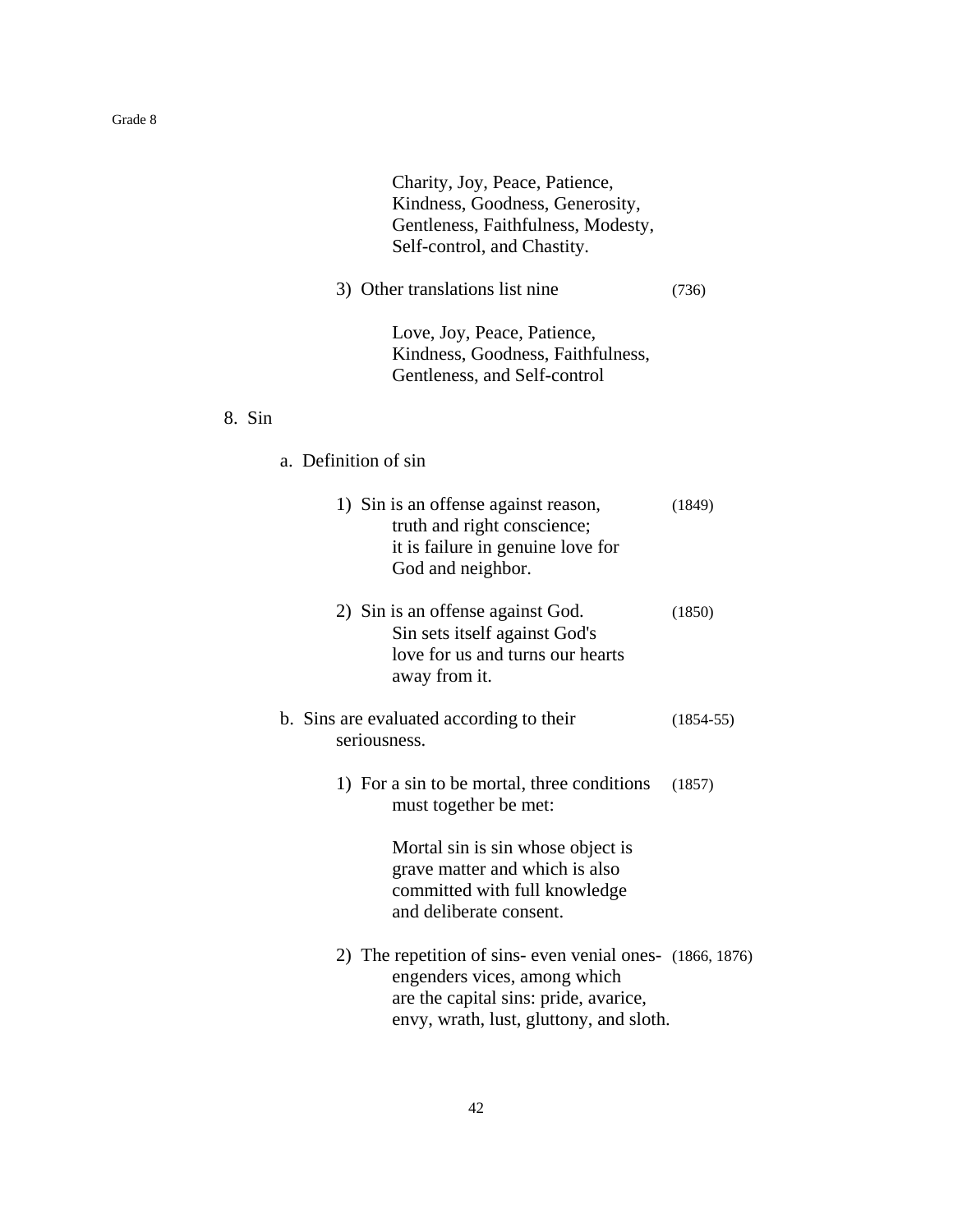| 9. Mercy                                                                                                                      |           |
|-------------------------------------------------------------------------------------------------------------------------------|-----------|
| a. God created us without us, but he did not will<br>to save us without us.                                                   | (1847)    |
| b. The Gospel is the revelation in Jesus Christ of<br>God's mercy to sinners.                                                 |           |
| c. If we confess our sins, God is faithful and<br>just, and will forgive our sins and<br>cleanse us from all unrighteousness. | 1 Jn. 8-9 |
|                                                                                                                               |           |

# B. THE HUMAN COMMUNITY

| A Society ensures social justice when it provides<br>the conditions that allow associations or individuals<br>to obtain what is their due, according to their nature<br>and their vocation. Social justice is linked to the<br>common good and the exercise of authority.@ | (1928) |
|----------------------------------------------------------------------------------------------------------------------------------------------------------------------------------------------------------------------------------------------------------------------------|--------|
| 1. Respect for the human person considers the other<br>"another self."                                                                                                                                                                                                     | (1944) |
| 2. The equality of persons concerns their dignity as (1945)<br>human beings and the rights that flow from it.                                                                                                                                                              |        |
| 3. The principle of solidarity flows directly<br>from the fact of our shared humanity.                                                                                                                                                                                     | (1939) |
| a. Solidarity is manifested in the first place<br>by the distribution of goods and<br>remuneration for work.                                                                                                                                                               |        |
| b. It also presupposes the effort for a more just<br>social order where tensions are better able to<br>be reduced and conflicts more readily settled<br>by negotiation.                                                                                                    | (1940) |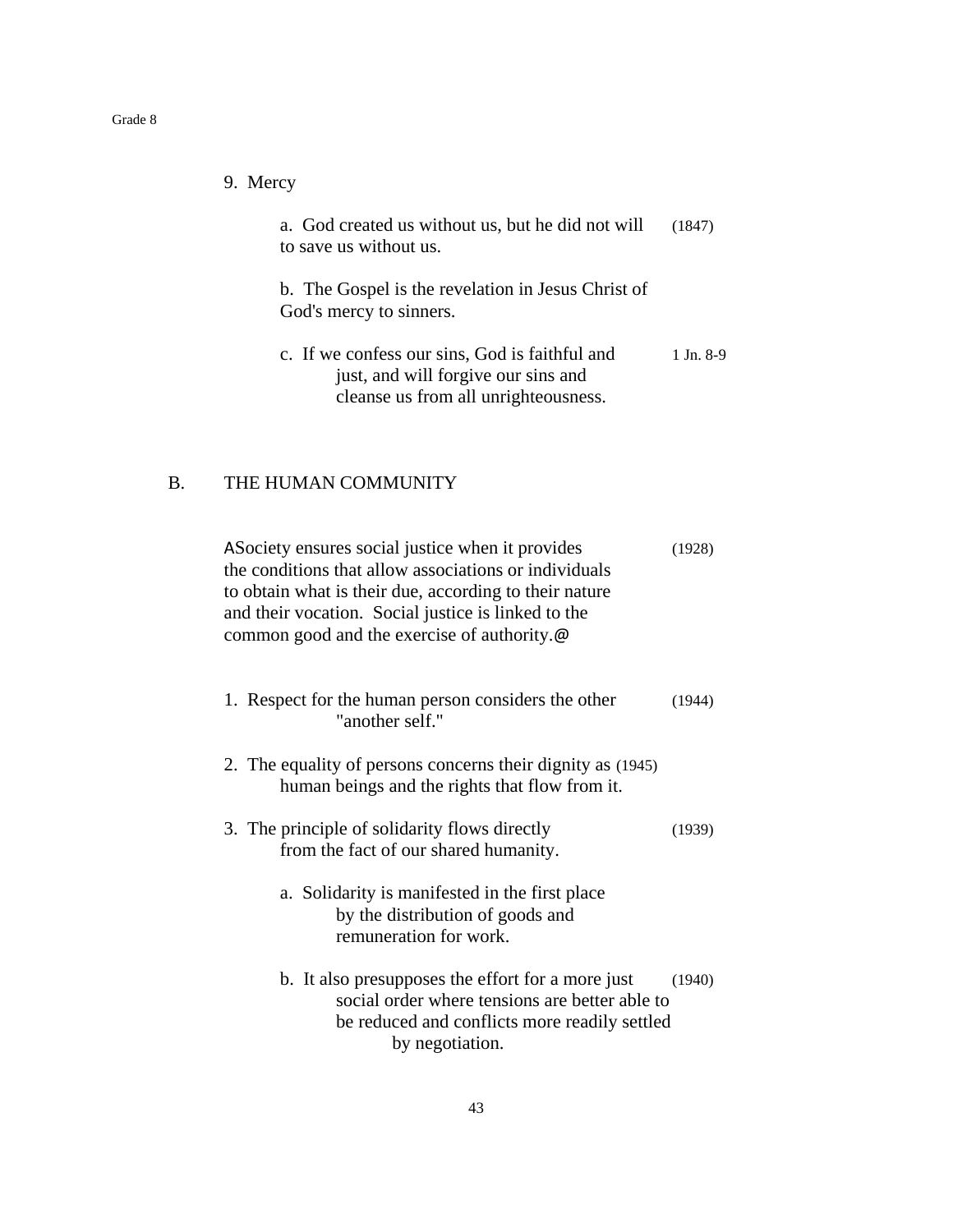## C. GOD'S SALVATION LAW, GRACE, AND CHRISTIAN HOLINESS

- 1. The moral law: According to Scripture the Law (1975) is an instruction from God which shows us the ways that lead to the promised beatitude, and denies us the ways that lead to evil.
	- a. The Natural law is written in our hearts.
		- 1) It is a participation in God's wisdom and goodness by us since we are formed in the image and likeness of our Creator.
		- 2) It expresses the dignity of the human (1878) person and forms the basis of our fundamental rights and duties.
	- b. The Old Law
		- 1) The first stage of revealed law
		- 2) Its moral prescriptions are summed up (1980) in the *Ten Commandments*.
	- c. The New Law
		- 1) It is the grace of the Holy Spirit received by faith in Christ, operating through charity.
		- 2) It finds expression above all in the Lord's Sermon on the Mount.
		- 3) It uses the sacraments to communicate (1983) grace to us.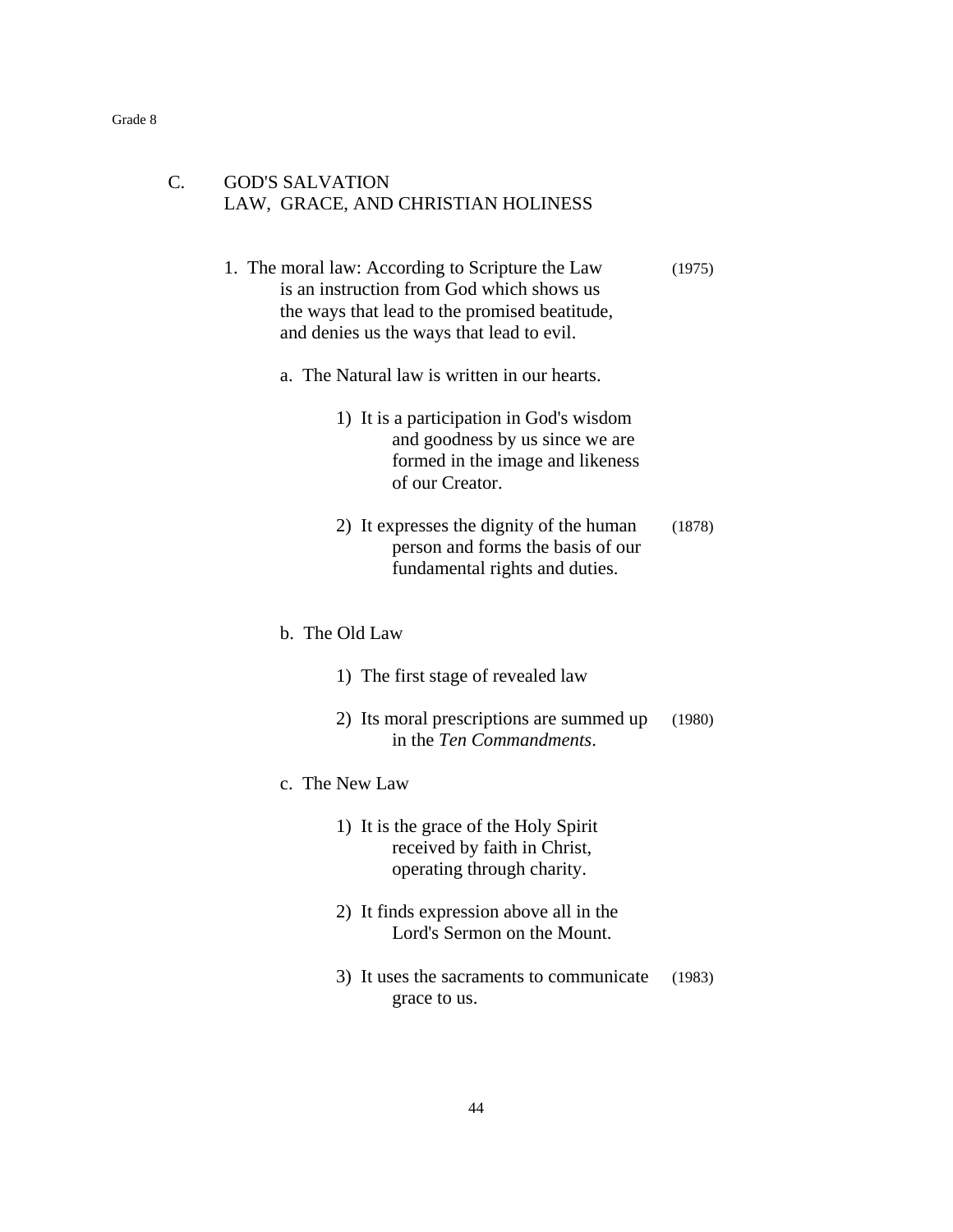| 2. Christian Holiness                                                                                                           |        |
|---------------------------------------------------------------------------------------------------------------------------------|--------|
| a. All Christians are called to holiness.                                                                                       | (2013) |
| b. Spiritual progress                                                                                                           |        |
| 1) tends toward ever more intimate<br>union with Christ                                                                         | (2014) |
| 2) entails the self discipline and<br>mortification that gradually<br>lead to living in the peace and<br>joy of the Beatitudes. | (2015) |

## **II. LIFE IN CHRIST**

| "Teacher, what must I do to have eternal life?"      | Mt. 19:16-18 |
|------------------------------------------------------|--------------|
| To the young man who asks this question, Jesus       |              |
| first answers by invoking the necessity to recognize |              |
| God as the Supreme Good and source of all good.      |              |
| Then Jesus tells him: "If you would enter life,      |              |
| keep the commandments."                              |              |

# A. THE DECALOGUE

|  | 1. The word "Decalogue" means literally "ten words." |  |  |
|--|------------------------------------------------------|--|--|
|  |                                                      |  |  |

| God revealed these words to his holy people      | (2056, 2066) |
|--------------------------------------------------|--------------|
| on the holy mountain. In the New Covenant        |              |
| in Jesus Christ, the "ten words" will have their |              |
| full meaning revealed.                           |              |

2. The Commandments take on their full meaning (2061)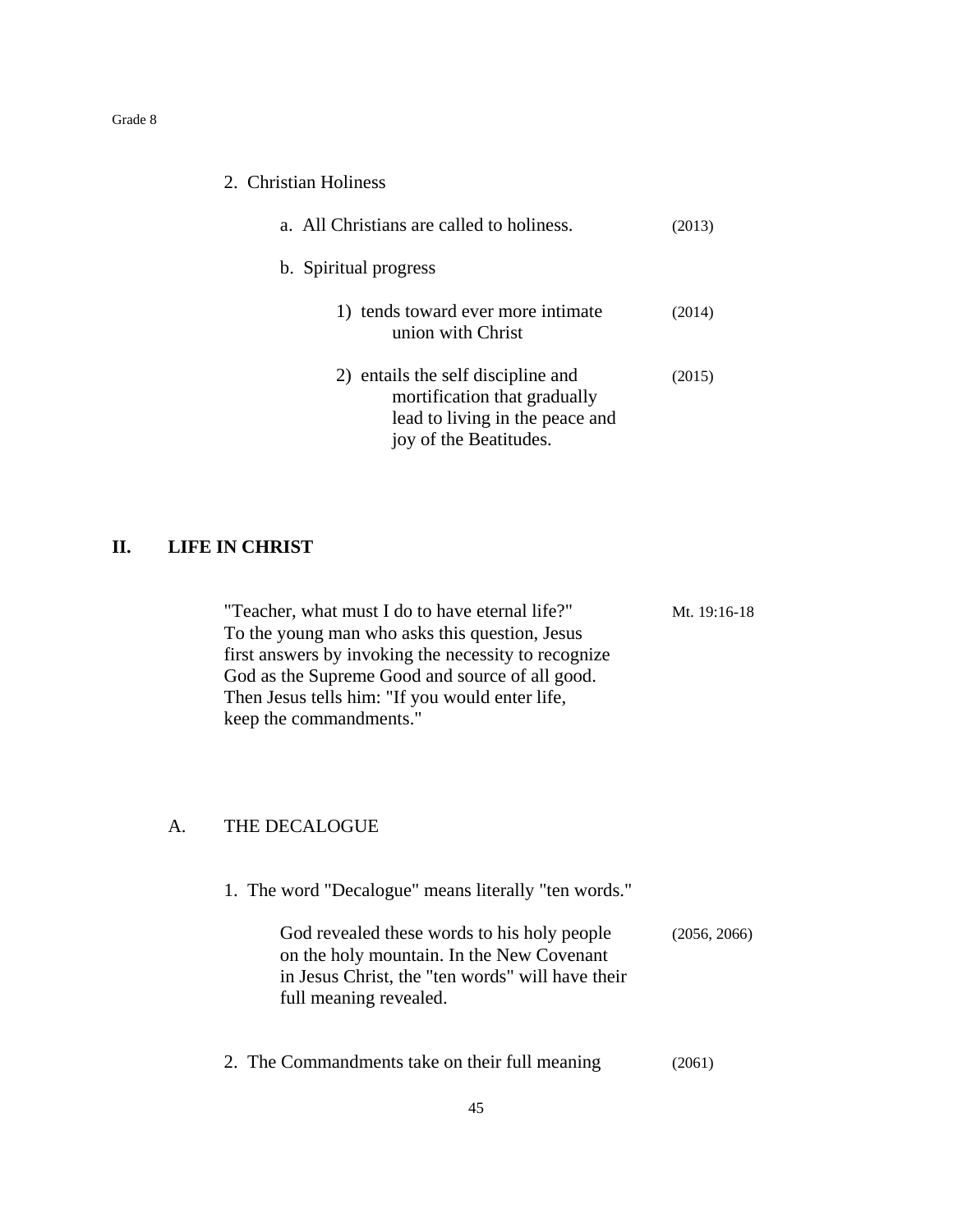|           | within the covenant.<br>a. A covenant is a sacred agreement between<br>two parties. Obligations are stated for<br>both parties.                                    |                         |
|-----------|--------------------------------------------------------------------------------------------------------------------------------------------------------------------|-------------------------|
|           | b. The Decalogue is a path of life.<br>The gift of the commandments is the<br>gift of God himself. In making his will<br>known, God reveals himself to his people. | (2057, 2059)            |
|           | c. Living a moral life is a response to the Lord's<br>loving initiative.                                                                                           | (2062)                  |
|           | 3. The Decalogue forms a coherent whole.<br>Each commandment refers to all the<br>others taken together.                                                           | (2069, 2079)            |
| <b>B.</b> | THE TEN COMMANDMENTS                                                                                                                                               |                         |
|           | The Ten Commandments state what is required<br>in the love of God and love of neighbor.                                                                            |                         |
|           | The first three concern love of God, and the<br>other seven love of neighbor.<br>1. The <i>First</i> Commandment                                                   | (2067)                  |
|           | I am the Lord your God, who brought you<br>out of the land of Egypt, that place of slavery.<br>You shall have no other gods besides me.                            | Ex. 20:2-5, Deut. 5:6-9 |
|           | "You shall worship the Lord your God and him<br>only shall you serve."                                                                                             | Mt. 4:10, (2083, 2133)  |
|           | a. The first commandment embraces faith,<br>hope, and charity.                                                                                                     | (2086)                  |
|           | b. Charity leads us to render to God what<br>we owe him                                                                                                            | (2095)                  |
|           | 1) Adoration                                                                                                                                                       | (2096)                  |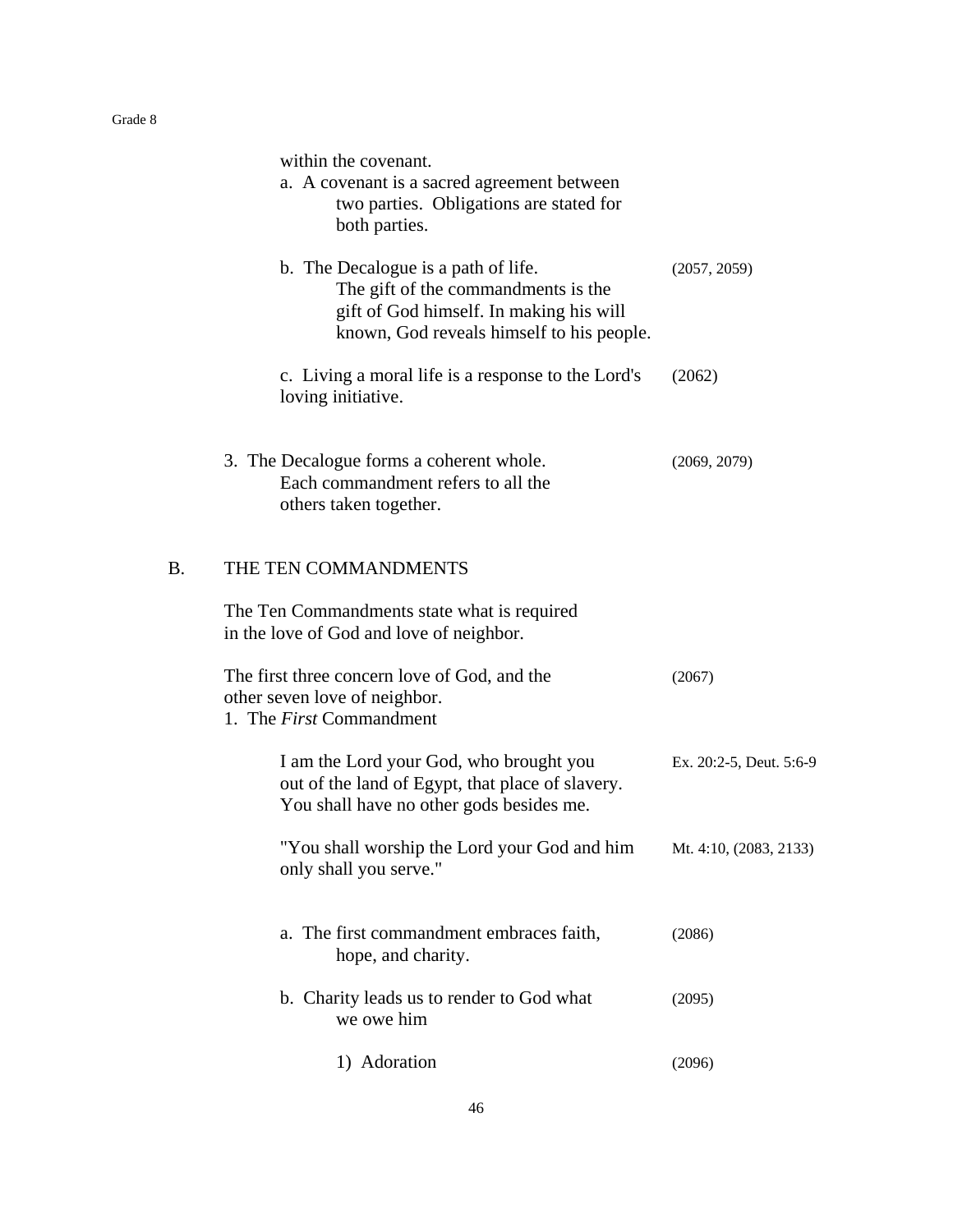| 2) Prayer                                                                                                                                                                            | (2098)               |
|--------------------------------------------------------------------------------------------------------------------------------------------------------------------------------------|----------------------|
| 3) Sacrifice                                                                                                                                                                         | Heb. 9:13-14, (2100) |
| c. The first commandment requires us to nourish<br>and protect our faith, hope and love, and to<br>reject everything that is opposed to it.<br>Sins against this commandment include |                      |
| 1) Against Faith                                                                                                                                                                     | $(2088-89)$          |
| a) Heresy                                                                                                                                                                            |                      |
| b) Apostasy                                                                                                                                                                          |                      |
| c) Schism                                                                                                                                                                            |                      |
| 2) Against Hope                                                                                                                                                                      |                      |
| a) Despair                                                                                                                                                                           | (2091)               |
| b) Presumption                                                                                                                                                                       |                      |
| 3) Against Charity                                                                                                                                                                   | (2094)               |
| a) Indifference                                                                                                                                                                      |                      |
| b) Ingratitude                                                                                                                                                                       |                      |
| d. The first commandment forbids                                                                                                                                                     |                      |
| 1) Superstition                                                                                                                                                                      | (2111)               |
| a) Idolatry                                                                                                                                                                          | (2113)               |
| b) Witchcraft and magic                                                                                                                                                              | $(2115-17)$          |
| 2) Irreligion                                                                                                                                                                        |                      |

### 47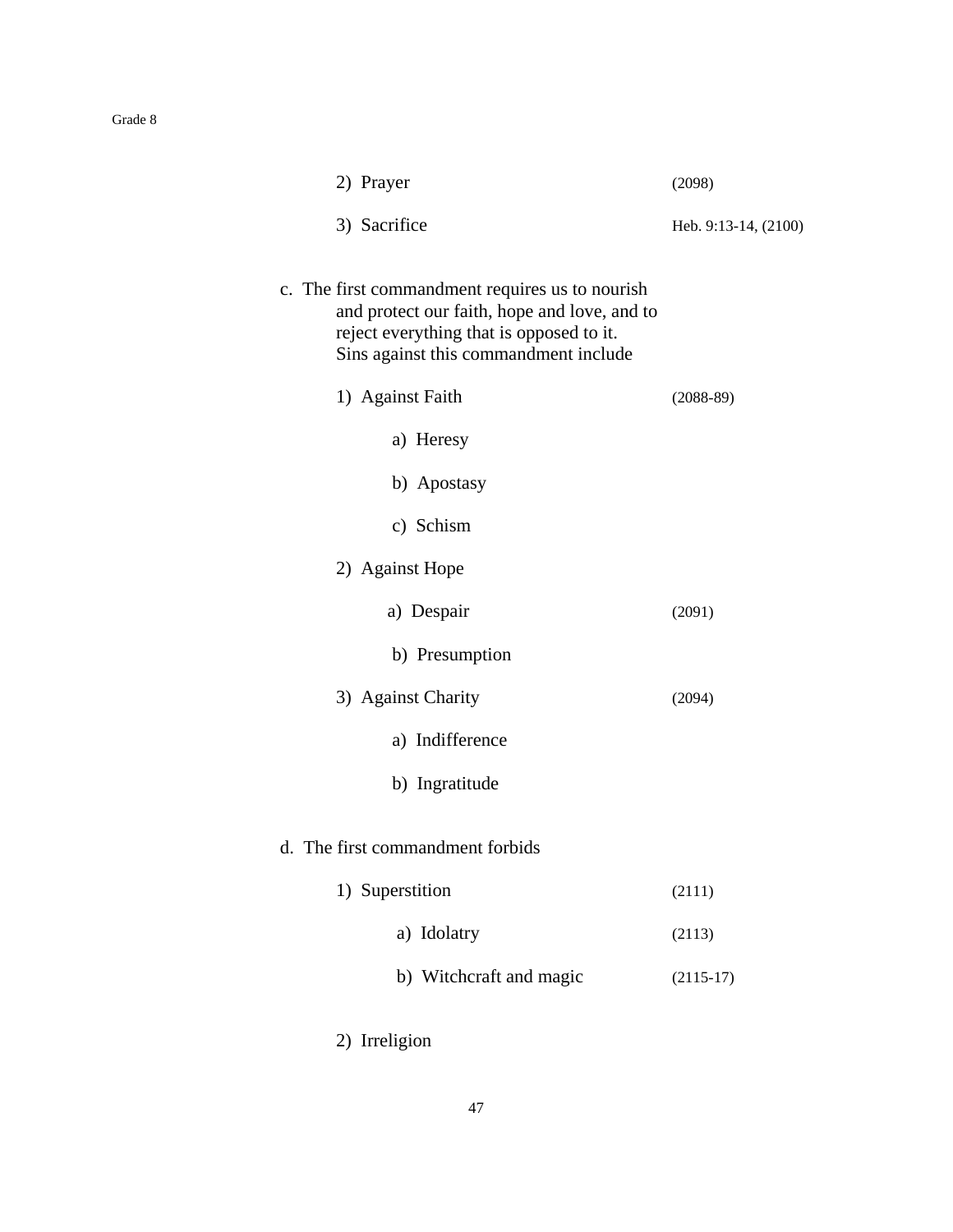| a) Sacrilege<br>b) Simony                                                                                                                                                                     | (2120)                               |
|-----------------------------------------------------------------------------------------------------------------------------------------------------------------------------------------------|--------------------------------------|
| 3) Atheism rejects or denies the<br>existence of God                                                                                                                                          |                                      |
| 2. The Second Commandment                                                                                                                                                                     |                                      |
| You shall not take the name of the Lord<br>your God in vain.                                                                                                                                  | Ex. 20:7, Deut. 5:11                 |
| a. The second commandment demands<br>respect for the Lord's name.                                                                                                                             | (2142)                               |
| b. The revelation of God's name - the gift of a<br>name - belongs to the order of trust<br>and intimacy. We must not introduce<br>it into speech except to bless, praise,<br>and glorify God. | (2143)                               |
| c. The second commandment forbids                                                                                                                                                             |                                      |
| 1) Abuse of God's name                                                                                                                                                                        | (2146)                               |
| 2) Blasphemy                                                                                                                                                                                  | (2148)                               |
| 3) Perjury                                                                                                                                                                                    | (2152)                               |
| 4) Taking false oaths                                                                                                                                                                         | (2151)                               |
| 3. The <i>Third</i> Commandment                                                                                                                                                               |                                      |
| Remember the sabbath day, to keep it holy.                                                                                                                                                    | Ex. 20:8-10, 31:15,<br>Deut. 5:12-15 |
| a. The third commandment declares the<br>sabbath a day for doing good<br>rather than harm, a day to recall the<br>mercies of the Lord and a day to                                            | (2173)                               |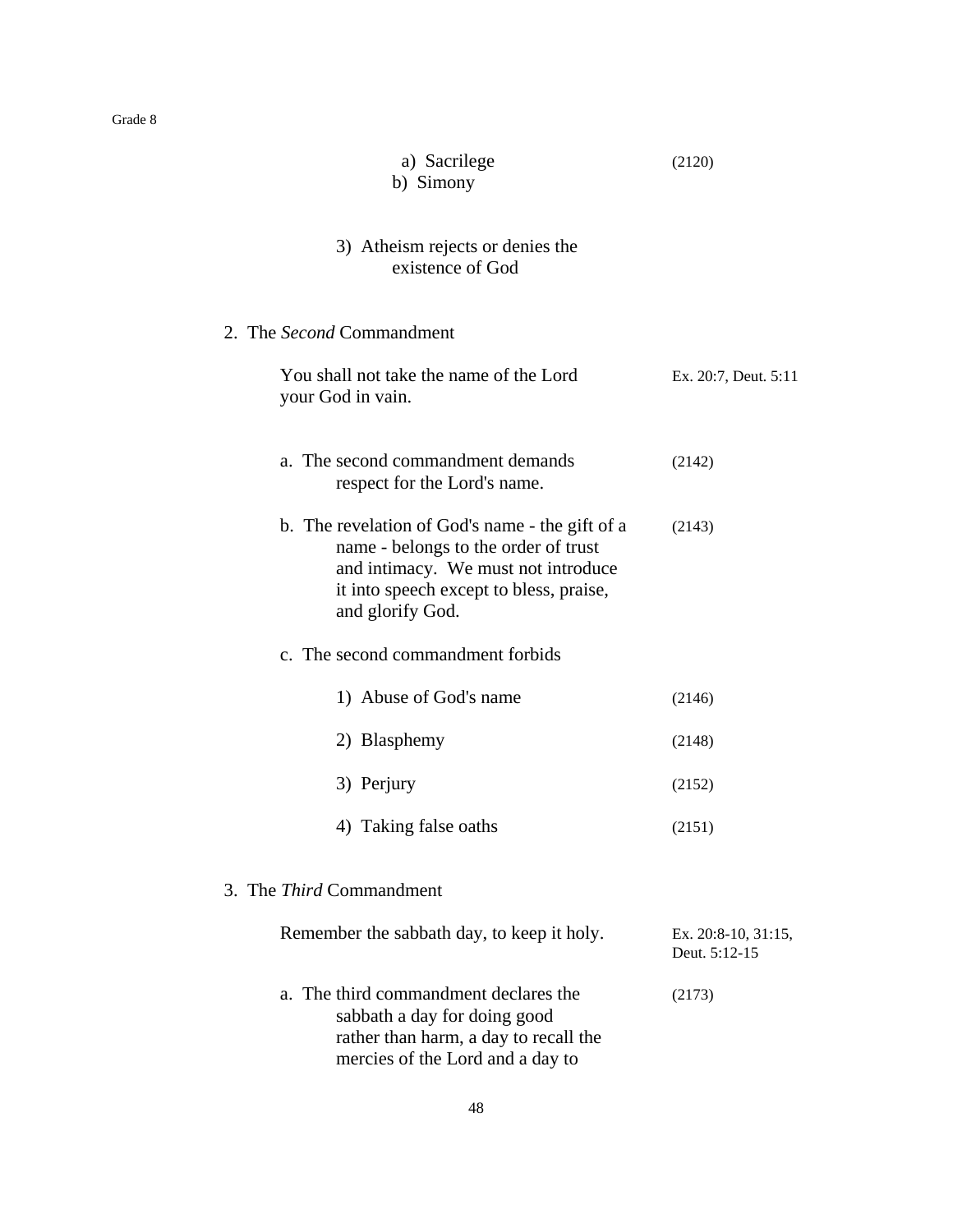honor God.

| b. The sabbath has been replaced by<br>Sunday, inaugurated by the<br><b>Resurrection of Christ -</b><br>The Lord=s Day.                                   | (2190)                |
|-----------------------------------------------------------------------------------------------------------------------------------------------------------|-----------------------|
| c. Sunday is to be observed                                                                                                                               |                       |
| 1) as the foremost holyday of obligation<br>in the universal Church                                                                                       | (2192)                |
| 2) The faithful should abstain from those<br>labors and business concerns<br>that hinder the proper relaxation<br>of mind and body.                       | (2193)                |
| 3) This day of rest permits us to cultivate<br>family relationships, and our<br>cultural and social lives.                                                | (2194)                |
| 4. The <i>Fourth</i> Commandment                                                                                                                          |                       |
| Honor your father and your mother,<br>that your days may be long in the<br>land which the Lord your God gives you.                                        | Ex. 20:12, Deut. 5:16 |
| a. Honor is due our parents and those<br>whom God has vested with<br>authority for our good.                                                              | (2199, 2248)          |
| b. The family                                                                                                                                             | (2201, 2203)          |
| 1) The Christian family can and should<br>be called a domestic church.                                                                                    | (2204)                |
| 2) The well-being of the individual<br>person and of both human and<br>Christian society is closely<br>bound up with the healthy state<br>of family life. | (2207, 2250)          |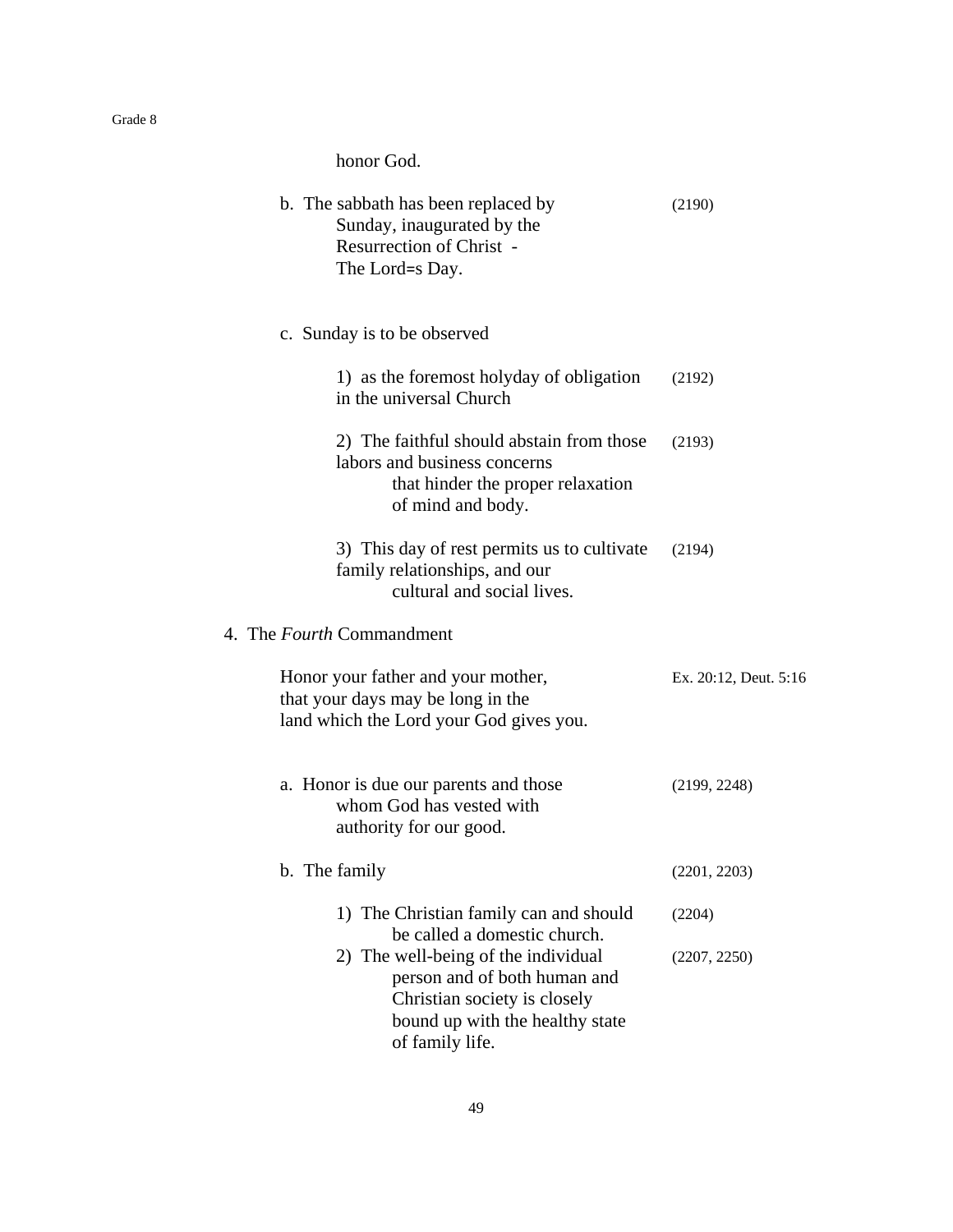| c. The duties of family members                                                                                                                                                    |  |
|------------------------------------------------------------------------------------------------------------------------------------------------------------------------------------|--|
| 1) Children owe their parents respect,<br>(2251)<br>gratitude, just obedience, and<br>assistance.                                                                                  |  |
| 2) Parents have the first responsibility<br>(2252)<br>for the education of their children<br>in the faith, prayer, and all the virtues.                                            |  |
| 3) Parents have the duty to provide as far as<br>possible for the physical and spiritual<br>needs of their children.                                                               |  |
| 4) Parents should respect and encourage<br>(2253)<br>their children's vocations.                                                                                                   |  |
| d. The authorities in civil society                                                                                                                                                |  |
| 1) Public authority is obliged to respect<br>(2254)<br>the fundamental rights of the<br>human person and the conditions<br>for the exercise of one=s freedom.                      |  |
| 2) It is the duty of citizens to work with<br>(2255)<br>civil authority for building up<br>society in a spirit of truth, justice,<br>solidarity, and freedom.                      |  |
| 3) Citizens are obliged in conscience<br>Acts 5:29, (2242)<br>not to follow the directives of<br>civil authorities when they are<br>contrary to the demands of the<br>moral order. |  |
| 5. The Fifth Commandment                                                                                                                                                           |  |
| You shall not kill.<br>Ex. 20:13, Deut. 5:17                                                                                                                                       |  |
| a. Human life is sacred because, from<br>(2258)<br>its beginning, it involves the creative<br>action of God and it remains forever<br>in a special relationship with the Creator,  |  |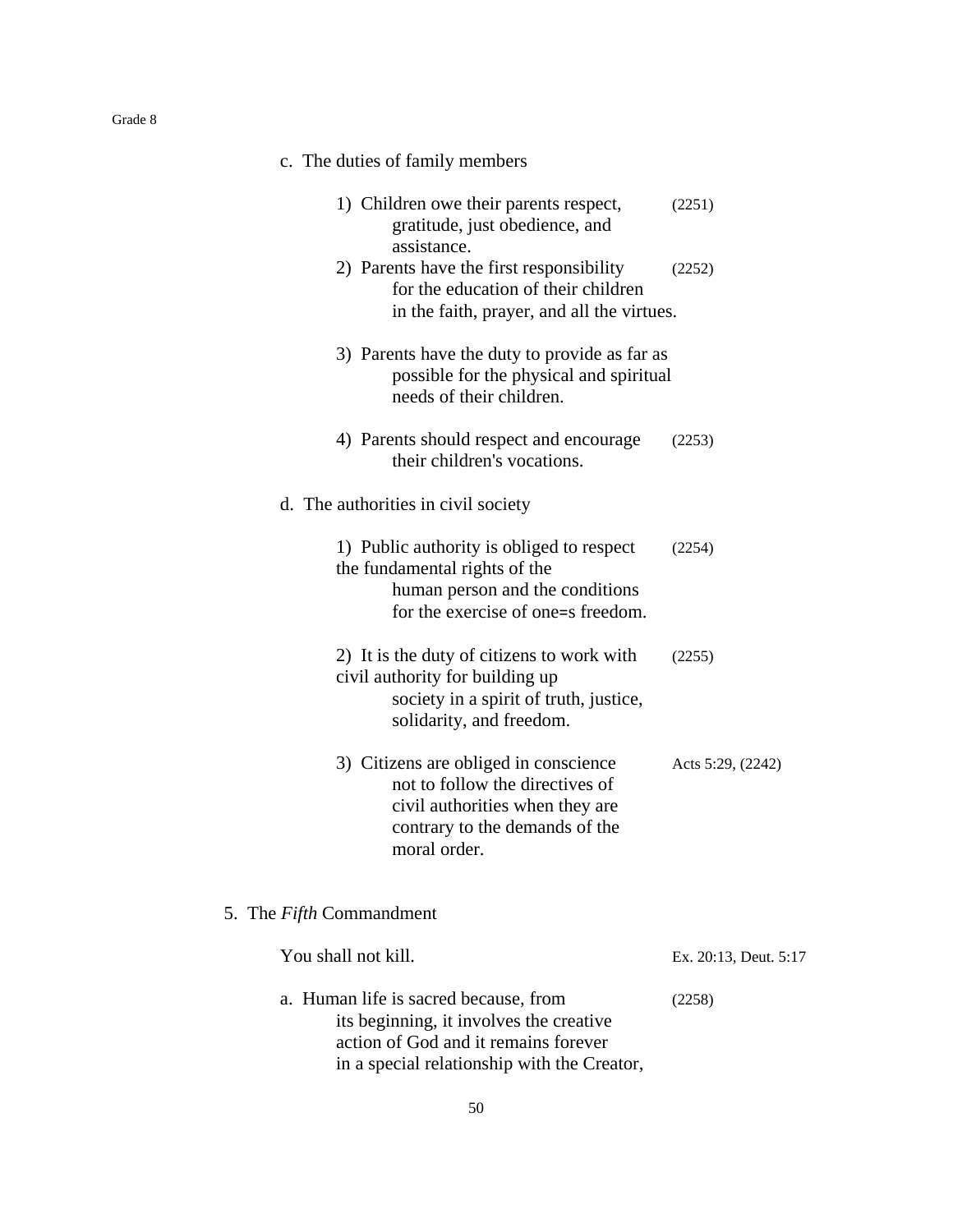| who is its sole end.<br>b. Respect for human life                                                                                                             |              |  |  |  |
|---------------------------------------------------------------------------------------------------------------------------------------------------------------|--------------|--|--|--|
| 1) Legitimate defense<br>Someone who defends his/her<br>life is not guilty of murder even<br>if he/she is forced to deal the<br>aggressor a lethal blow.      | (2264)       |  |  |  |
| 2) Legitimate public authority has the right (2266)<br>and duty to punish malefactors by<br>means of penalties commensurate<br>with the gravity of the crime. |              |  |  |  |
| 3) Homicide, direct and intentional killing, (2268)<br>is gravely sinful. It includes                                                                         |              |  |  |  |
| 4) Abortion                                                                                                                                                   | (2272)       |  |  |  |
| 5) Euthanasia                                                                                                                                                 | (2277)       |  |  |  |
| 6) Suicide                                                                                                                                                    | $(2280-83)$  |  |  |  |
| c. Respect for human dignity forbids scandal.                                                                                                                 | (2284, 2286) |  |  |  |
| d. Respect for health                                                                                                                                         |              |  |  |  |
| 1) We must take reasonable care<br>of our life, a gift from God.                                                                                              | (2288)       |  |  |  |
| 2) The virtue of temperance<br>disposes us to avoid every kind<br>of excess: the abuse of food,<br>alcohol, tobacco, or medicine.                             | (2290)       |  |  |  |
| e. Safeguarding peace<br>God asked for peace of heart<br>and denounced murderous anger                                                                        | (2302)       |  |  |  |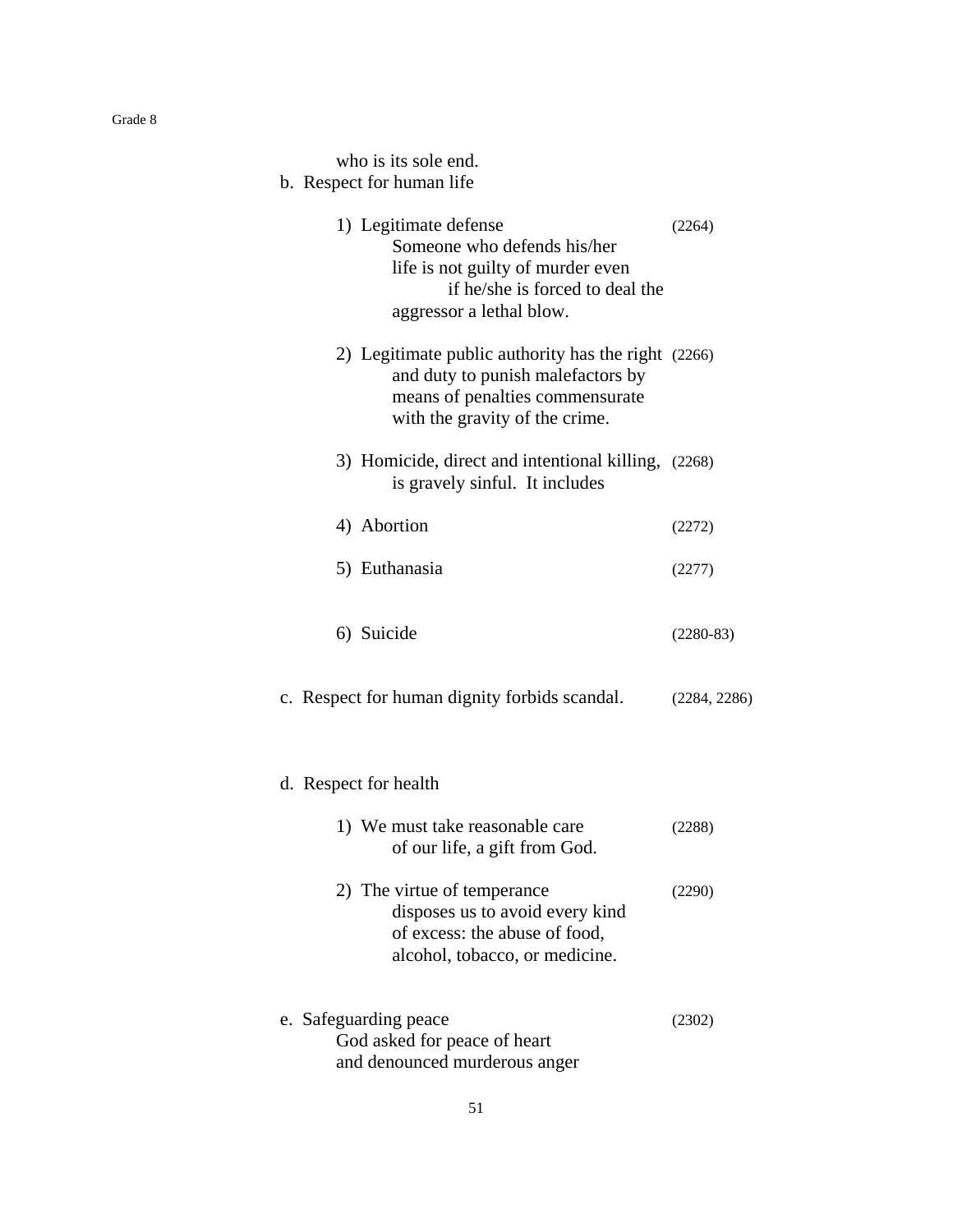and hatred as immoral.

- 1) Anger with a desire for revenge
- 2) War
	- a) The strict conditions for (2309) legitimate defense by military force (Just War) require rigorous consideration.
		- (1) The damage inflicted by the aggressor must be lasting, grave, and certain.
		- (2) All other means of putting an end to it must have been shown to be impractical or ineffective.
		- (3) There must be serious prospects of success.
		- (4) The use of arms must not produce evils and disorders graver than the evil to be eliminated.
	- b) Public authorities have the right (2310) and duty to impose on citizens the obligations necessary for national defense.
	- c) Public authorities should make (2311) equitable provision for those who for reasons of conscience refuse to bear arms.
	- d) Even during armed conflicts, (2313) there exists the permanent validity of the moral law. Non combatants, wounded soldiers, and prisoners must be respected and treated humanely.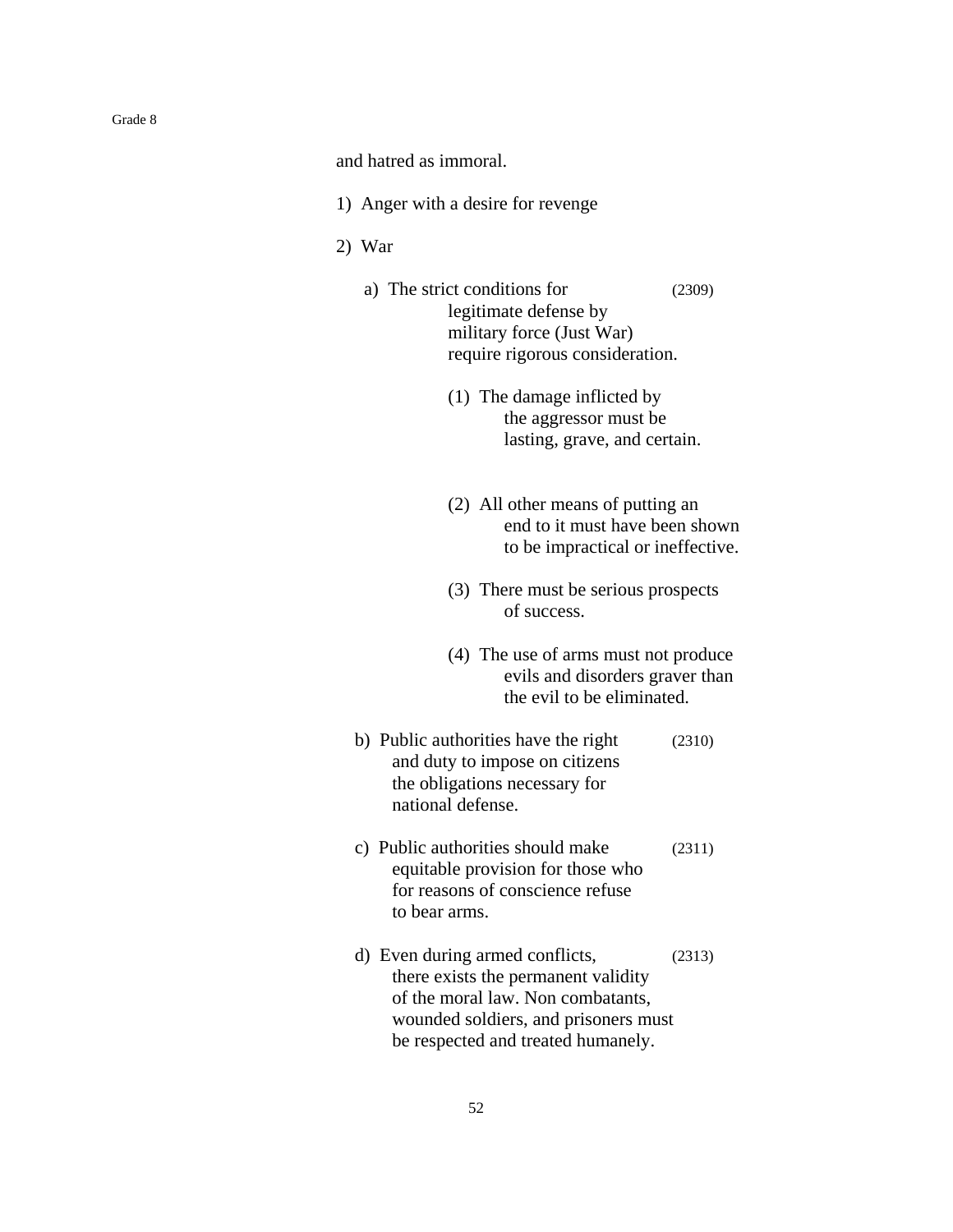| 6. The Sixth Commandment                                                                               |                          |
|--------------------------------------------------------------------------------------------------------|--------------------------|
| You shall not commit adultery.                                                                         | Ex. 20:14, Deut. 5:18    |
| The Church has understood the sixth<br>commandment as encompassing the                                 | (2336)                   |
| whole of human sexuality.                                                                              |                          |
| a. "male and female he created them"                                                                   |                          |
| 1) Sexuality affects all aspects of the<br>human person in the unity of<br>his/her body and soul.      | (2332)                   |
| 2) Everyone should acknowledge<br>and accept his/her sexual identity<br>as a gift from God.            | (2333)                   |
| b. Christ is the model of chastity.                                                                    | (2337, 2339, 2348, 2394) |
| 1) Chastity is conforming our<br>sexual desires and practices<br>to right reason and Christian faith.  |                          |
| 2) Chastity is a moral virtue. It is also<br>a gift from God, a grace, a fruit<br>of spiritual effort. | (2345)                   |
| c. Sins gravely contrary to chastity                                                                   |                          |
| 1) Lust                                                                                                | (2351)                   |
| 2) Masturbation                                                                                        | (2352)                   |
| 3) Fornication                                                                                         | (2353)                   |
| 4) Pornography                                                                                         | (2355)                   |
| 5) Prostitution                                                                                        | (2355)                   |
| 6) Rape and incest                                                                                     | (2356)                   |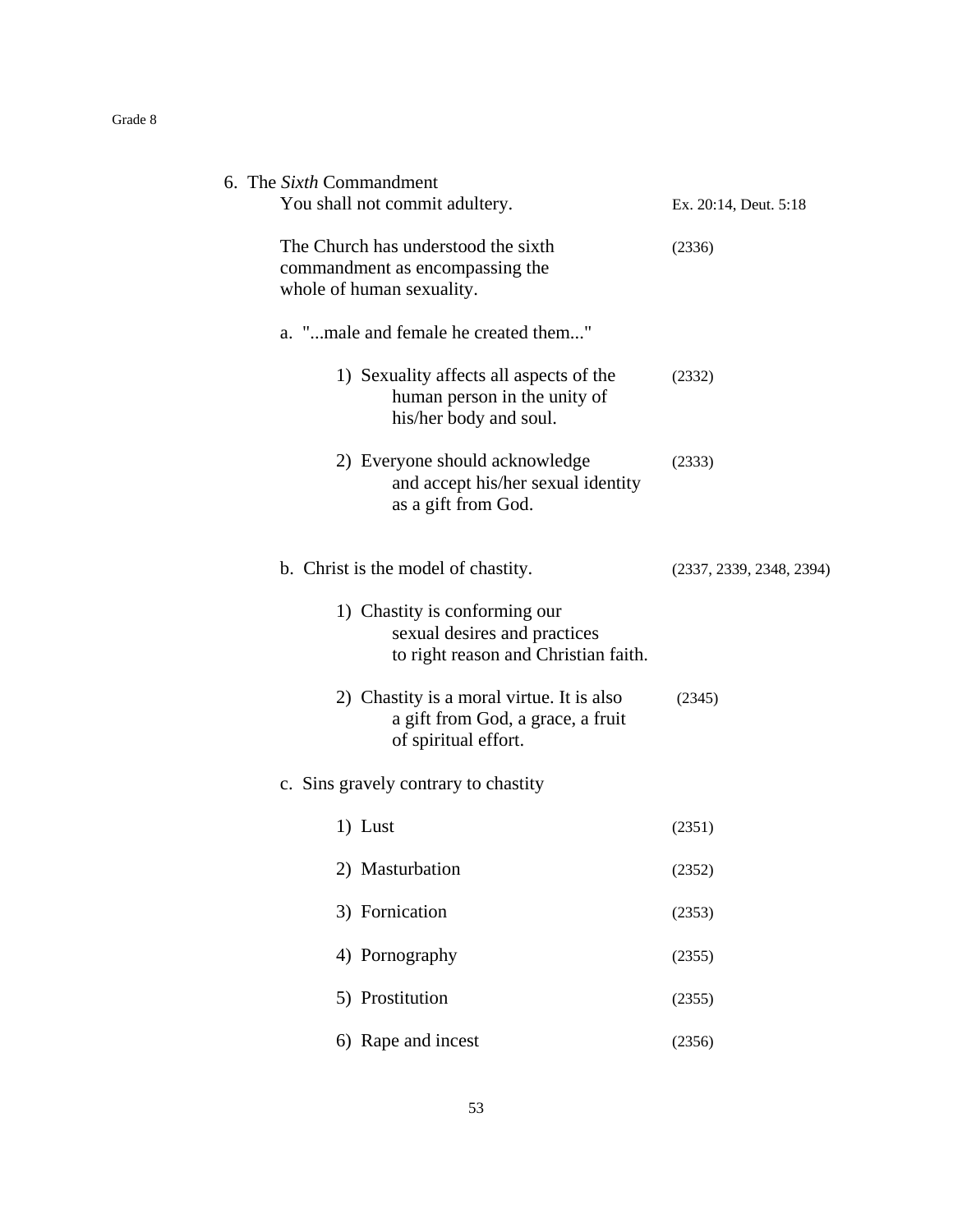| пade |  |
|------|--|
|------|--|

| 7) Homosexual acts<br>d. The love of husband and wife                                                                                                    | (2357)                |
|----------------------------------------------------------------------------------------------------------------------------------------------------------|-----------------------|
| 1) Marriage bonds between<br>baptized persons are<br>sanctified by the sacrament.                                                                        | (2360)                |
| 2) The spouse=s union achieves the<br>twofold end of marriage:<br>the good of the spouses themselves<br>and the transmission of life.                    | (2363)                |
| 3) Offenses against the dignity of marriage                                                                                                              |                       |
| a) Adultery                                                                                                                                              | $(2380-81)$           |
| b) Divorce                                                                                                                                               | $(2383-85)$           |
| 4) Annulment                                                                                                                                             |                       |
| A decision by the Church Court<br>(Tribunal) that the essential elements<br>of a sacramental marriage were missing<br>at the exchange of vows.           |                       |
| This means the marriage is null from<br>the Church=s understanding.                                                                                      |                       |
| A civil marriage still exists but<br>it is not a sacrament.                                                                                              |                       |
| The Seventh Commandment<br>4.                                                                                                                            |                       |
| You shall not steal.                                                                                                                                     | Ex. 20:15, Deut. 5:19 |
| a. The seventh commandment forbids<br>unjustly taking or keeping the goods<br>of another and wronging him/her<br>in any way with respect to these goods. | (2401)                |

b. Respect for persons and their goods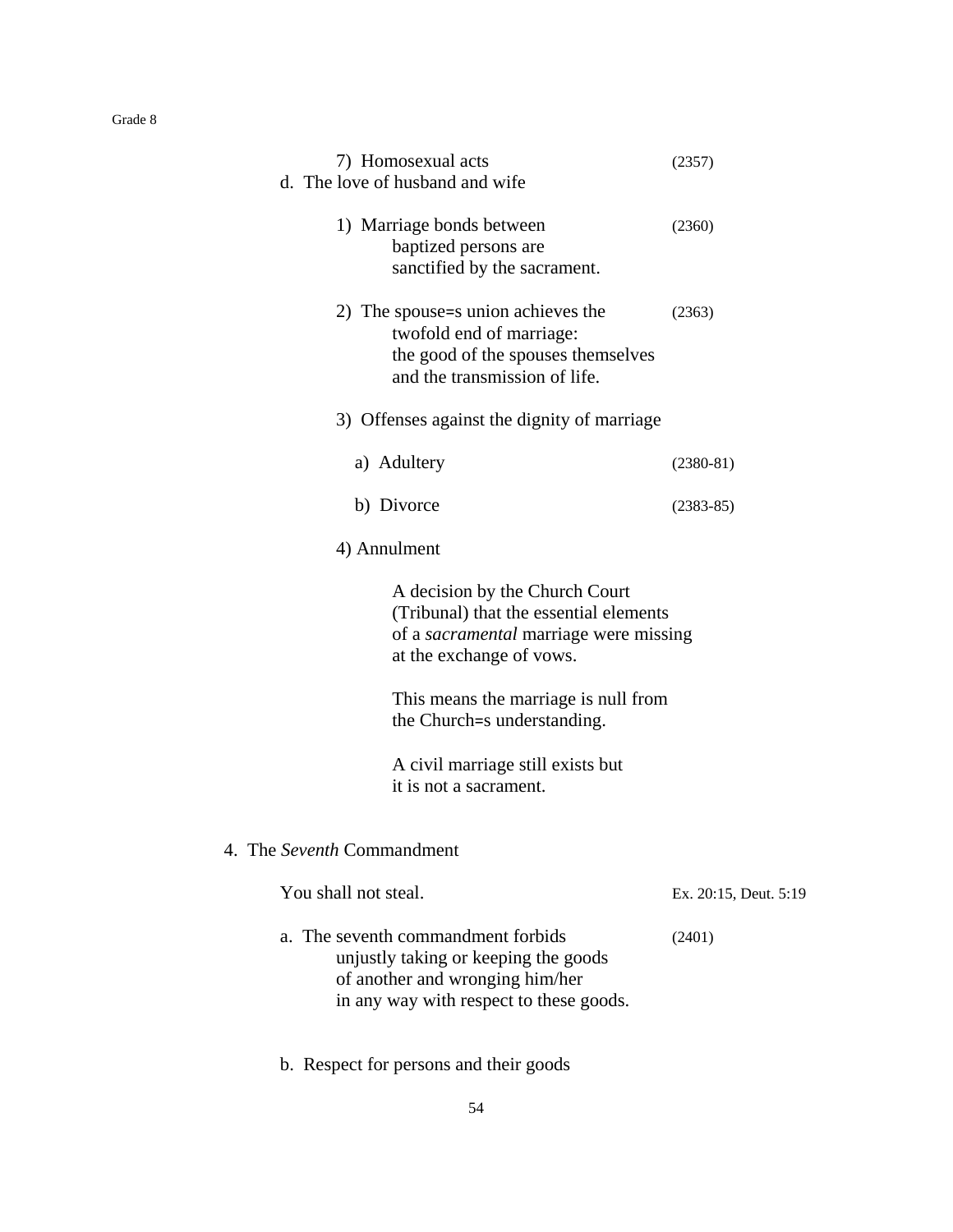| include<br>1) Promises must be kept and contracts<br>strictly observed.                                                                                                                                                                                                                                                                                              |                   |
|----------------------------------------------------------------------------------------------------------------------------------------------------------------------------------------------------------------------------------------------------------------------------------------------------------------------------------------------------------------------|-------------------|
| 2) Reparation for injustice requires<br>the restitution of stolen goods<br>to their owners.                                                                                                                                                                                                                                                                          | (2412)            |
| c. Respect for the integrity of creation<br>includes good stewardship of animals.                                                                                                                                                                                                                                                                                    | (2457)            |
| d. Respect for human work includes<br>drawing from work the means<br>of providing for one=s life and<br>that of one=s family, and of serving<br>the human community. A just wage<br>is the legitimate fruit of work.                                                                                                                                                 | $(2427-28, 2434)$ |
| e. Respect on the international level<br>Rich nations have a grave responsibility<br>towards those which are unable to ensure<br>the means of their development by themselves<br>or have been prevented from doing so<br>by tragic historical events. There is an<br>obligation in justice if the prosperity of the<br>rich has come from the resources of the poor. | (2439)            |
| f. Respect for the poor                                                                                                                                                                                                                                                                                                                                              |                   |
| 1) The works of mercy are charitable actions<br>by which we come to the aid of<br>our neighbor in his/her spiritual and<br>bodily necessities.                                                                                                                                                                                                                       |                   |
| a) Instructing, advising, consoling,<br>comforting are spiritual works<br>of mercy as are forgiving and<br>bearing wrongs patiently.                                                                                                                                                                                                                                 |                   |
| b) The <i>corporal works of mercy</i><br>consist especially in feeding<br>the hungry, sheltering the homeless,<br>clothing the naked, visiting the sick                                                                                                                                                                                                              |                   |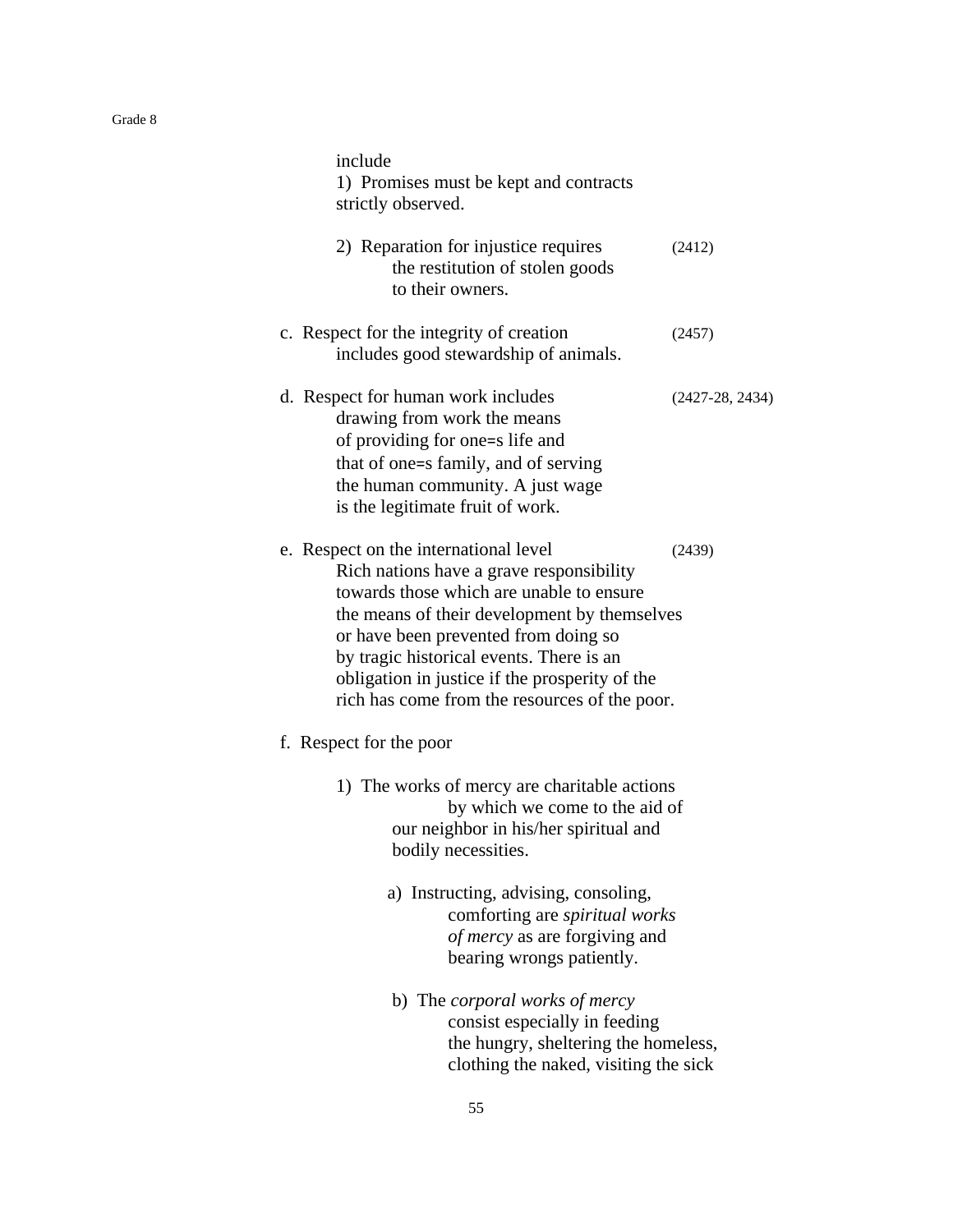| and imprisoned, and burying the dead.                                                                                                                               |                                             |
|---------------------------------------------------------------------------------------------------------------------------------------------------------------------|---------------------------------------------|
| 2) Giving alms to the poor is<br>one of the chief witnesses<br>to fraternal charity.                                                                                | (2447)                                      |
| 3) Those who are oppressed by poverty<br>are the object of a preferential love<br>on the part of the Church.                                                        | (2448)                                      |
| 8. The <i>Eighth</i> Commandment                                                                                                                                    |                                             |
| You shall not bear false witness<br>against your neighbor.                                                                                                          | Ex. 20:16, Deut. 5:20,<br>Eph. 4:24, (2504) |
| a. Living in the truth<br>Truth or truthfulness is the virtue.<br>which consists in showing oneself<br>true in deeds and truthful in words,<br>and guarding against |                                             |
| 1) Duplicity                                                                                                                                                        |                                             |
| 2) Hypocrisy                                                                                                                                                        | (2468, 2505)                                |
| b. To bear witness to the truth<br>Martyrdom is the supreme witness<br>given to the truth of the faith: it means<br>bearing witness even unto death.                | (2473)                                      |
| c. Offenses against truth include                                                                                                                                   |                                             |
| 1) False witness and perjury                                                                                                                                        | (2476)                                      |
| 2) Rash judgment                                                                                                                                                    | (2477)                                      |
| 3) Detraction                                                                                                                                                       |                                             |
| 4) Calumny                                                                                                                                                          |                                             |
| 5) Disparaging someone by maliciously<br>caricaturing some aspect of                                                                                                | (2481)                                      |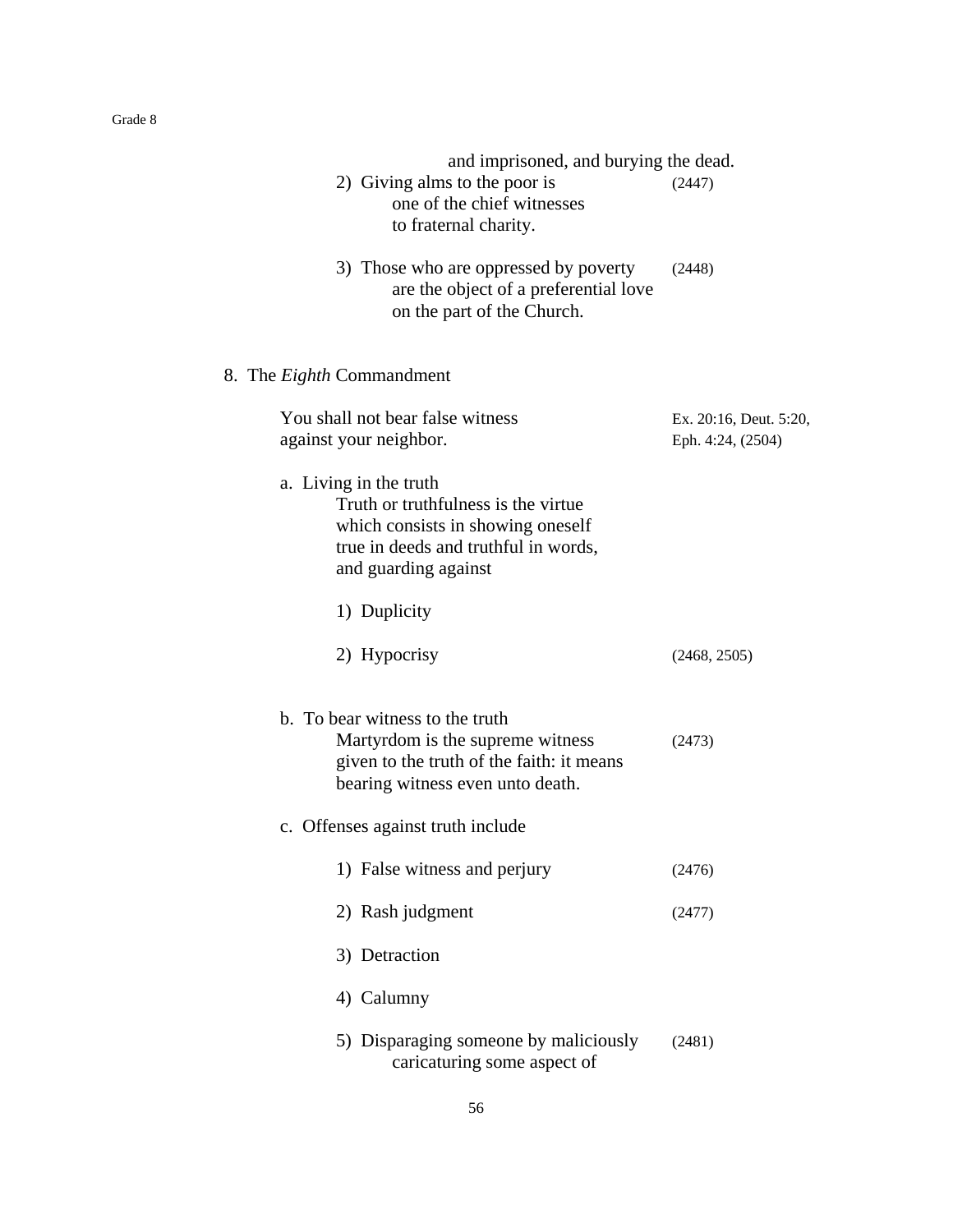|--|--|

| his/her behavior<br>6) Lying: most direct offense against<br>the truth                                                                                                                                                                           | (2482)    |
|--------------------------------------------------------------------------------------------------------------------------------------------------------------------------------------------------------------------------------------------------|-----------|
| d. Every offense committed against justice and<br>truth entails the duty of reparation, even<br>if its author has been forgiven.                                                                                                                 | (2487)    |
| e. Respect for truth                                                                                                                                                                                                                             |           |
| 1) The right to the communication<br>of the truth is not unconditional.<br>This means that in concrete situations,<br>we are sometimes called to judge<br>whether or not it is appropriate to<br>reveal the truth to someone<br>who asks for it. | (2488)    |
| 2) Respect for privacy, and the good and<br>safety of self and others<br>are sufficient reasons for being<br>silent about what ought<br>not to be known.                                                                                         |           |
| 3) The secret of the sacrament of<br>Penance / Reconciliation<br>(Sacramental Seal) is sacred<br>and cannot be violated.                                                                                                                         | (2490)    |
| 4) Confidential information must be kept.                                                                                                                                                                                                        | (2491)    |
| 9. The <i>Ninth</i> Commandment                                                                                                                                                                                                                  |           |
| You shall not covet your neighbor's house;<br>you shall not covet your neighbor=s wife                                                                                                                                                           | Ex. 20:17 |
| a. Purification of heart<br>The struggle against covetousness<br>entails purifying the heart and<br>practicing temperance.                                                                                                                       | (2517)    |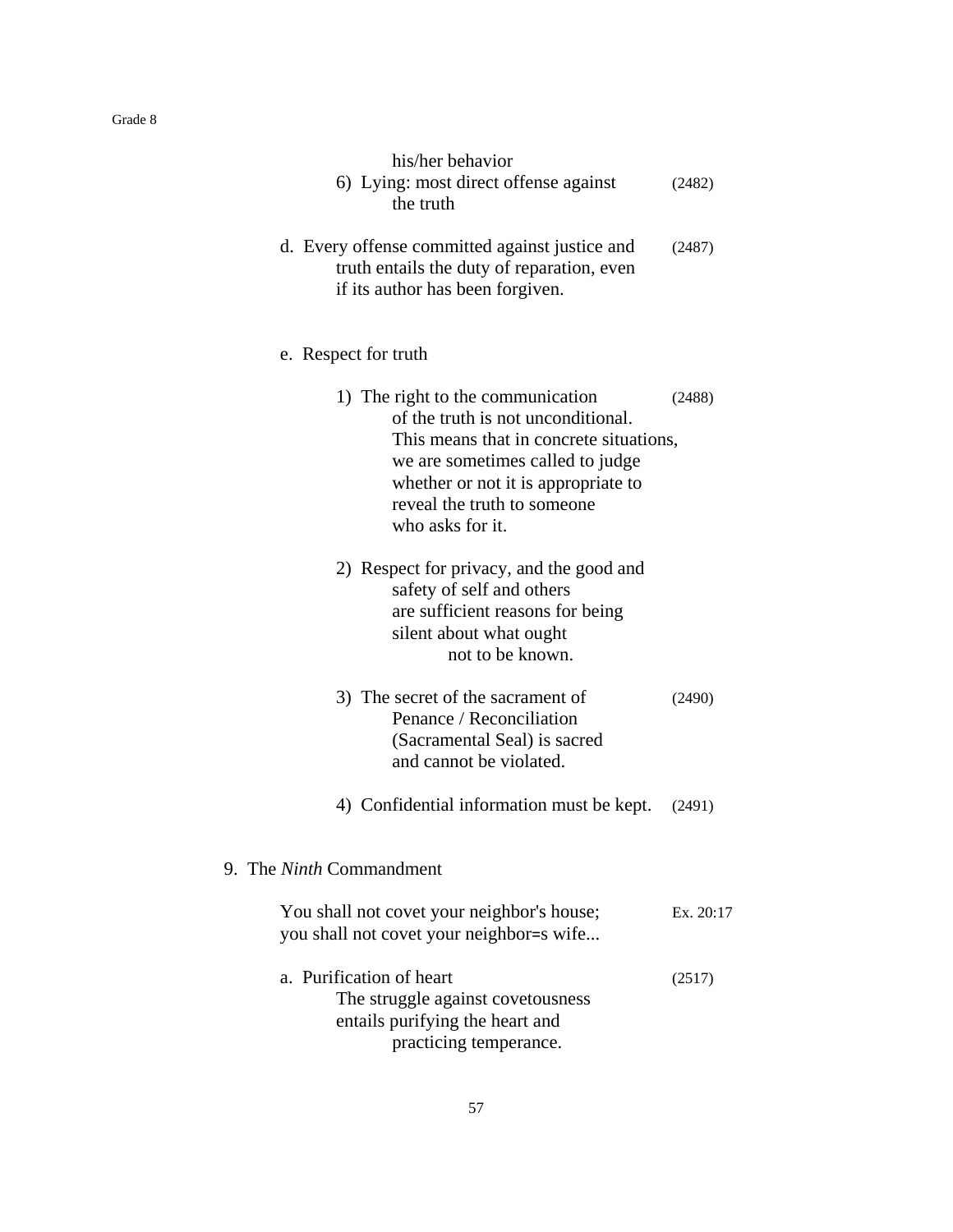| 1) Purity of heart will enable us to<br>see God; it enables us even now<br>to see things according to God.                                                                                                                                                    | (2531)      |
|---------------------------------------------------------------------------------------------------------------------------------------------------------------------------------------------------------------------------------------------------------------|-------------|
| 2) Purification of the heart demands<br>prayer, the practice of chastity,<br>purity of intention and of vision.                                                                                                                                               | (2532)      |
| b. Purity of heart requires the modesty which is<br>patience, decency, and discretion.                                                                                                                                                                        | (2533)      |
| 10. The Tenth Commandment                                                                                                                                                                                                                                     |             |
| You shall not covet your neighbor's goods.                                                                                                                                                                                                                    |             |
| a. The sensitive appetite leads us to desire<br>pleasant things we need, i.e.<br>food when hungry, warmth when cold.<br>These desires are good in themselves,<br>but often exceed the limits of reason<br>and drive us to covet unjustly what is<br>not ours. | (2535)      |
| b. The disorder of covetous desires                                                                                                                                                                                                                           |             |
| 1) The tenth commandment forbids<br>greed and the desire to amass<br>earthly goods without limit.                                                                                                                                                             | (2536)      |
| 2) It forbids avarice arising from a passion<br>for riches and their attendant power.                                                                                                                                                                         |             |
| 3) It also forbids the desire to commit<br>injustice by harming our neighbor<br>in his temporal goods.                                                                                                                                                        |             |
| 4) It requires that envy, a capital sin,<br>be banished from the human heart.<br>Envy refers Ato the sadness at the<br>sight of another's goods and the<br>immoderate desire to acquire them                                                                  | $(2538-39)$ |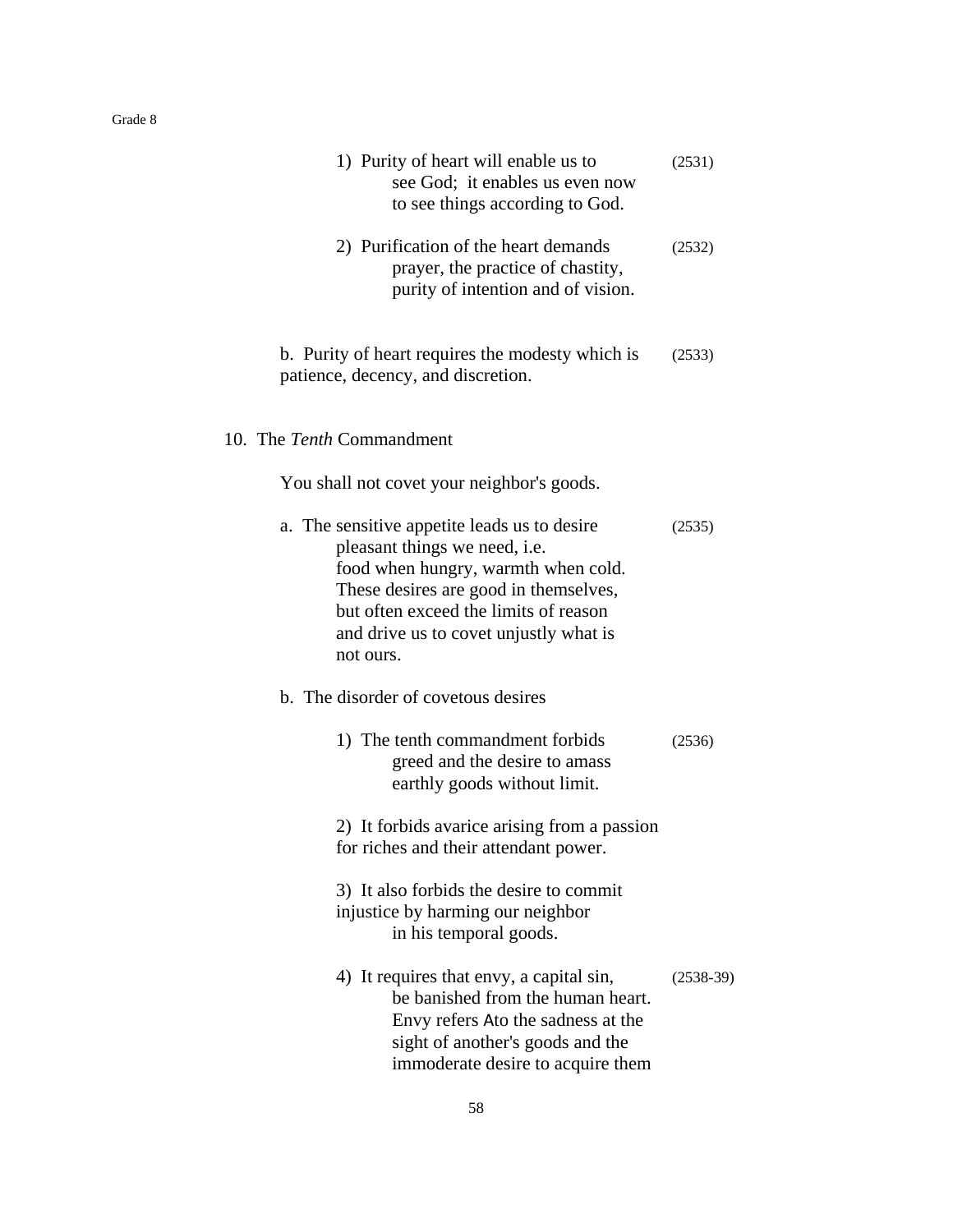for oneself, even unjustly. When it wishes grave harm to a neighbor it is a mortal sin.@

c. Poverty of heart

Jesus enjoins his disciples to prefer him (2544) to everything and everyone.

### **III. CHRISTIAN PRAYER** (2558)

The mystery of the faith, professed in the Creed, celebrated in the liturgy, lived out in our lives, placed each of us in a vital personal relationship with the living and true God. This relationship is prayer.

## A. WHAT IS CHRISTIAN PRAYER?

| 1. "For me, prayer is a surge of the heart;<br>it is a simple look turned toward heaven,<br>it is a cry of recognition and of love,<br>embracing both trial and joy."<br>St. Therese of Lisieux |           |
|-------------------------------------------------------------------------------------------------------------------------------------------------------------------------------------------------|-----------|
| 2. "Prayer is raising one's mind and heart to God or<br>the requesting of good things from God."<br><b>St. John Damascene</b>                                                                   | (2559)    |
| 3. Prayer is a gift. Only when we humbly acknowledge<br>that we do not know how to pray as we ought,<br>are we ready to receive freely the gift of prayer.                                      | Rom. 8:26 |
| 4. Christian prayer is a covenant relationship between<br>God and human beings in Christ.                                                                                                       | (2564)    |
| 5. Prayer is the living relationship of the children of<br>God with their Father who is good beyond<br>measure with his Son Jesus Christ and with<br>the Holy Spirit.                           | (3565)    |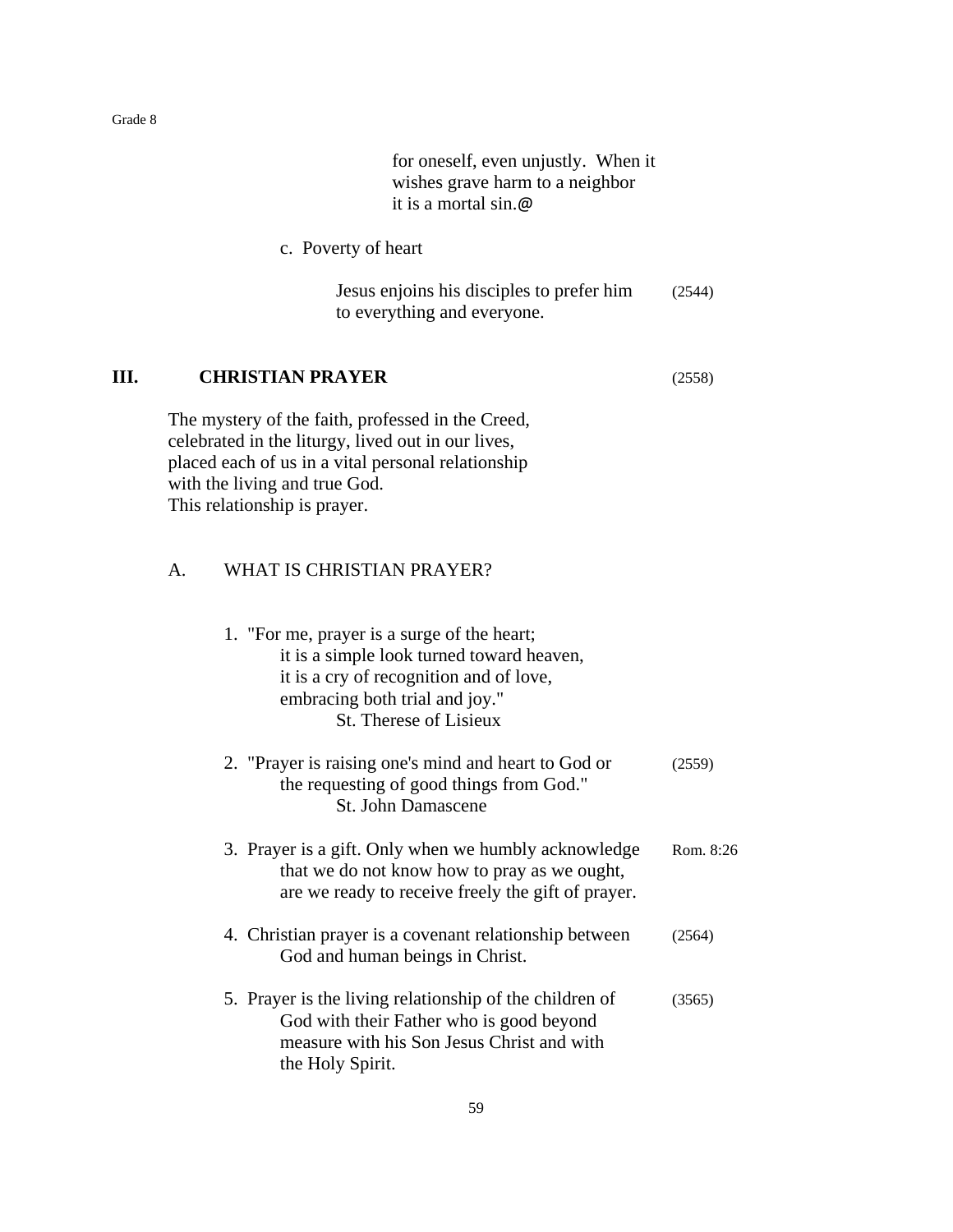|    | 6. Prayer is the habit of being in the presence of<br>God and in communion with him.                                                                                                                                                                    | (2565) |
|----|---------------------------------------------------------------------------------------------------------------------------------------------------------------------------------------------------------------------------------------------------------|--------|
| B. | THE UNIVERSAL CALL TO PRAYER                                                                                                                                                                                                                            |        |
|    | 1. In the Old Testament                                                                                                                                                                                                                                 |        |
|    | a. The prayer of Abraham and Jacob<br>is presented as a battle of faith<br>marked by trust in God's faithfulness.                                                                                                                                       | (2592) |
|    | b. The prayer of Moses responds to the living<br>God's initiative for the salvation of his<br>people.                                                                                                                                                   | (2593) |
|    | c. The prayer of the People of God flourished<br>in the shadow of the dwelling place of<br>God's presence on earth, the Ark of the<br>Covenant and the Temple, under the<br>guidance of their shepherds, especially<br>King David, and of the prophets. | (2594) |
|    | d. The prophets summoned the people to<br>conversion of heart and, like Elijah,<br>they interceded for the people.                                                                                                                                      | (2595) |
|    | e. The Psalms constitute the master work<br>of prayer in the Old Testament.                                                                                                                                                                             | (2596) |
|    | 2. In the fullness of time                                                                                                                                                                                                                              |        |
|    | a. We contemplate Jesus in prayer.                                                                                                                                                                                                                      |        |
|    | 1) The Son of God who became<br>Son of the Virgin learned<br>to pray in his human heart.                                                                                                                                                                | (2599) |
|    | 2) He learned to pray from his mother.                                                                                                                                                                                                                  |        |
|    | 3) He learned to pray in the words and                                                                                                                                                                                                                  |        |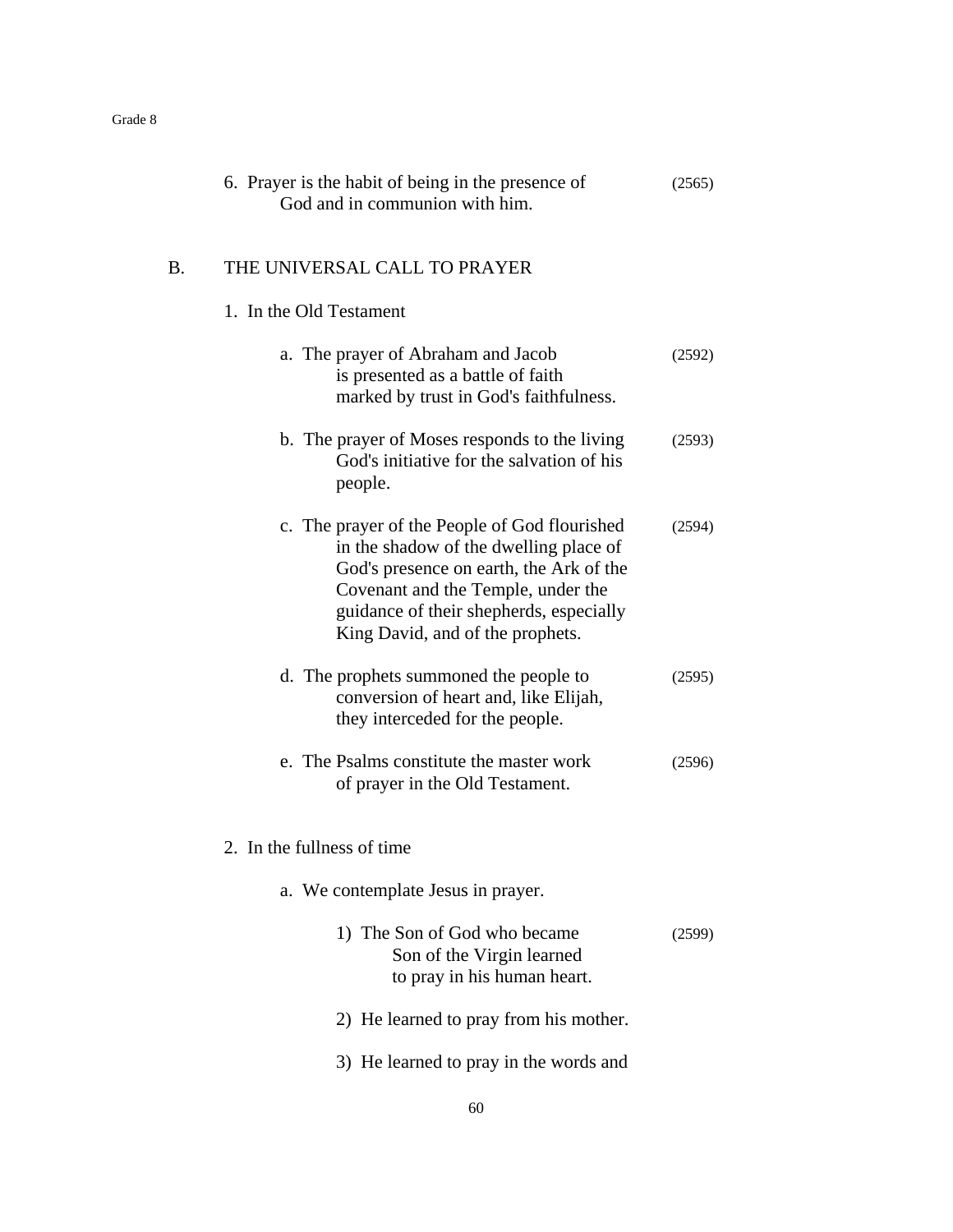| rhythms of the prayer of his people,<br>in the synagogue at Nazareth and<br>the Temple at Jerusalem.                                                                                                                                                                                |        |
|-------------------------------------------------------------------------------------------------------------------------------------------------------------------------------------------------------------------------------------------------------------------------------------|--------|
| 4) By the age of twelve, something<br>happened because his prayer<br>became personal and filial:<br>"I must be in my Father's house."                                                                                                                                               |        |
| 5) He prayed in solitude, preferably<br>at night.                                                                                                                                                                                                                                   | (2602) |
| 6) The evangelists have preserved the<br>attitude of Athanksgiving@ in<br>Jesus= prayer.                                                                                                                                                                                            |        |
| a) He began prayer with thanksgiving, (2603)<br>confessing the Father and<br>acknowledging and blessing<br>him because he has hidden the<br>mysteries of the Kingdom from<br>those who think themselves learned<br>and has revealed them to infants,<br>the poor of the beatitudes. |        |
| b) He preceded any work with<br>thanksgiving,<br>ex. The Raising of Lazarus                                                                                                                                                                                                         | (2604) |
| 7) In his adult life and ministry he relied on (2600)<br>the Holy Spirit, praying before the<br>decisive moments of his mission:                                                                                                                                                    |        |
| a) His baptism                                                                                                                                                                                                                                                                      |        |
| b) The election of the Twelve                                                                                                                                                                                                                                                       |        |
| c) Peter's confession of him as Messiah                                                                                                                                                                                                                                             |        |
| d) His Transfiguration                                                                                                                                                                                                                                                              |        |
| 8) When "his hour" came,                                                                                                                                                                                                                                                            | (2746) |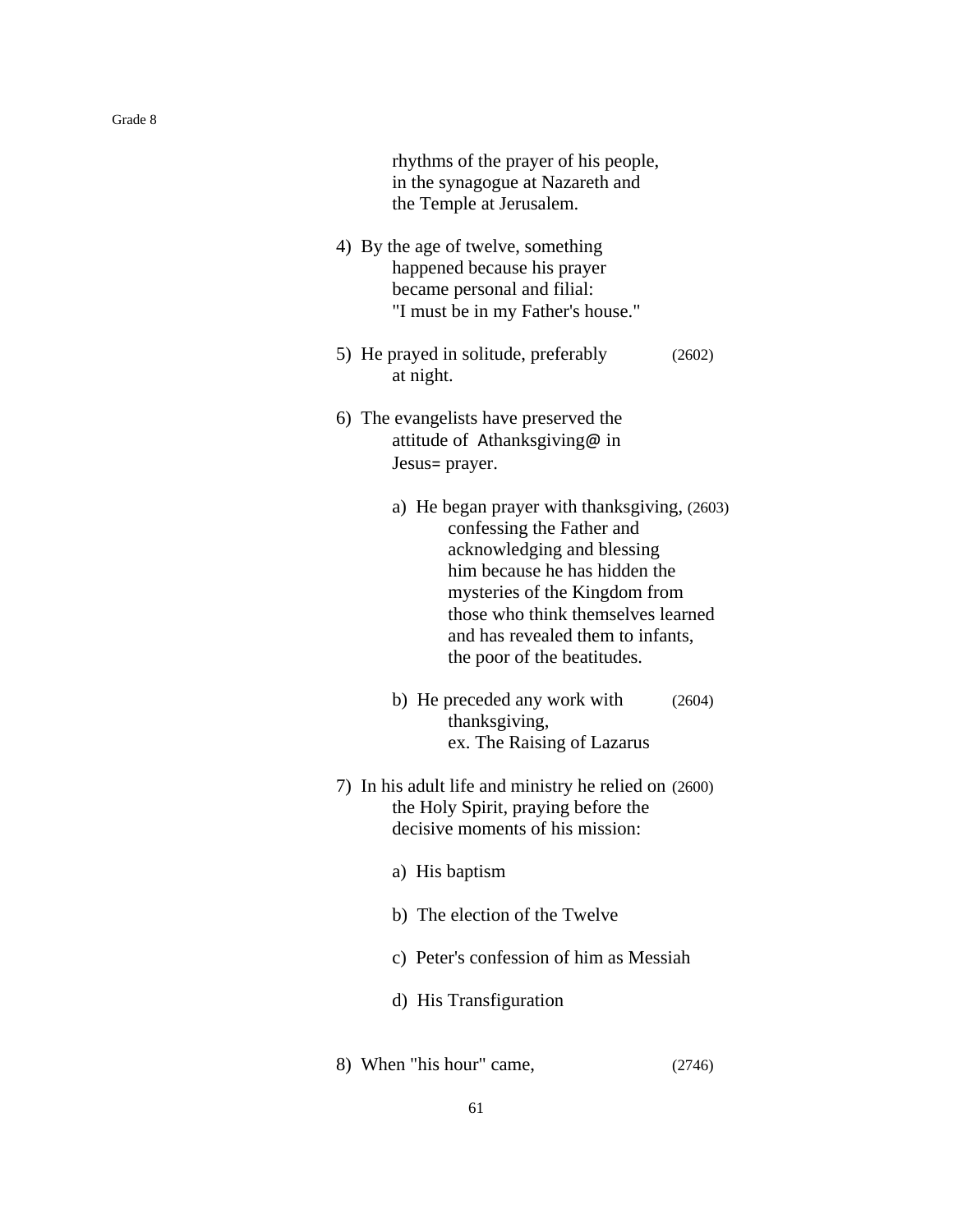Jesus prayed to the Father.

- a) His prayer embraces the (2747) whole economy of creation.
- b) Jesus fulfilled the work of (2749) the Father completely; his prayer, like his sacrifice, extends until the end of time.
- 9) His *seven* last words on the cross were prayer and gift:
	- a) Father, forgive them, for they know not what they do.
	- b) Today you will be with me in paradise.
	- c) Woman, behold your son.
	- d) I thirst.
	- e) My God, My God, why have you forsaken me?
	- f) It is finished.
	- g) Father, into your hands I commit (2605) my spirit.

#### b. He teaches us to pray

| 1) Jesus insists on conversion of heart.                                        | (2608)                   |
|---------------------------------------------------------------------------------|--------------------------|
| 2) He teaches us filial boldness, giving<br>thanks before we receive his gifts. | (2610)                   |
| 3) He calls his hearers to watchfulness.                                        | (2612)                   |
| 4) He calls us to urgent prayer with the<br>parable of the persistent friend.   | Lk. $11:5-13$ , $(2613)$ |
| 5) He calls us to patience with the parable                                     | Lk. 18:1-8               |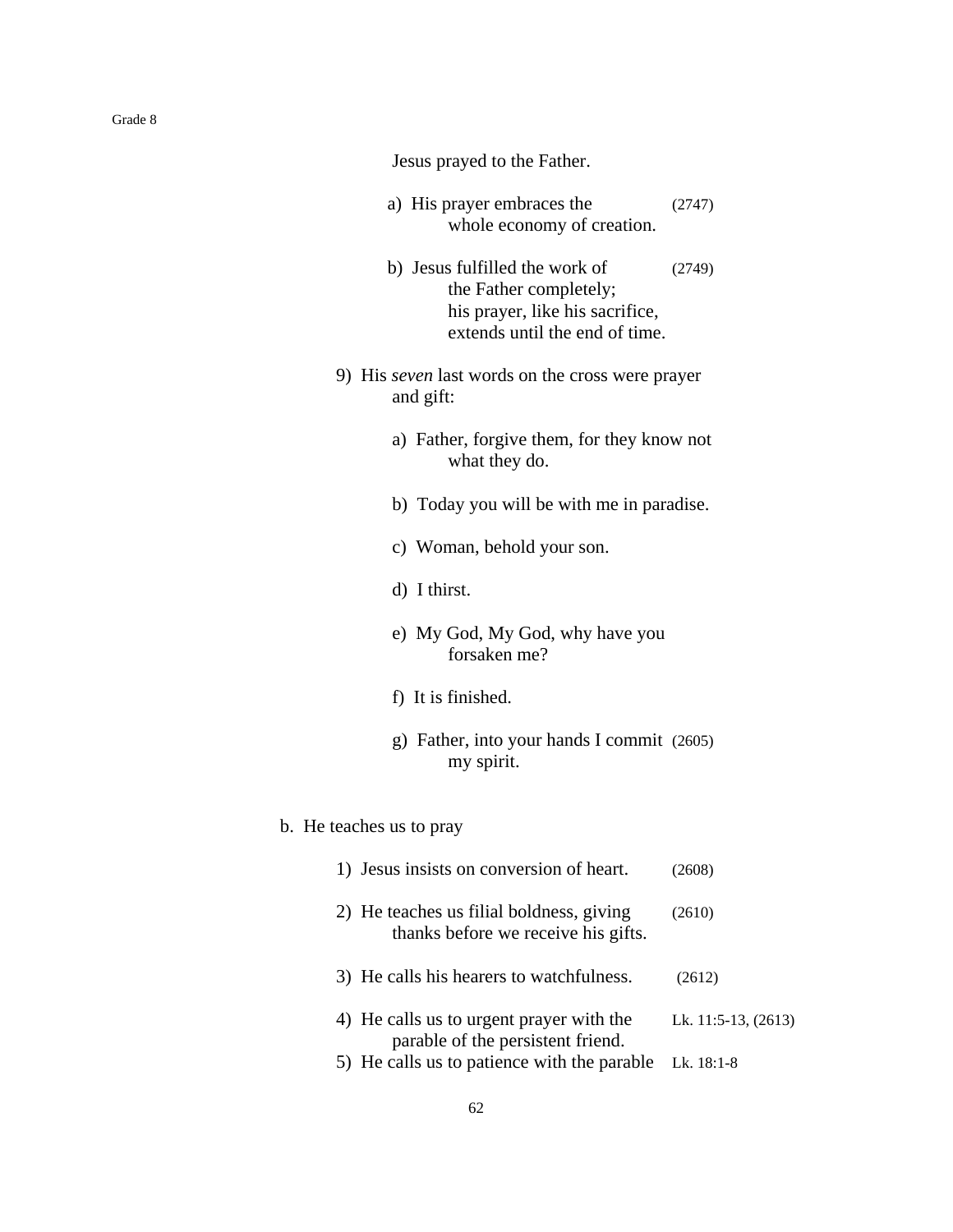of the persistent widow.

| 6) He calls us to humility with the parable Lk. 18:9-14 |  |
|---------------------------------------------------------|--|
| of the Pharisee and the tax collector.                  |  |

 7) By entering into the holy name of (2750) the Lord Jesus we can accept, from within, the prayer he teaches us: *Our Father*.

### c. Jesus hears our prayer:

- 1) in words (2616) (the leper, Jairus, the Canaanite woman, the good thief)
- 2) in silence

(the bearers of the paralytic, the woman with the hemorrhage, the tears and ointment of the sinful woman)

3) The urgent request of the blind man has been renewed in the traditional prayer to Jesus known as the *Jesus Prayer*: ALord Jesus Christ, Son of God, have mercy on me, a sinner.@

### d. The prayer of the Virgin Mary

| 1) At the Annunciation:<br>Behold I am the handmaid<br>of the Lord; let it be done<br>to me according to your word.<br><i>FIAT</i> : this is Christian prayer:<br>to be wholly God's because<br>he is wholly ours. |        |
|--------------------------------------------------------------------------------------------------------------------------------------------------------------------------------------------------------------------|--------|
| 2) At the Visitation in the <i>Magnificat</i>                                                                                                                                                                      | (2619) |
| At Cana                                                                                                                                                                                                            |        |

4) At the foot of the cross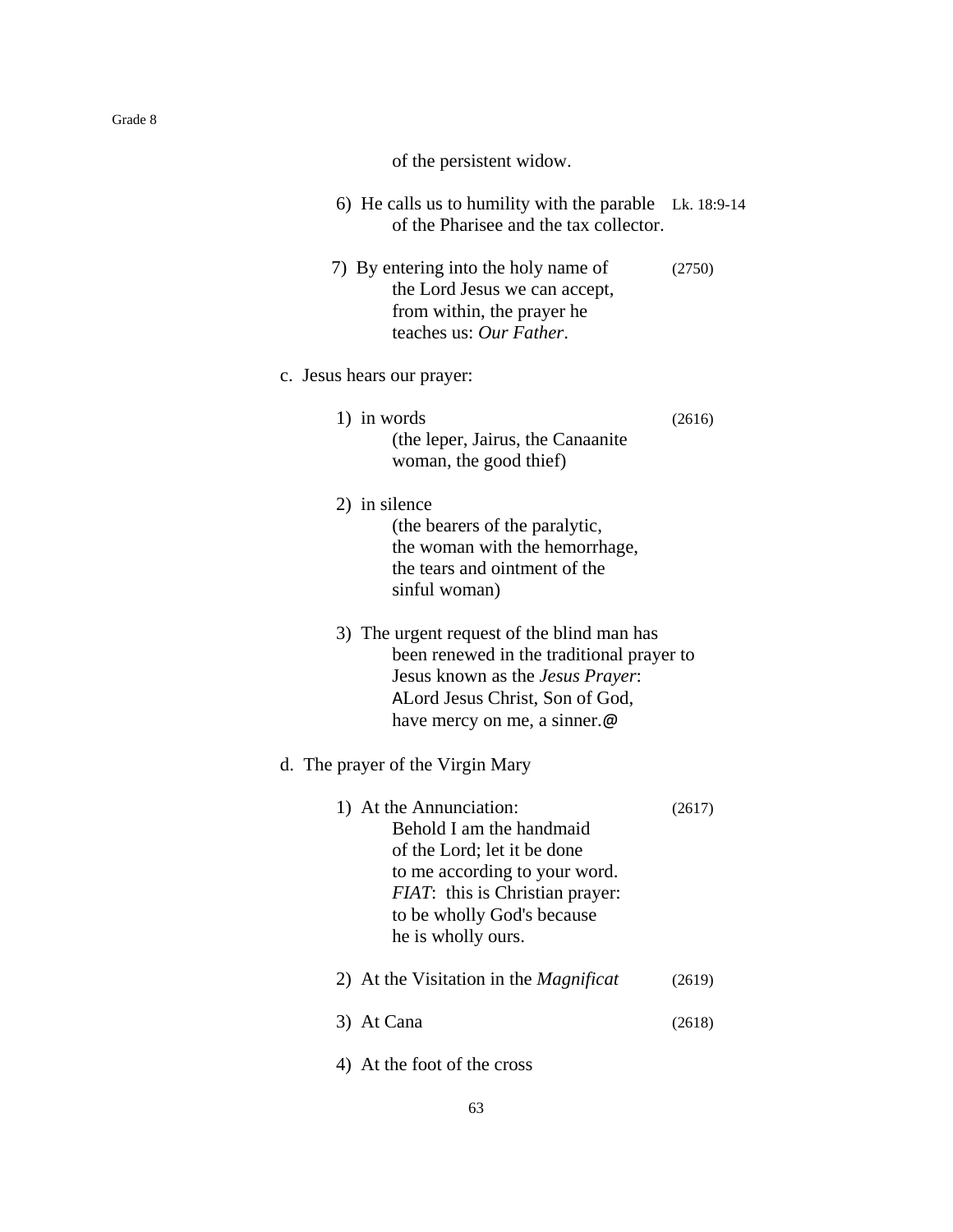|  |  | 3. In the Age of the Church |
|--|--|-----------------------------|
|--|--|-----------------------------|

The Holy Spirit who teaches the Church (2644) and recalls to her all that Jesus said also instructs her in the life of prayer, inspiring new expressions of the same basic forms of prayer.

#### a. Blessing, Adoration, and Praise

| 1) Because God blesses the human heart, (2645) |  |
|------------------------------------------------|--|
| it can in return bless him who is the          |  |
| source of every blessing.                      |  |

- 2) Adoration is the first attitude of our (2628) acknowledgment that we are creatures before our Creator.
- 3) Praise is the form of prayer which (2639) recognizes most completely that God is God. It gives him glory simply because HE IS.

### b. Petition and Intercession

- 1) The vocabulary of supplication in the (2629) New Testament is rich in shades of meaning: ask, plead, beseech, invoke, entreat, cry out, even "struggle in prayer."
- 2) The first movement of the prayer of (2631) petition is asking forgiveness.
- 3) When we share in God's saving love, (2633) we understand that every need can become the object of petition.
- 4) Prayer of intercession consists in (2647) asking on behalf of another. It knows no boundaries and extends to one's enemies.

#### d. Thanksgiving

1) Thanksgiving characterizes the prayer (2637)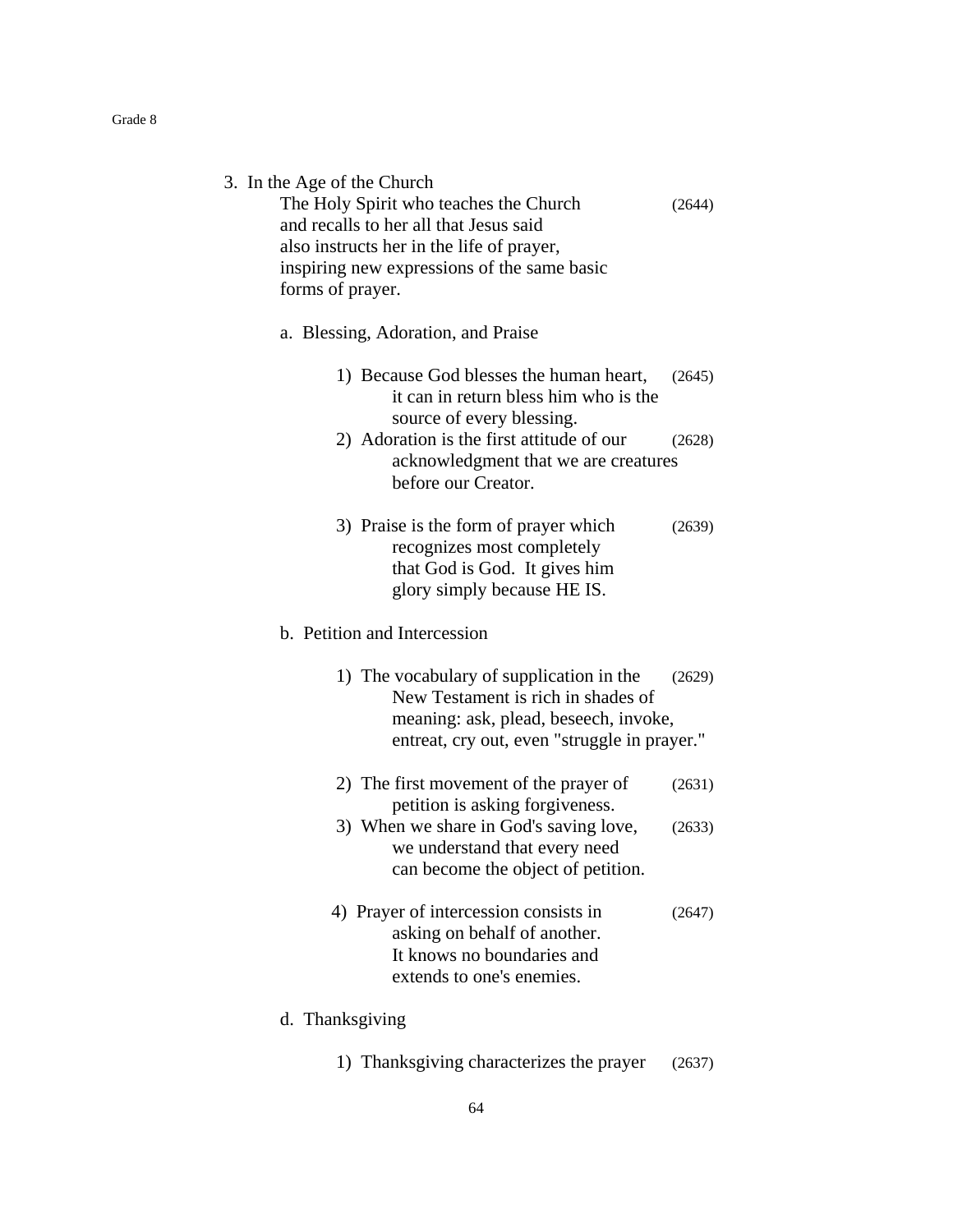of the Church.

| 2) Every event and need can become |                      |
|------------------------------------|----------------------|
| an offering of thanksgiving.       |                      |
| "Give thanks in all circumstances; |                      |
| for this is the will of God in     |                      |
| Christ Jesus for you."             | 1 Thess 5-18, (2638) |

## C. THE TRADITION OF PRAYER

| In order to pray we must have the will to pray.                                                           | (2650)      |
|-----------------------------------------------------------------------------------------------------------|-------------|
| 1. Sources for Prayer                                                                                     |             |
| a. The Word of God                                                                                        | (2653)      |
| The Church encourages us<br>to learn of Jesus by frequent<br>reading of Sacred Scripture.                 |             |
| b. The Liturgy of the Church                                                                              | (2655)      |
| Prayer enables us to internalize<br>liturgical celebrations.                                              |             |
| c. The theological virtues<br>Faith, Hope, and Love.                                                      | $(2656-59)$ |
| 2. The Way of Prayer                                                                                      |             |
| a. Prayer to the Father                                                                                   | (2664)      |
| 1) Prayer is always prayed<br>in the name of Jesus Christ.                                                |             |
| 2) AWhether our prayer is communal<br>or personal, vocal or interior,<br>it has access to the Father only |             |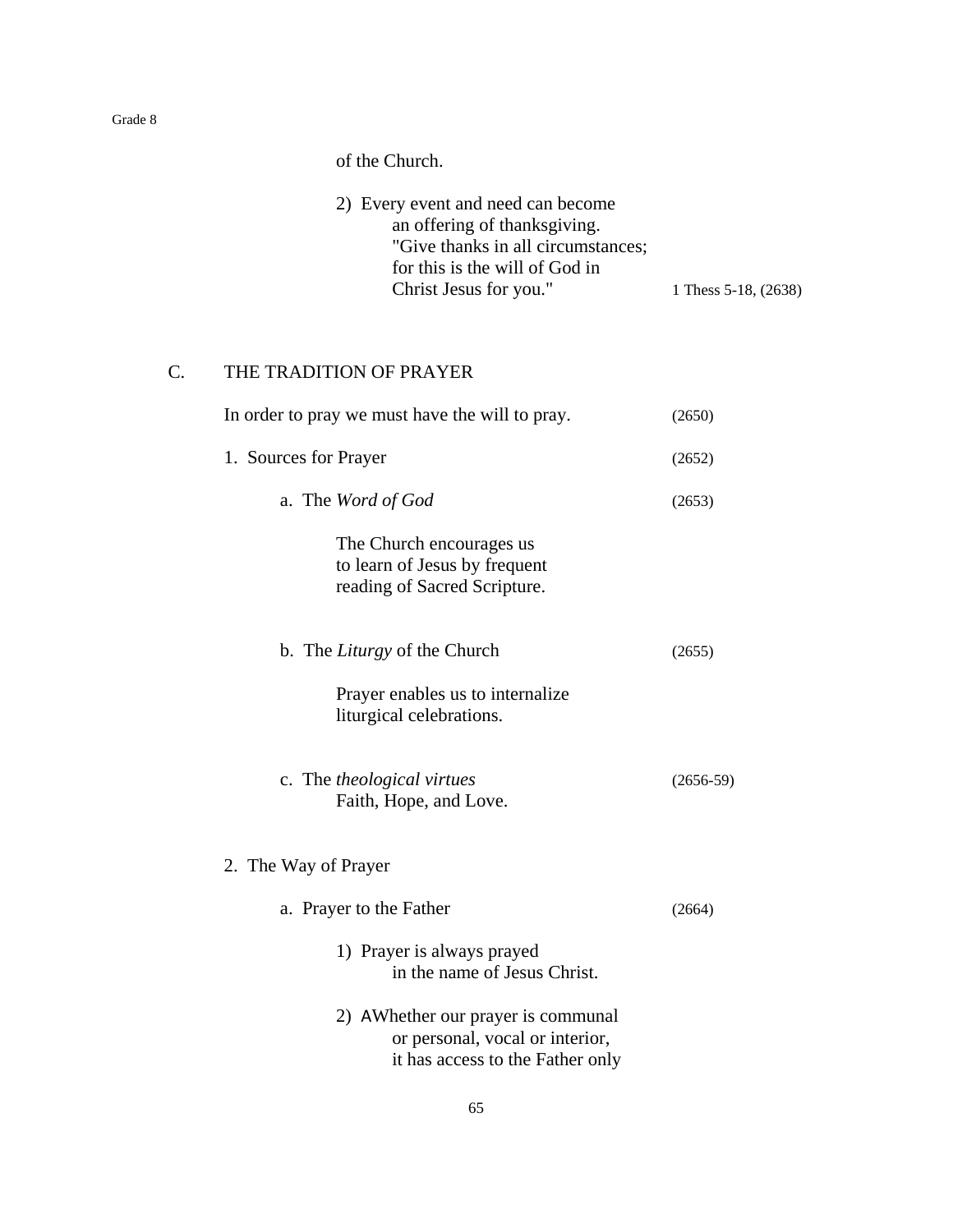| if we pray $\omega$ in the name of Jesus.<br>b. Prayer to Jesus                                                                                       |                   |
|-------------------------------------------------------------------------------------------------------------------------------------------------------|-------------------|
| 1) We pray to Jesus in the form of<br>invocations: for example,<br>Son of God, Lord,<br>Lamb of God, Good Shepherd                                    | (2665)            |
| 2) AThe one name that contains<br>everything is the one that the<br>Son of God received in his<br>incarnation, JESUS.@                                | (2666)            |
| c. Prayer to the Holy Spirit                                                                                                                          |                   |
| 1) AThe traditional form of petition<br>to the Holy Spirit is to invoke<br>the Father through Christ our<br>Lord to give us the Holy Spirit. $\omega$ | Lk. 11:13, (2671) |
| 2) AThe Holy Spirit, whose anointing<br>permeates our whole being,<br>is the interior master of<br>Christian prayer.@                                 | (2672)            |
| d. In communion with the holy Mother of God                                                                                                           | (2682)            |
| e. In communion with the saints                                                                                                                       |                   |
| <b>EXPRESSIONS OF PRAYER</b><br>D.                                                                                                                    |                   |
| 1. The Christian Tradition has retained three major<br>expressions of prayer: vocal, meditative, and<br>contemplative.                                | (2699)            |
| 2. Vocal Prayer associates the body with the<br>interior prayer of the heart, following Christ's<br>example of praying to his Father and teaching     | (2722)            |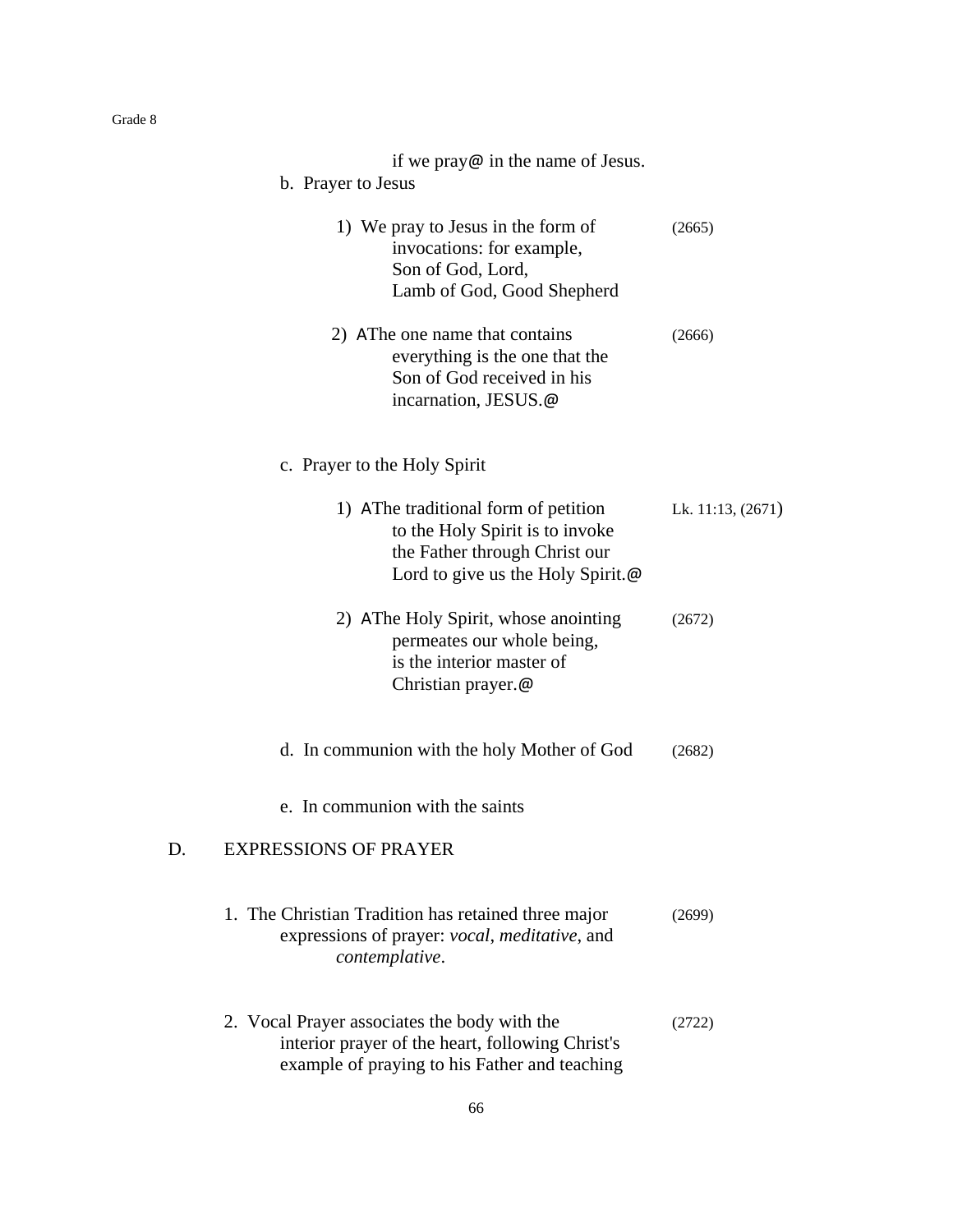|    | the Our Father to his disciples.                                                                                                                                    |                   |
|----|---------------------------------------------------------------------------------------------------------------------------------------------------------------------|-------------------|
|    | 3. Meditation is prayer Aengaging thought,<br>imagination, emotion, and desire.@                                                                                    | (2723)            |
|    | 4. AContemplative Prayer is the simple expression<br>of the mystery of prayer. It is a gaze of faith<br>fixed on Jesus and an attentiveness to the<br>Word of God.@ | (2724)            |
| Е. | <b>CHALLENGES TO PRAYER</b>                                                                                                                                         |                   |
|    | 1. The temptation not to pray                                                                                                                                       |                   |
|    | 2. Distractions                                                                                                                                                     | (2729)            |
|    | 3. Lack of faith                                                                                                                                                    | (2732, 2755)      |
|    | 4. Discouragement when we feel our prayer<br>is not heard                                                                                                           | $(2728, 2735-37)$ |

## **IV. THE LORD'S PRAYER: "OUR FATHER!"**

AJesus was praying at a certain place, and when Mt. 6:9-13, (2759) he ceased one of his disciples said to him, >Lord, teach us to pray, as John taught his disciples.= In response to this request the Lord entrusted to his disciples and to his Church the fundamental Christian prayer,@ the *Lord=s Prayer*.

### A. OUR FATHER WHO ART IN HEAVEN

| 1. AWe can invoke God as >Father= because the | (2798) |
|-----------------------------------------------|--------|
| Son of God made man has revealed him to us.   |        |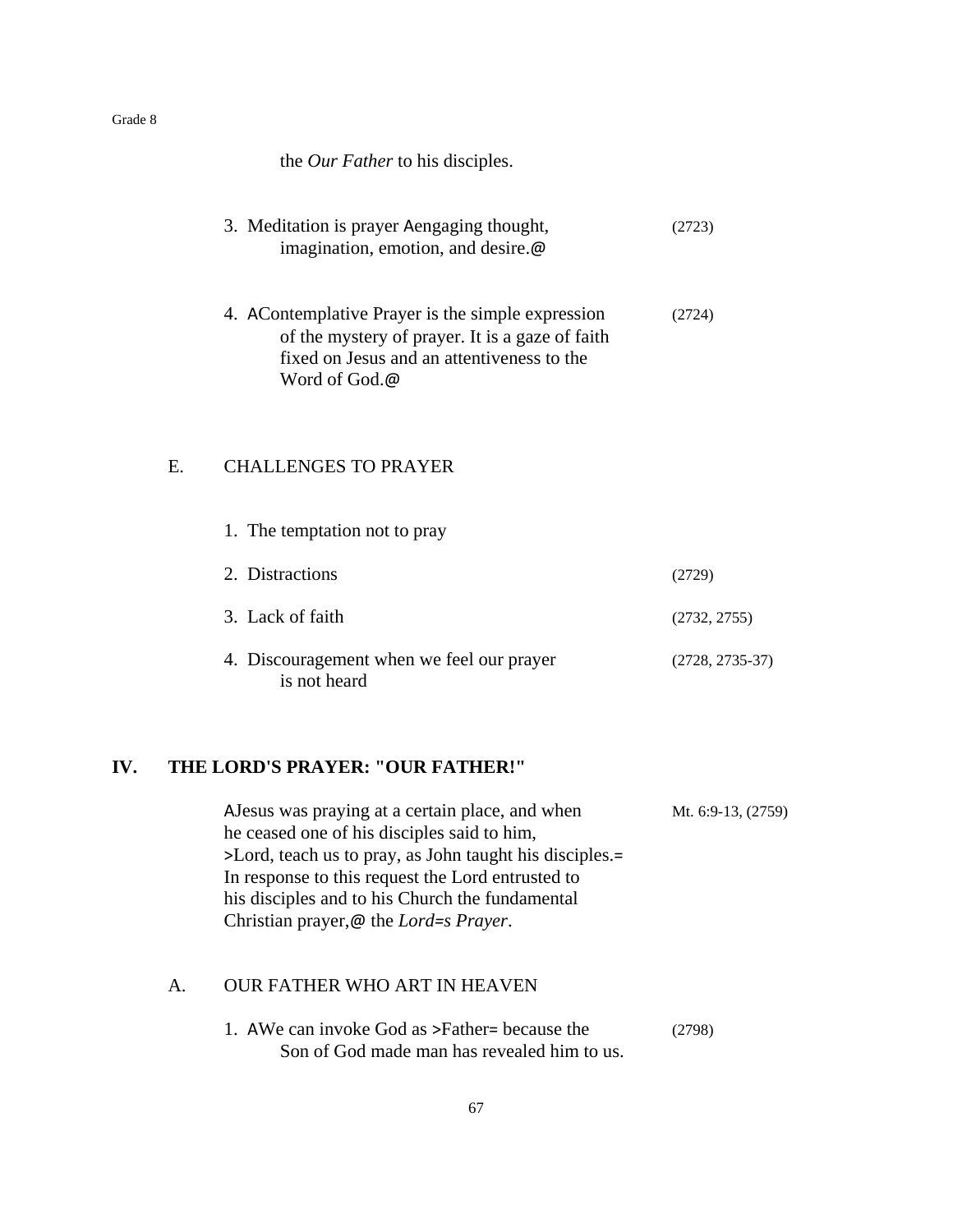|    | In this Son, through Baptism, we are<br>incorporated and adopted as children of God.@<br>2. AWhen we say > Our= Father, we are invoking the new<br>covenant in Jesus Christ, communion with the<br>Holy Trinity, and the divine love which spreads<br>through the Church to encompass the world.@ | (2801) |
|----|---------------------------------------------------------------------------------------------------------------------------------------------------------------------------------------------------------------------------------------------------------------------------------------------------|--------|
|    | 3. A>Who art is heaven= does not refer to a place but to<br>God's majesty and his presence in the hearts<br>of the just. Heaven, the Father's house, is the<br>true homeland toward which we are heading<br>and to which, already, we belong.@                                                    | (2802) |
| В. | THE SEVEN PETITIONS                                                                                                                                                                                                                                                                               |        |
|    | 1. The first set of petitions carries us toward God,<br>the Father                                                                                                                                                                                                                                | (2804) |
|    | <i>Thy</i> name, <i>Thy</i> kingdom, <i>Thy</i> will!                                                                                                                                                                                                                                             |        |
|    | a. By asking "hallowed be Thy name"<br>we enter into God's plan, the<br>sanctification of his name by us,<br>in every nation and in each person.                                                                                                                                                  | (2858) |
|    | b. By asking "Thy kingdom come"<br>the AChurch looks first to Christ's return<br>and the final coming of the Reign of God.<br>It also prays for the growth of the<br>kingdom of God in the >today= of<br>our own lives.@                                                                          | (2859) |
|    | c. By asking "Thy will be done" we ask<br>Our Father Ato unite our will to that<br>of his Son, so as to fulfill his plan of<br>salvation in the life of the world.@                                                                                                                               | (2860) |
|    | 2. The second set of petitions present our concerns<br>to God                                                                                                                                                                                                                                     | (2805) |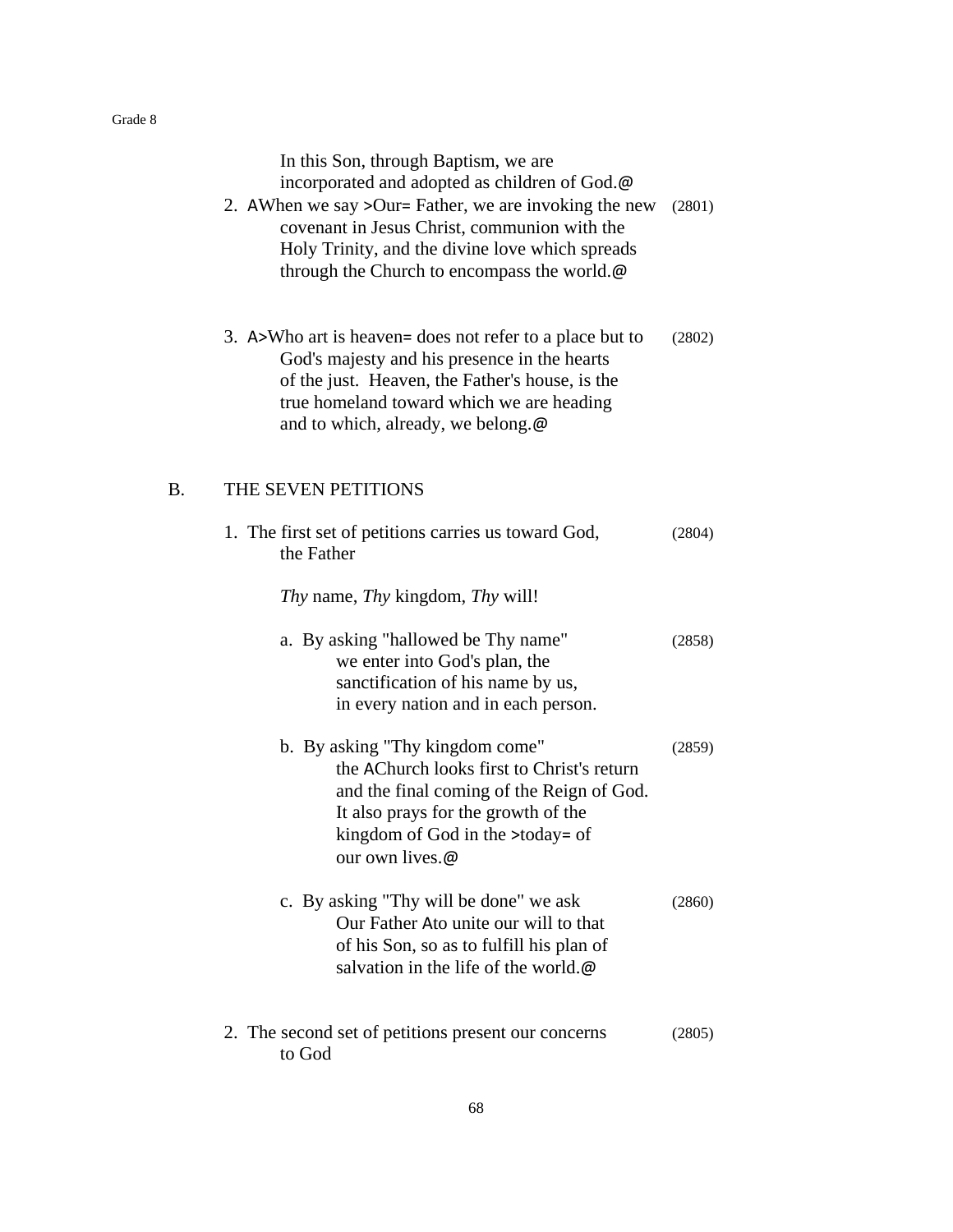|                 | "give us  forgive us  lead us  deliver us"                                                                                                                                                                                                                                       |        |
|-----------------|----------------------------------------------------------------------------------------------------------------------------------------------------------------------------------------------------------------------------------------------------------------------------------|--------|
|                 | a. In saying "our daily bread" we refer to the<br>earthly nourishment necessary for<br>subsistence, and also to the bread of<br>Life, the Word of God, the Body of Christ.                                                                                                       | (2861) |
|                 | b. In saying "forgive us," we beg AGod's mercy<br>on our offenses, mercy which can<br>penetrate our hearts only if we have learned<br>to forgive our enemies, with the example<br>and help of Christ.@                                                                           | (2862) |
|                 | c. When we say A lead us not into temptation=<br>we are asking God not to allow us to take<br>the path that leads to $sin \omega$                                                                                                                                                | (2863) |
|                 | d. AIn the last petition, > but deliver us from<br>evil,= Christians pray to God with the<br>Church to show forth the victory,<br>already won by Christ, over the<br>>ruler of this world, = Satan,<br>the angel personally opposed to God<br>and to his plan of salvation.= $@$ | (2864) |
| $\mathcal{C}$ . | "AMEN"                                                                                                                                                                                                                                                                           | (2856) |
|                 | When the prayer is finished $A$ Amen $\omega$ is said.                                                                                                                                                                                                                           |        |
|                 | A >Amen= means >So be it= thus ratifying with<br>our >Amen= what is contained in the prayer<br>that God taught us.@                                                                                                                                                              |        |

# **V. MARY**

# A. MARY IN OUR LIFE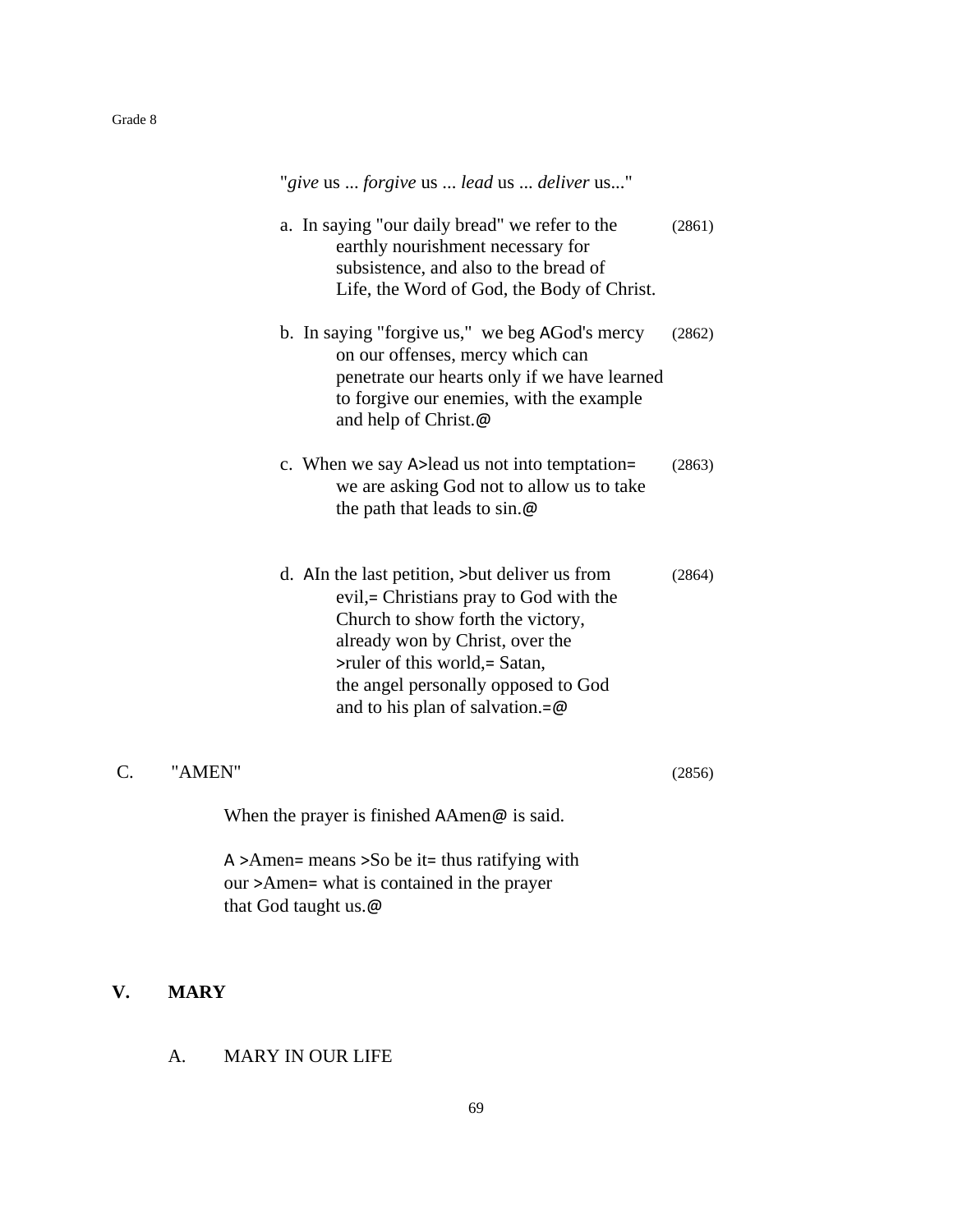| 1. Mary and Christian Devotion                                                                                          | BYM #91-100         |
|-------------------------------------------------------------------------------------------------------------------------|---------------------|
| a. The Church=s devotion to Mary<br>is intrinsic to Christian worship.                                                  |                     |
| b. Some Popular Devotions                                                                                               |                     |
| 1) The Miraculous Medal                                                                                                 |                     |
| 2) The Rosary                                                                                                           |                     |
| 3) Marian Apparitions and Shrines                                                                                       |                     |
| 2. Mary Our Spiritual Mother                                                                                            | Jn. 19:26-27, (963) |
| a. Mary joins with her son, Jesus,<br>in bringing about the birth<br>of believers in the Church.                        |                     |
| b. In heaven, Mary=s continual intercession<br>before her son, Jesus, helps bring us<br>the gifts of eternal salvation. | Jn. 2:1-11, $(969)$ |
| 3. Mary and the Dignity of Women                                                                                        | BYM #142            |
| a. Model of Feminine Freedom                                                                                            |                     |
| b. Portrayal in the Gospels                                                                                             |                     |
| 1) Intelligent                                                                                                          |                     |
| 2) Apostolic                                                                                                            |                     |
| 3) Inquiring and contemplative                                                                                          |                     |
| 4) Responsive and creative                                                                                              |                     |
|                                                                                                                         |                     |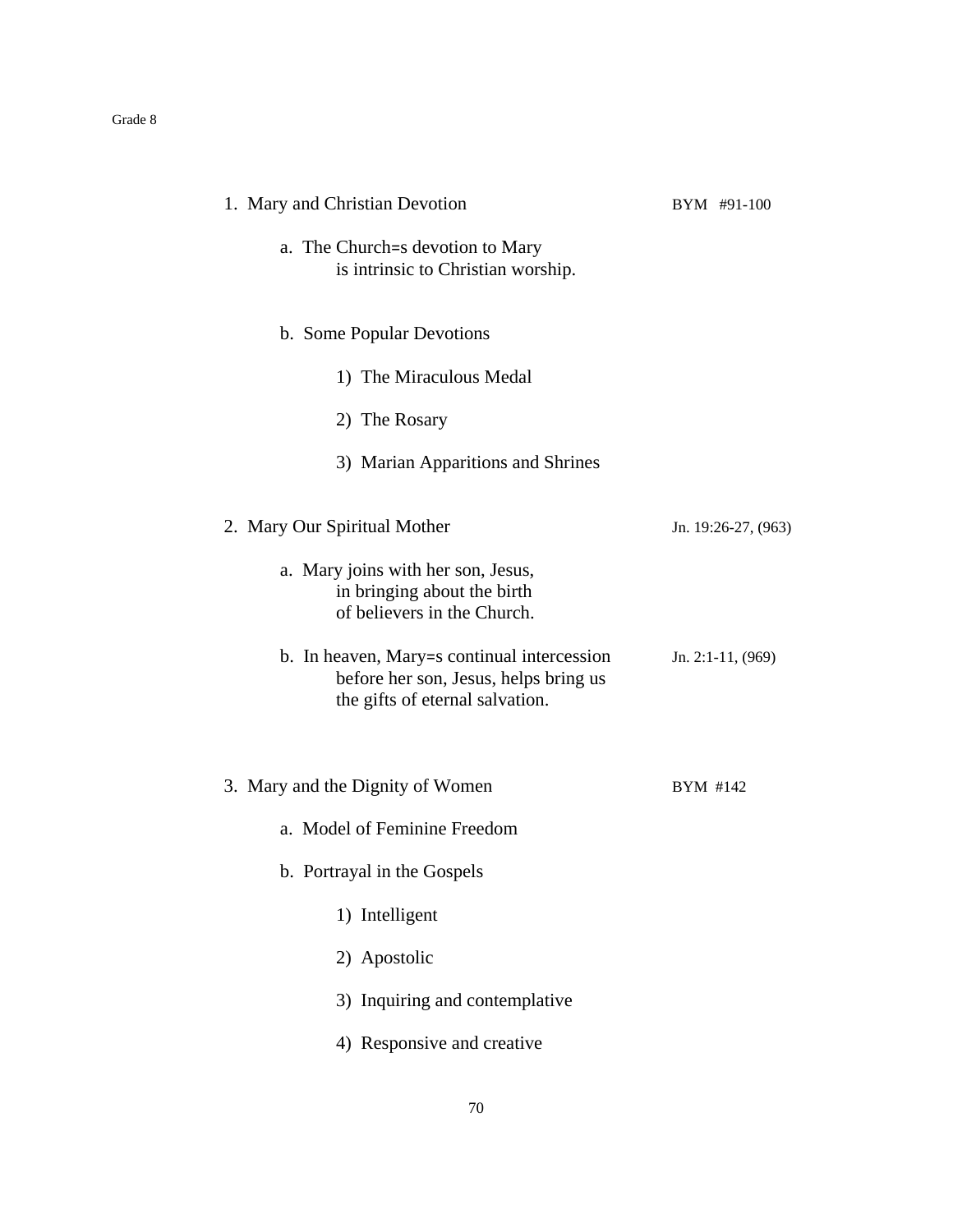#### 5) Compassionate and courageous

4. Mary and Youth BYM #143

- a. Revealed herself to young people
- b. Apparitions at Lourdes (1858) and Fatima (1917)

### B. DAYS IN HONOR OF MARY

#### **February 2: Purification of Mary/Presentation of the Lord**

Mary and Joseph presented the newborn Jesus at the Temple, according to Jewish law, forty days after his birth. They sacrificed a pair of turtledoves, according to the custom of the poor. At the temple, they met Simeon, a man whom God had promised would not die until he saw the Savior. Upon seeing Jesus, Simeon prayed, "Lord, now let your servant go in peace; your word has been fulfilled" (Luke 2:29). Simeon also prophesied to Mary, "A sword will pierce your soul, that the thoughts of many hearts may be revealed" (Luke 2:34-35). The presentation of Jesus in the temple is the Fourth Joyful Mystery of the Rosary.

### **February 11 Memorial of Our Lady of Lourdes**

Mary appeared to a fourteen-year old girl named Bernadette Soubirous on February 11, 1858 in Lourdes, France. Our Lady appeared dressed in white with a blue sash, yellow roses at her feet and a rosary in her hand. Mary appeared eighteen times to Bernadette. The Lady told her many things among them that, although Bernadette would not find happiness in this life, she would find it in Heaven. She told her to pray for sinners and to do penance. The Blessed Mother told Bernadette to have a chapel built at the site where she appeared and that processions were to be held. When Bernadette asked the Lady what her name was, she said, "I am the Immaculate Conception." Through Bernadette, the Blessed Mother called sinners to a change in heart, to reach out and care for the sick, the poor, and those who had lost hope. Each year millions of people make their way through the mountainous country of southeastern France to the shrine at Lourdes. They come to ask Jesus through the intercession of his Mother for a cure of their body or soul.

### **March 25 Solemnity of the Annunciation**

The Annunciation is the feast commemorating the appearance of the Angel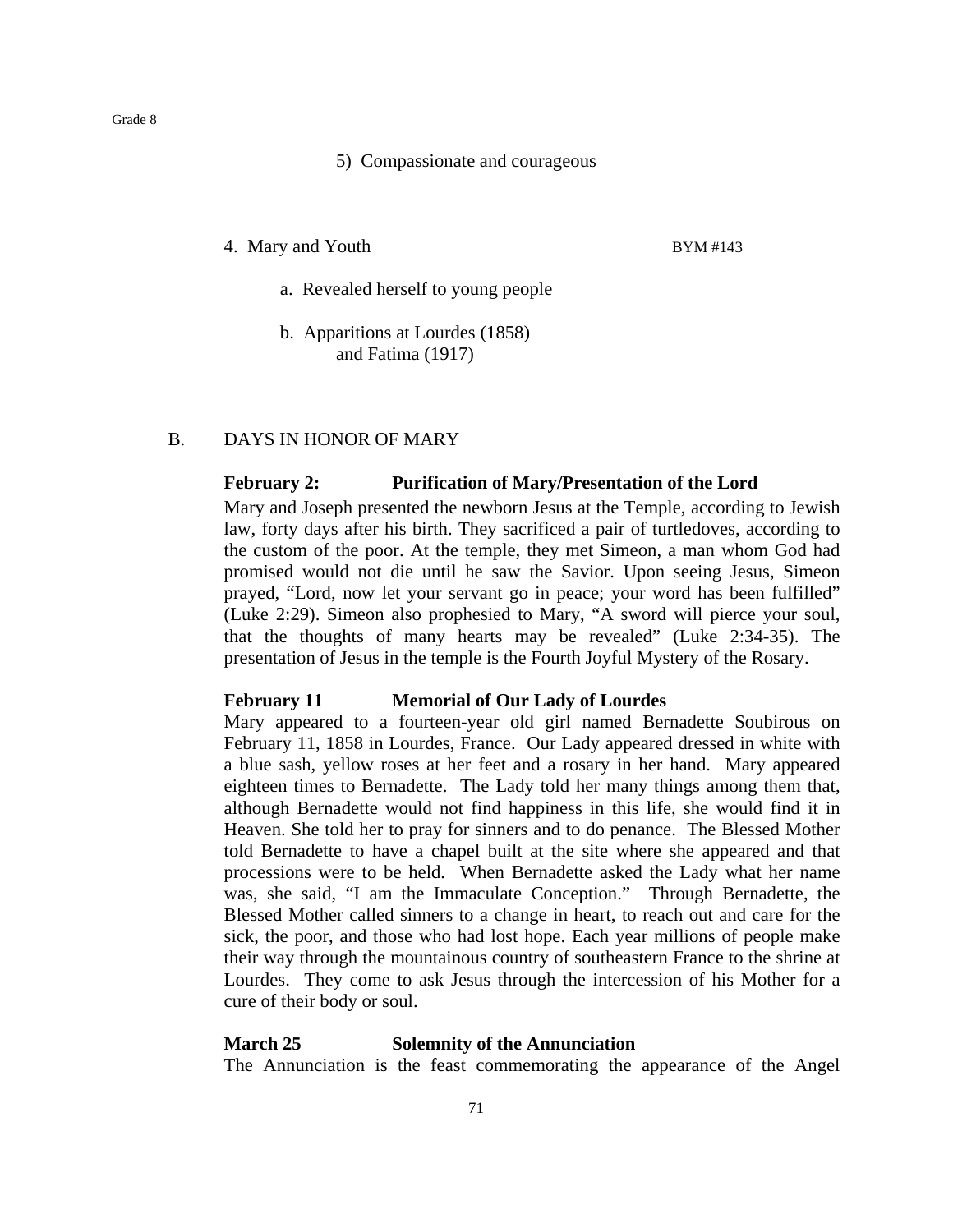Gabriel to Mary. The angel told her that she had been chosen to be the Mother of Jesus Christ, the Son of the Most High God. Mary, through the power of the Holy Spirit, became the Mother of Jesus.

### **May 13 Memorial of Our Lady of Fatima**

In Portugal in 1917, the Blessed Virgin Mary appeared to three children several times starting on May 13. Throughout her apparitions, which lasted until October 13, Our Lady asked the children to pray the rosary and to devote themselves to her Immaculate Heart. The Church tells us that the true message of the visions at Fatima is an "urgent call to conversion and penance" which "draws us to the heart of the Gospel" (*The Message of Fatima*, Congregation for the Doctrine of the Faith).

### **May 31 Feast of the Visitation** Luke 1:39-56

The Presentation of Mary is a unique feast day. Although the event is not in the Bible, we learn from other sources that Mary's parents, Ann and Joachim, offered Mary to God in the Temple when she was only three years old. We celebrate this event because it helps us to Lord and obeying His will in all things.

### **May or June Immaculate Heart of Mary**

(Saturday following the Second Sunday after Pentecost)

In the Gospel we read that Mary Atreasured all things in her heart.@

In 1944, Pope Pius XII consecrated the world to the Immaculate Heart of Mary and recommended devotion to Mary=s Immaculate Heart. Although the world was at war when the Pope recommended renewed devotion to Mary, this devotion is not just for times of war, but for all times.

### **June 27 Our Lady of Perpetual Help**

The picture of Our Lady of Perpetual Help has a long and fascinating history since 1449.It now hangs in the Redemptorist Church of St. Alphonsus in Rome. Devotion to Our Lady of Perpetual Help has spread throughout the world. People from all over the world still come to pray before this beautiful image of Mary. Miracles, cures, blessings, and graces are still being recorded.

### **July 16 Memorial of Our Lady of Mount Carmel**

Mount Carmel is located on the coast of Israel, north of the city of Haifa. This was the place where the prophet Elijah confronted the pagan prophets of Baal. Around 1154, the Order of Mt. Carmel was founded at this ancient shrine. This contemplative order, called Carmelites, began to celebrate its patronal feast on July 16. According to the tradition of the order, on that day in 1251, Mary appeared to St. Simon Stock, a Carmelite in England. She gave him the brown scapular as a sign of her love and protection. A full scapular is a long piece of cloth worn over a religious habit. Today a scapular may be a medal or two pieces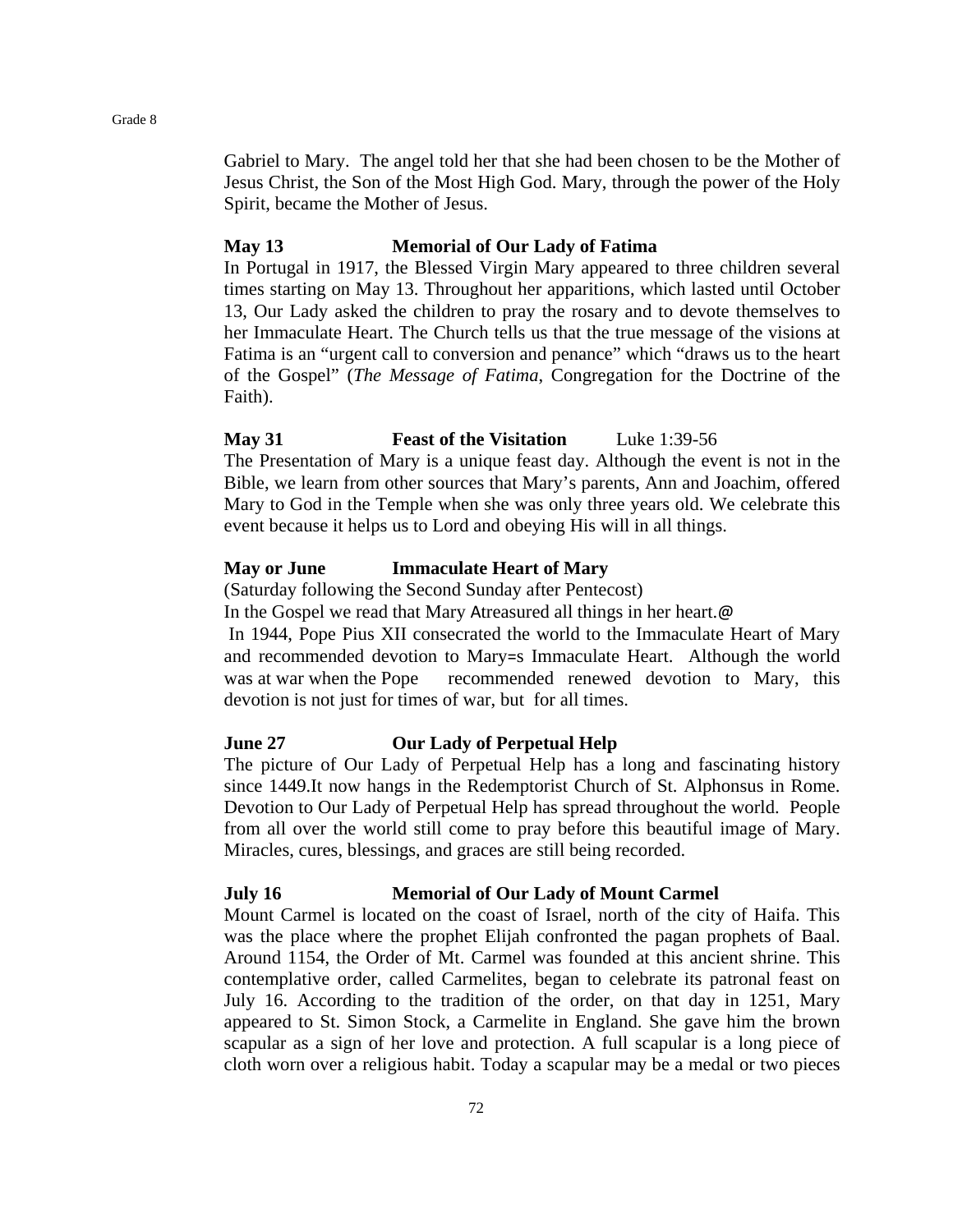of cloth connected by a cord. Carmelites and others who wear the scapular honor the Blessed Mother by wearing it.

# C. PRAYERS TO MARY

- 1. *The Angelus* (*Queen of Heaven* - *Regina Coeli* - during the Easter Season)
- 2. The *Hail, Holy Queen*

# **VI. LITURGICAL YEAR** (1167-71)

- A. LENT
	- 1. Time of preparation for Easter, forty days
	- 2. From Ash Wednesday to the Mass of the Lord=s Supper on Holy Thursday
	- 3. Liturgical color is purple for penance, repentance, mortification

## B. HOLY WEEK

- 1. Palm Sunday Jn. 12:12-19
- 2. Triduum
	- a. Holy Thursday Mass of the Lord=s Supper
	- b. Good Friday Celebration of the Lord=s Passion Liturgical color is red for Christ=s blood which was shed for us
	- c. Holy Saturday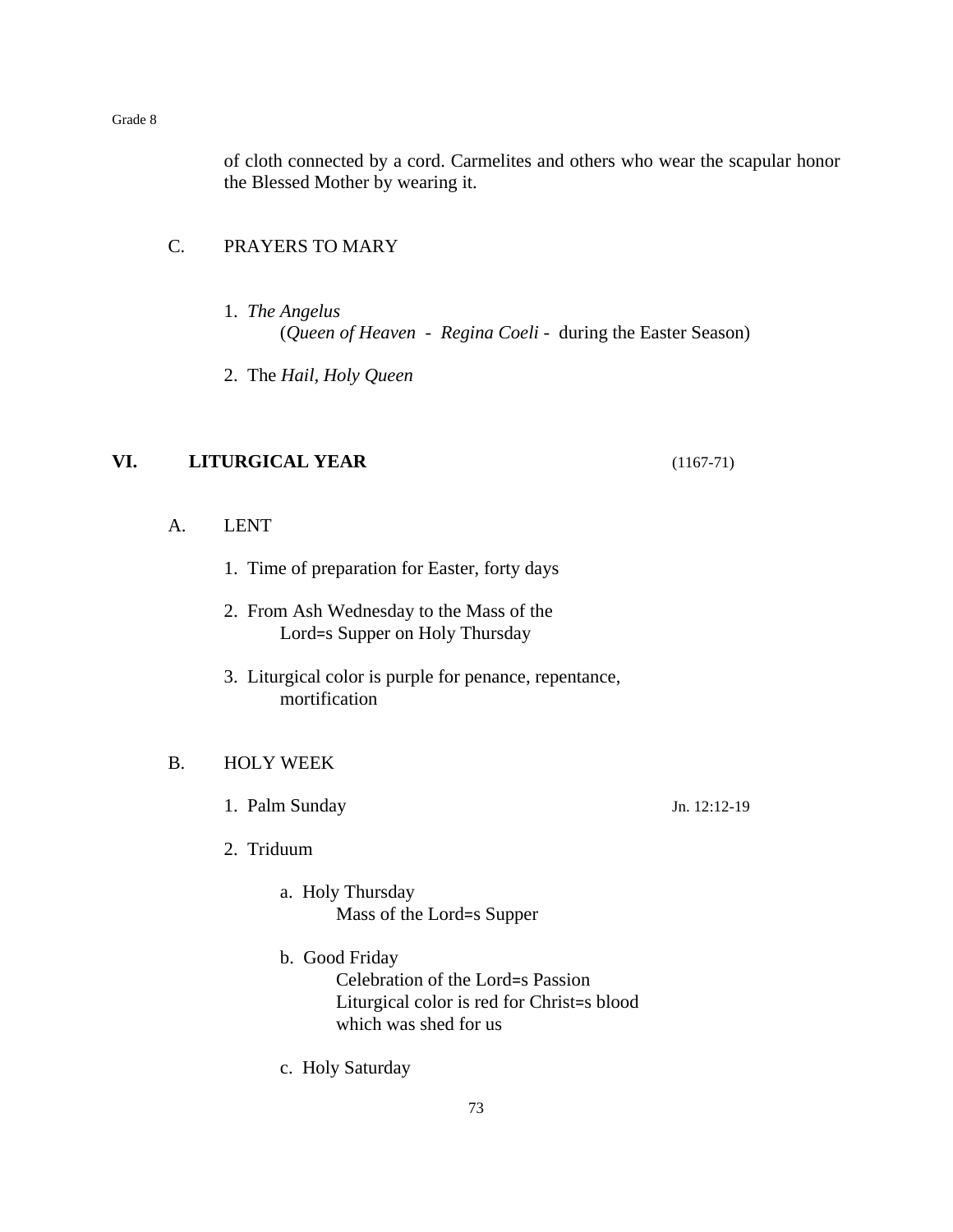d. Easter Sunset of Holy Saturday to sunset of Easter Sunday

## C. EASTER SEASON

Sunset of Easter Sunday to sunset of the Solemnity of Pentecost

- 1. Easter Sunday: liturgical color is white for glory, joy, innocence
- 2. Ascension Thursday: liturgical color is white Marks the end of Jesus= earthly appearances
- 3. Pentecost: liturgical color is red for the Holy Spirit
	- a. Fifty days after Easter
	- b. The birthday of the Church

# D. OTHER CELEBRATIONS

- 1. Trinity Sunday Sunday after Pentecost
- 2. Corpus Christi (Body and Blood of Christ) Sunday after Trinity Sunday
- 3. Solemnity of the Sacred Heart Friday after the Second Sunday after Pentecost
- E. ORDINARY TIME: liturgical color is green for hope, growth, life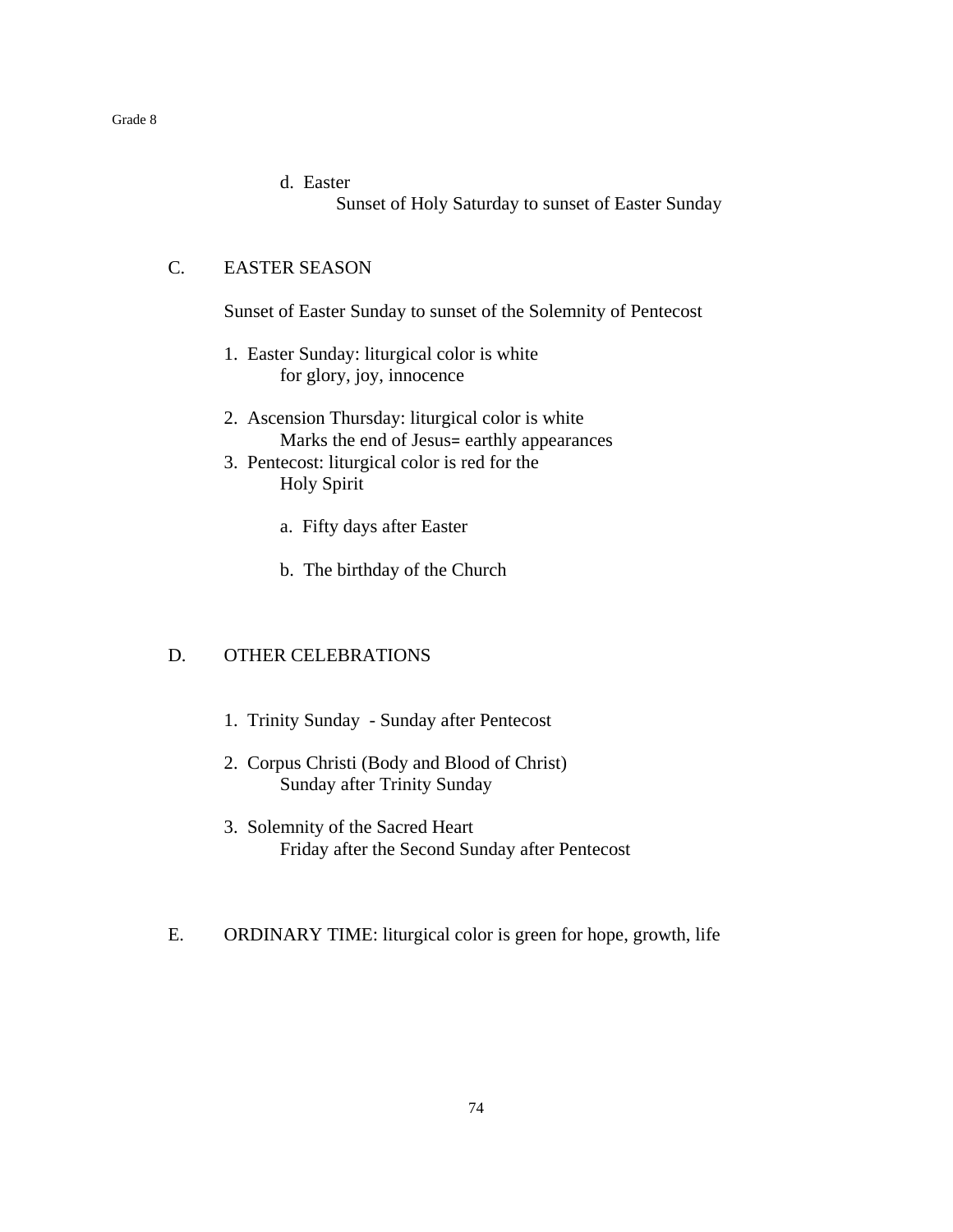### F. SAINTS, FEASTS, AND SPECIAL PEOPLE (1172-73)

## **February 10: St. José Luis Sánchez del Río**

Born in Mexico in 1913, Blessed José Luis Sánchez del Río lived in a time when it was very dangerous to be a Catholic. While the Mexican government made laws persecuting Catholics, those faithful to the Church began to resist and fight for their rights. They called themselves Cristeros, and their motto was "¡Viva Cristo Rey!" or "Long live Christ the King!" Jose wanted to go with his brothers, who joined the Cristero army. He begged his mother, saying he wanted to go to Heaven soon. She allowed him to serve the army as a flag-bearer. During a battle in 1928, he was captured and convicted of treason. Before his death, he wrote his mother: "I die happy because I die beside Our Lord…To die for God gives me joy." He forgave his killers and died shouting "¡Viva Cristo Rey!" He was fourteen years old.

### **July 1: St. Junipero Serra**

Blessed Junipero Serra founded the Franciscan missions in California in the 18<sup>th</sup> century. Born in Spain in 1713, he joined the Franciscans at the age of twentythree. Initially, he was a scholar and teacher, but he later became a missionary in 1749. He was sent first to Mexico City, then to Baja California and finally founded a mission in San Diego, California in 1769. This was the first of twentyone missions throughout California. These missions reached out to the native Indians and also first cultivated European crops in America, such as figs, citrus, grapes, olives and vegetables. Blessed Junipero Serra traveled tirelessly from mission to mission and is said to have confirmed over 5,000 people. He died at the mission in Carmel in 1784.

## **July 11: St. Benedict of Nursia**

St. Benedict is the patron saint of Europe and established rules used by monastic communities now called the "Rule of St. Benedict." He was born in 480 in Italy and St. Scholastica was his twin sister. He tried to pursue a typical life of school and social activities, but he soon became distressed by the lack of morality around him. He left the city in order to pursue a quiet life in the country, and eventually other virtuous men gathered around him. For these men, he developed a set of rules to guide and discipline their life of prayer and work. Although strict, the Rule also shows St. Benedict to be moderate, practical and a good administrator. He founded several monasteries, and the greatest still exists at Monte Cassino. Thousands of religious communities throughout the ages have used the Rule of St. Benedict as the foundation for their organizations. St. Benedict died of a fever in 547.

### **July 31: St. Ignatius of Loyola**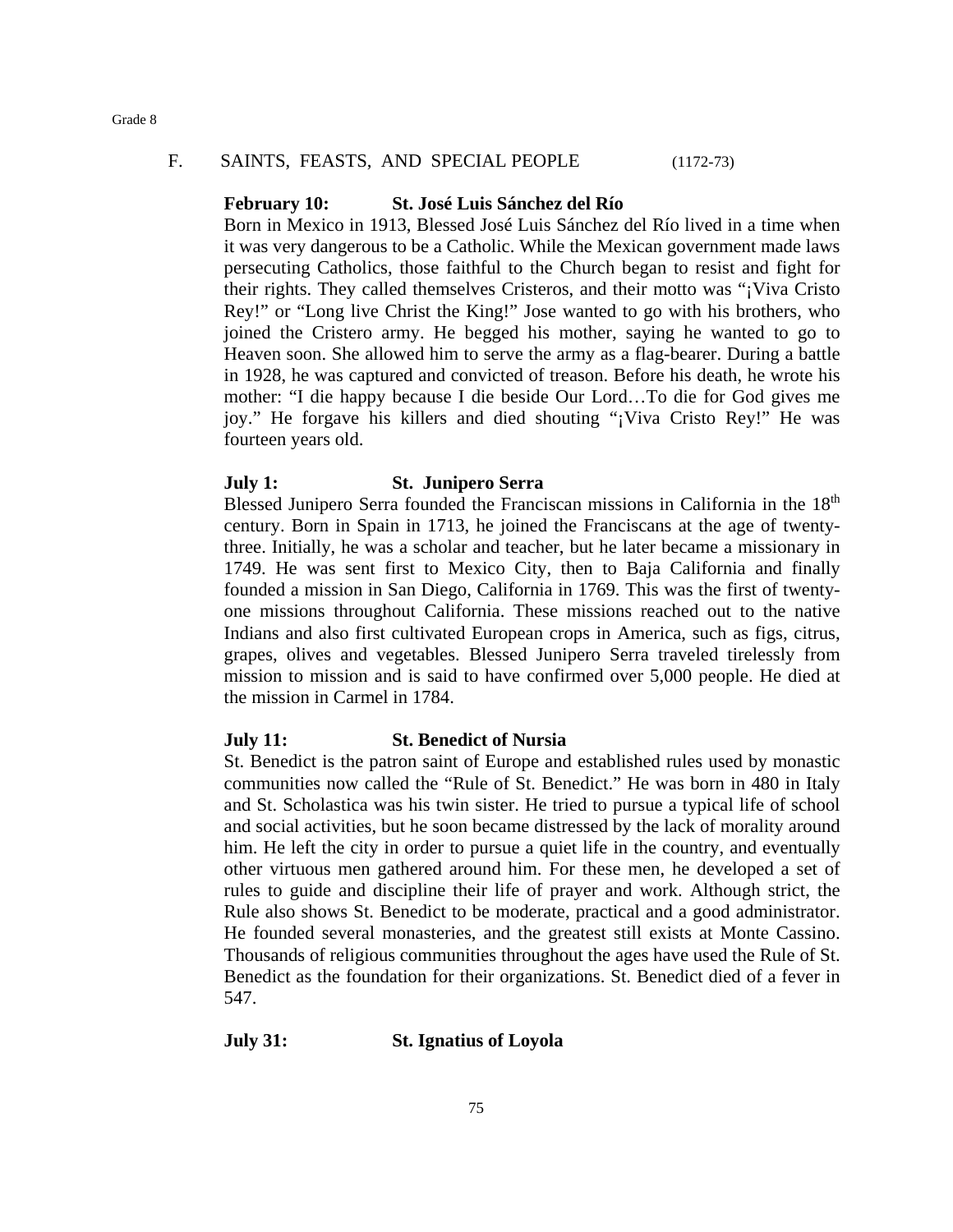St. Ignatius of Loyola founded the Society of Jesus (Jesuits) and is the patron saint of education. He was born in Spain in 1491 and desired nothing more than to become a valiant knight. He joined the army and was known for fighting duels. Injured during a battle in 1521, he spent his recovery time reading religious works popular at that time. He traveled to the Holy Land to join the Franciscans, but they turned him away. St. Ignatius returned to Spain to study. By 1534, he had six like-minded companions, including St. Francis Xavier and St. Francis Borgia. They created the Society of Jesus as a religious order of men devoted to serving the Pope as missionaries. With St. Ignatius as their Superior General, the Jesuit order grew rapidly in response to the Reformation. St. Ignatius was also known as a great spiritual director and his book *Spiritual Exercises* is still used today to guide people through month-long meditative retreats. He died in 1556.

### **VII. SOCIAL JUSTICE**

*AThe Church=s social teaching is a rich treasure of wisdom about building a just society and living lives of holiness amidst the challenges of modern society.... In this time of widespread violence and diminished respect for human life and dignity in our country and around the world, the Gospel of life and the biblical call to justice need to be proclaimed and shared with new clarity, urgency, and energy.@ Sharing* Catholic Social Teaching *Challenges and Directions,* USCC, 1998, p. 4

#### *Major Themes:*

**Dignity of Work and the Rights of Workers**

**Solidarity of the Human Family**

#### **Care for God=s Creation**

- A. AWARENESS OF CARING FOR THOSE WHO SUFFER
	- 1. Discuss the NEWS and newspaper articles about issues that call for Catholics to get involved.
	- 2. Discuss ways to live more simply.
	- 3. Determine ways to make the lives of those who suffer a little better.